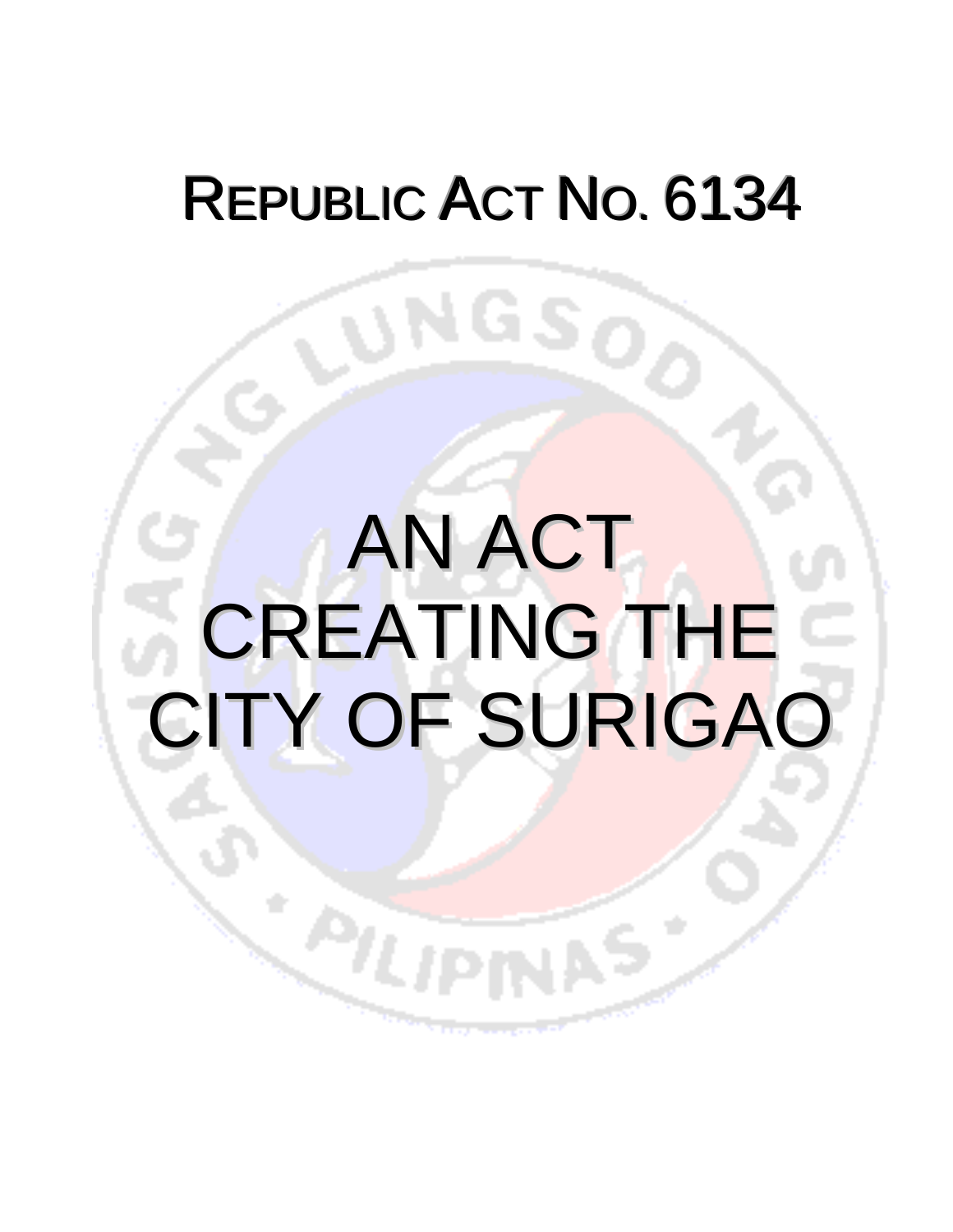### Table of Contents

| Е                                                                              | Page                    |
|--------------------------------------------------------------------------------|-------------------------|
| Republic Act No. 6134. An Act Creating the City of Surigao                     | <u>No.</u><br>1         |
| <b>Preliminary Article</b>                                                     | 1                       |
| Sec. 1. Title of Act                                                           | 1                       |
| <b>Article I - General Provisions</b>                                          | 1                       |
| Sec. 2. Corporate character of the city                                        | 1                       |
| Sec. 3. Territory of the City of Surigao                                       |                         |
| Sec. 4. Seal and general powers of the city                                    |                         |
| Sec. 5. Liability of damages                                                   |                         |
| Sec. 6. Jurisdiction of city for police purposes                               | 1                       |
| Sec. 7. Districts: Administrative Councilor Districts                          | 2                       |
| Sec. 8. Duties, responsibilities and powers over district governments          | $\overline{\mathbf{c}}$ |
| Sec. 9. Elective officers; elections                                           |                         |
| Sec. 10. General qualifications of elective officers                           |                         |
| Sec. 11. Removal of elective officers by the President                         |                         |
| Sec. 12. Disqualifying acts and practices                                      |                         |
| Sec. 13. Prohibited transactions                                               |                         |
| Sec. 14. Full-time duty                                                        |                         |
| Sec. 15. Salaries                                                              |                         |
| Sec. 16. Investigations and inquiries                                          |                         |
| Sec. 17. Official bonds                                                        |                         |
| Sec. 18. Limitations on contract for personal services                         | 222233333333            |
| Sec. 19. Tax limitation                                                        |                         |
| Sec. 20. Debt Limits                                                           | $\overline{4}$          |
| Article II - Office of the Mayor, the Vice Mayor, and the City Secretary       | 4                       |
| Sec. 21. Nature of office                                                      | 4                       |
| Sec. 22. General powers and duties of the Mayor                                | 4                       |
| Sec. 23. The Vice- Mayor                                                       | 6                       |
| Sec. 24. Secretary of the Mayor or the City Secretary                          | 6                       |
| <b>Article III - The City Board</b>                                            | $\overline{\mathbf{7}}$ |
| Sec. 25. Constitution and organization of the City Board; filling of vacancies | $\overline{7}$          |
| Sec. 26. Appointment and duties of the Secretary of the Board                  | $\overline{7}$          |
| Sec. 27. Legislative procedure and publication of ordinances                   | 8                       |
| Sec. 28. Procedures as to ordinance following passage; Mayor's veto            | 8                       |
| Sec. 29. Legislative powers<br>Sec. 30. Power over subdivisions                | 9<br>14                 |
| <b>Article IV - Departments and Officers</b>                                   | 14                      |
| Sec. 31. City Departments                                                      | 14                      |
| Sec. 32. Powers and duties of heads and departments                            | 15                      |
| Sec. 33. Appointment and removal of officials and employees                    | 15                      |
| <b>Article V - Finance Department</b>                                          | 15                      |
| Sec. 34. The City Treasurer, his powers and duties                             | 15                      |
| <b>Article VI - Police Department</b>                                          | 16                      |
| Sec. 35. The Chief of Police - His powers and duties                           | 16                      |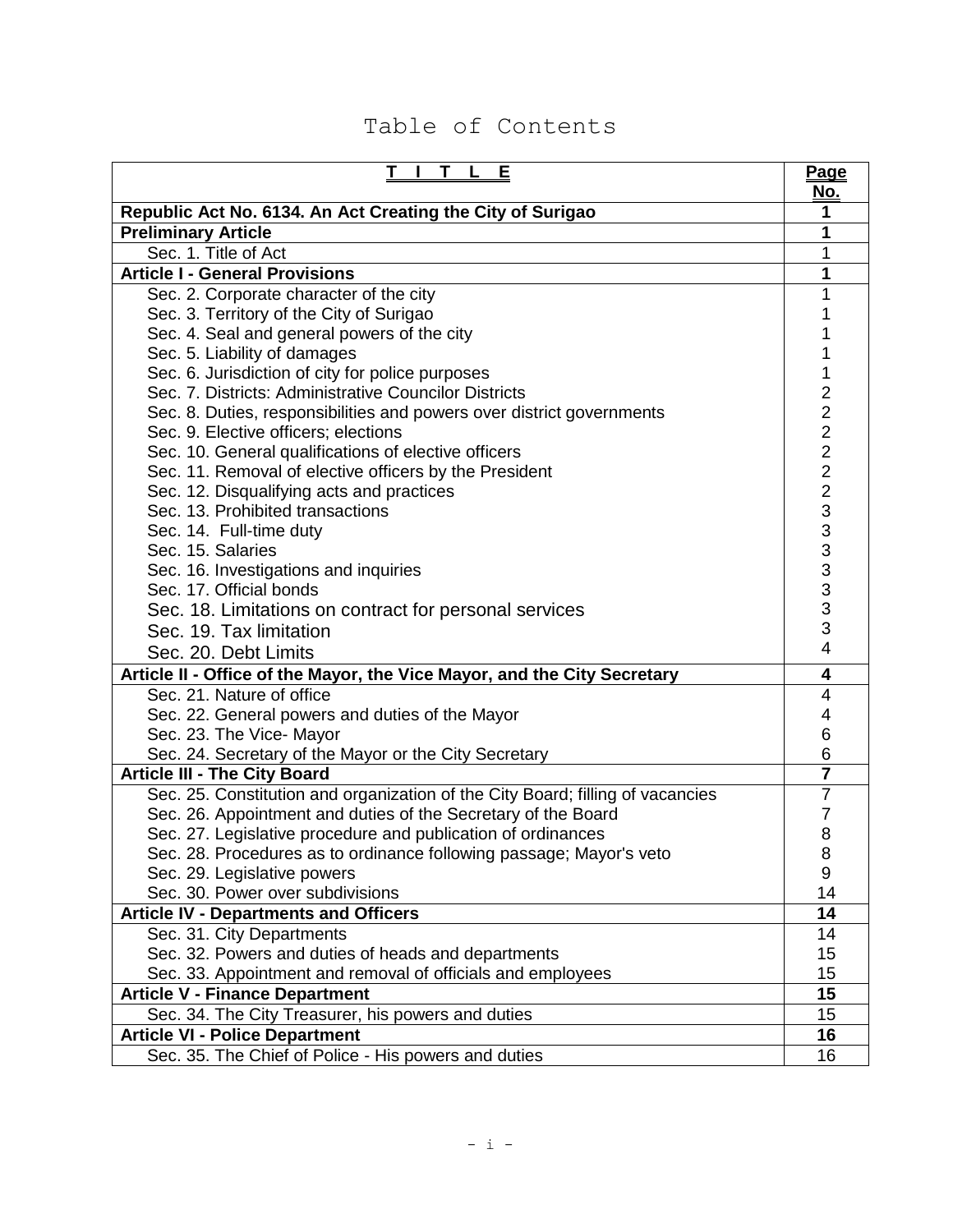| E                                                                                   | Page       |
|-------------------------------------------------------------------------------------|------------|
|                                                                                     | <u>No.</u> |
| Sec. 36. Deputy Chief of Police                                                     | 17         |
| Sec. 37. The secret service; traffic division                                       | 17         |
| Sec. 38. Peace officers - Their powers and duties                                   | 17         |
| <b>Article VII - Fire Department</b>                                                | 18         |
| Sec. 39. Chief of Fire Department - His powers and duties                           | 18         |
| <b>Article VIII - Engineering Department</b>                                        | 18         |
| Sec. 40. The City Engineer - His powers and duties                                  | 18         |
| Sec. 41. Authority to execute public works projects and improvements                | 20         |
| Sec. 42. Assistants and employees                                                   | 20         |
| <b>Article IX - Law Department</b>                                                  | 20         |
| Sec. 43. The City Fiscal - His powers and duties                                    | 20         |
| Sec. 44. Assistants and employees                                                   | 21         |
| <b>Article X - Health Department</b>                                                | 22         |
| Sec. 45. The City Health Officer - His powers and duties                            | 22         |
| <b>Article XI - Assessment Department</b>                                           | 22         |
| Sec. 46. The City Assessor - His powers and duties                                  | 22         |
| Sec. 47. List of Taxable real estate, how made; - examination of witnesses and      | 23         |
| register of deeds records                                                           |            |
| Sec. 48. Real Estate exempt from taxation                                           | 23         |
| Sec. 49. Declaration to be made by persons acquiring or improving real estate       | 23         |
| Sec. 50. Action when owner makes no returns, or its unknown, or ownership is in     | 23         |
| dispute or in doubt or when and improvements are separately owned                   |            |
| Sec. 51. Action in case estate has escaped taxation                                 | 24         |
| Sec. 52. When assessment may be increased or reduced                                | 24         |
| Sec. 53. Publication of complete list and proceedings thereon                       | 24         |
| Sec. 54. City Assessor to authenticate lists of real estate assessed                | 24         |
| Sec. 55. Time and manner of appealing to Board of Assessment Appeals                | 24         |
| Sec. 56. Constitution and compensation of member of the Board of Assessment         | 25         |
| Appeals                                                                             | 25         |
| Sec. 57. Oath to be taken by members of the Board of Assessment Appeals             | 25         |
| Sec. 58. Proceedings before the Board of Assessment Appeals                         | 26         |
| Sec. 59. Taxes on real estate - Extension and remission of the payment of tax       | 26         |
| Sec. 60. Seizure of delinquent's personal property to satisfy tax, penalty and cost | 27         |
| Sec. 61. Personal property exempt from seizure and sale for delinguency             | 27         |
| Sec. 62. The owner may be redeem personal property before sale                      | 27         |
| Sec. 63. Sale of seized personal property                                           | 27         |
| Sec. 64. Return of officer - Disposal of surplus                                    | 27         |
| Sec. 65. Vesting title to real estate in the city government                        | 27         |
| Sec. 66. Redemption of real estate before seizure                                   | 28         |
| Sec. 67. Notice of seizure or real estate                                           | 28         |
| Sec. 68. Ejectment of occupants of seized property                                  | 28         |
| Sec. 69. Redemption of real property before sale                                    | 28         |
| Sec. 70. Notice of sale or real estate at public auction                            | 29         |
| Sec. 71. Sale of real estate - Conditions                                           | 29         |
| Sec. 72. Redemption of real estate after sale                                       | 29         |
| Sec. 73. Execution of deed of final sale                                            |            |
|                                                                                     |            |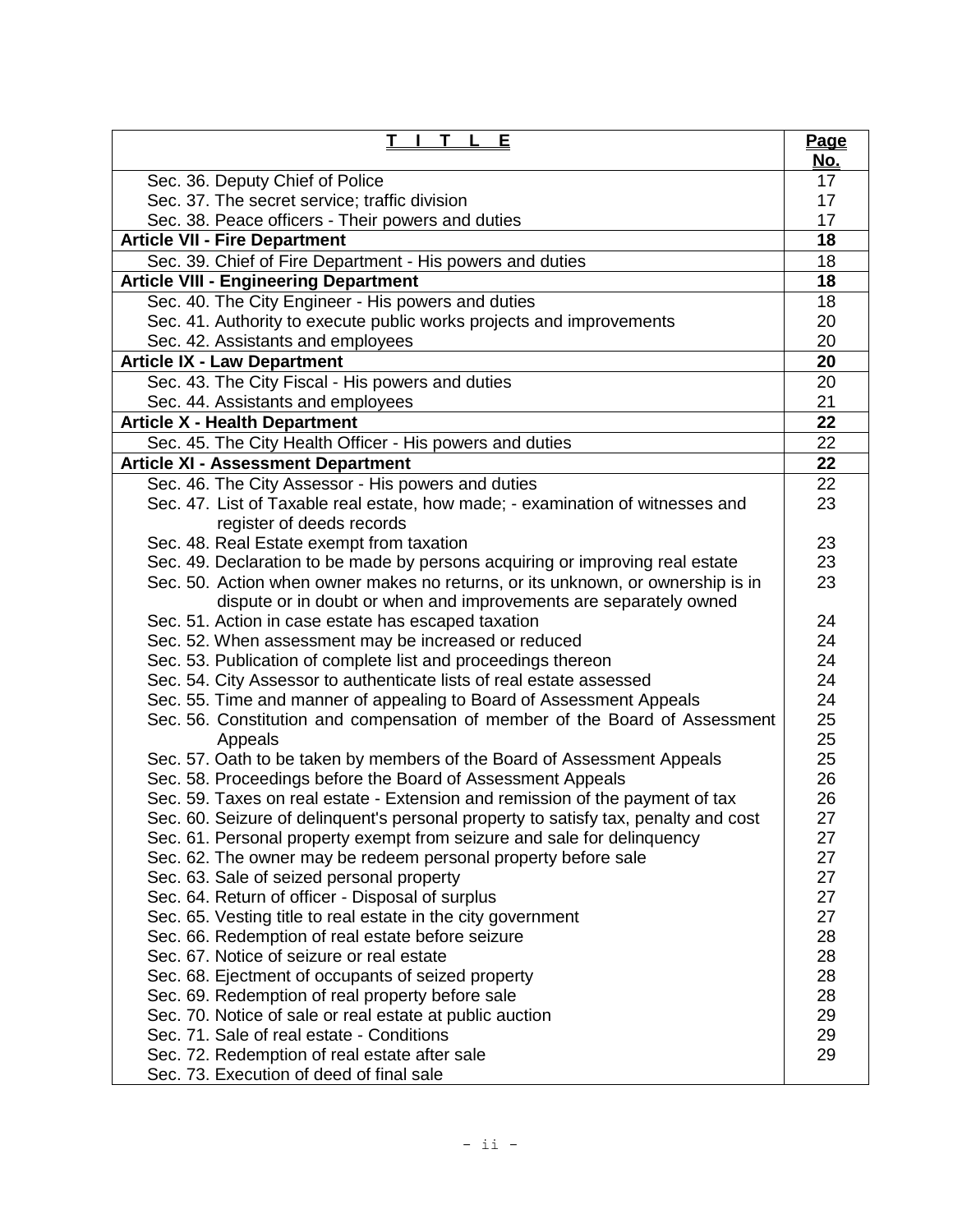| E                                                                             | <u>Page</u> |
|-------------------------------------------------------------------------------|-------------|
|                                                                               | <u>No.</u>  |
| Sec. 74. Taxes and penalties which shall be paid upon redemption or purchase  | 30          |
| Sec. 75. Taxes - Legal procedure                                              | 30          |
| Sec. 76. Power to levy assessment of certain purposes                         | 30          |
| Sec. 77. Property subject to special assessment                               | 31          |
| Sec. 78. Basis of apportionment                                               | 31          |
| Sec. 79. Ordinance levying special assessment                                 | 31          |
| Sec. 80. Publication of proposed ordinance levying special assessment         | 31          |
| Sec. 81. Protest against special assessment                                   | 31          |
| Sec. 82. Hearing of protest                                                   | 31          |
| Sec. 83. Proceeds from special assessments                                    | 32          |
| Sec. 84. When ordinance is to take effect                                     | 32          |
| <b>Article XII - The City Budget</b>                                          | 32          |
| Sec. 85. Annual budget                                                        | 32          |
| Sec. 86. Supplemental budget                                                  | 32          |
| Sec. 87. Failure to enact an appropriation ordinance                          | 32          |
| <b>Article XIII - The City Court</b>                                          | 32          |
| Sec. 88. Regular, auxiliary, and acting judges of the city court              | 32          |
| Sec. 89. Clerk and employee of the City Court                                 | 33          |
| Sec. 90. Incidental powers of the City Court                                  | 33          |
| Sec. 91. Procedure in the City Court in prosecution for violations of law and | 33          |
| ordinances                                                                    | 34          |
| Sec. 92. Cost, fees, fines, and forfeitures in City Court                     | 34          |
| Sec. 93. No person sentenced by the City Court can be confined without        | 34          |
| commitment                                                                    |             |
| Sec. 94. Procedure on appeal from the City Court                              |             |
| <b>Article XIV - Bureaus Performing Municipal Duties</b>                      | 34          |
| Sec. 95. The General Auditing Office                                          | 34          |
| Sec. 96. The Bureau of Public of Schools                                      | 34          |
| <b>Article XV - Special Provisions</b>                                        | 34          |
| Sec. 97. Restrictive provisions                                               | 34          |
| Sec. 98. Allotments of Internal Revenue and other taxes                       | 35          |
| Sec. 99. City acquisition and operation of utilities                          | 35          |
| Sec. 100. City to respect property of province                                | 35          |
| Sec. 101. Engineering funds                                                   | 35          |
| Sec. 102. Transitory provisions                                               | 35          |
| Sec. 103. Change of government                                                | 35          |
| Sec. 104. Participation of voters in provincial elections                     | 36          |
| Sec. 105. Conduct of election in the City of Surigao                          | 36          |
| Sec. 106. Repealing clause                                                    | 36          |
| Sec. 107. Construction of this Act                                            | 36          |
| Sec. 108. Effectivity of this Act                                             | 36          |
| Republic Act No. 6402. An Act Amending Certain Sections of Republic Act       | 37          |
| Numbered Sixty One-Hundred Thirty-Four, known as the Charter of the           |             |
| <b>City of Surigao</b>                                                        |             |
| Section 1                                                                     | 37          |
| Section 2                                                                     | 37          |
| Section 3                                                                     | 37          |
| Section 4                                                                     | 37          |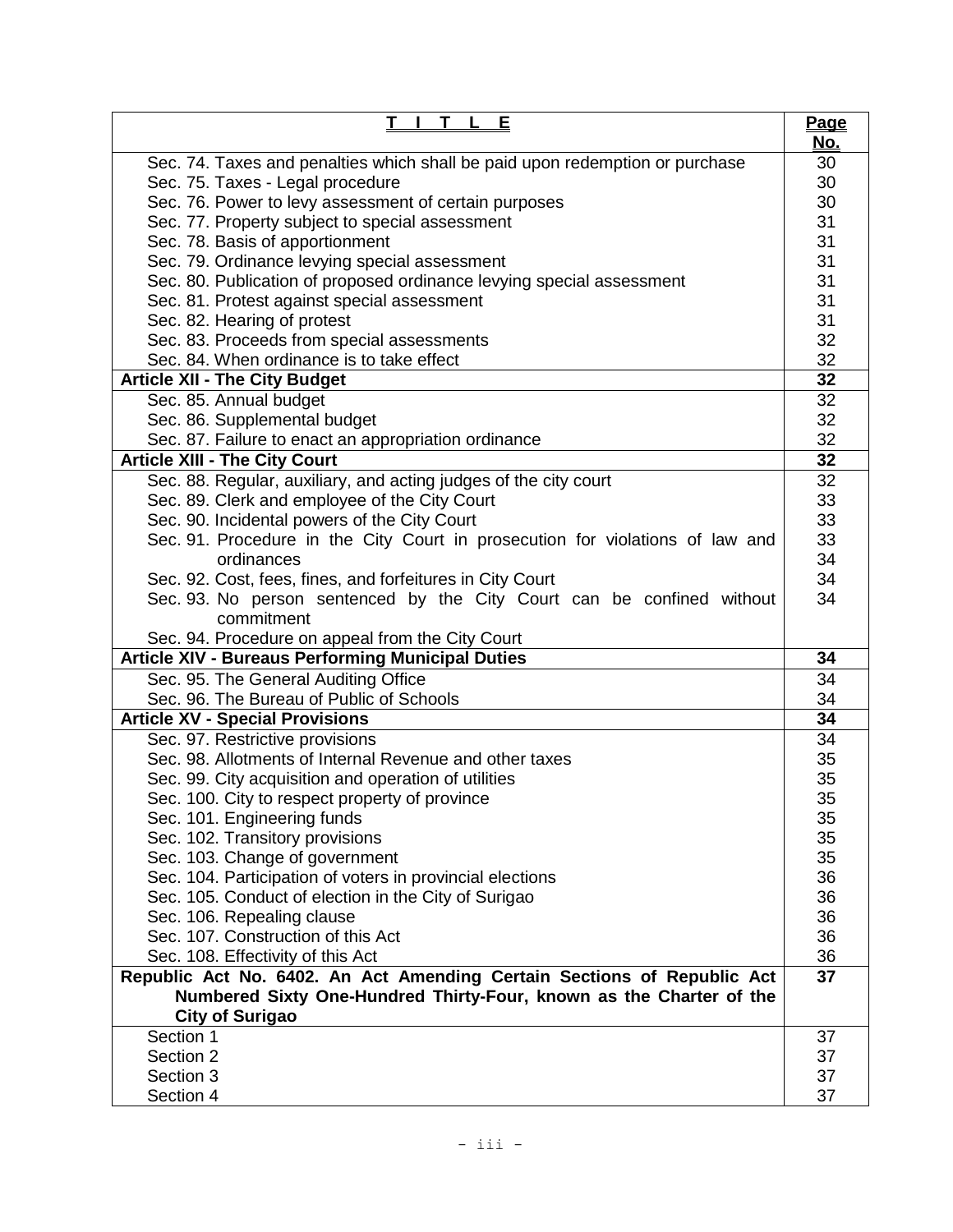*Seventh Congress* ) *of the Republic of the Philippines* ) H. No. 1220 *Second Special Session* )

#### **Republic Act no. 6134**

#### **AN ACT CREATING THE CITY OF SURIGAO**

Be it enacted by the Senate and House of Representatives of the Philippines in Congress assembled:

#### **PRELIMINARY ARTICLE**

Sec. 1. **Title of Act. -** This Act shall be known as the **Charter of the City of Surigao.**

#### **ARTICLE 1 - GENERAL PROVISIONS**

Sec. 2. **Corporate character of the City. -** The City of Surigao constitutes a political body corporate and is with the attributes of perpetual succession and possessed of the powers which pertain to a municipal corporation, to be exercised in conformity with the provisions of this Charter.

Sec. 3. **Territory of the City of Surigao. -** The city of Surigao, which is hereby created, shall comprise the present territorial jurisdiction of the Municipality of Surigao in the Province of Surigao Del Norte excluding the barrios of Punta Bilar, Ipil, Mabua and Danao and their respective sitios, or as changed hereafter according to law.

Sec. 4. **Seal and General Powers of the City. -** The City shall have a common seal, which it may alter at will. It may take, purchase, receive, hold, lease convey, and dispose of real and personal property within and without its corporate limits for the general interest of the city, condemn private property for public use, contract and be contracted with, sue and be sued, prosecute and defend, to final judgment and execution, all actions where its interests are involved, and exercise all the powers herein conferred, together with all the powers implied thereby or appropriate to the exercise thereof. The provisions of this Charter shall be liberally construed in favor of the city, to the efficient conduct of its municipal affairs. The specific mention of particular powers in other sections of this Charter shall not be construed as limiting the powers of the city in the premises to those thus mentioned.

Sec. 5. **Liability for Damages. -** The City shall not be liable or held for damages or injuries to the person or property arising from the failure of the City Board, the Mayor or any other city officers or employee, jointly or individually, to enforce the provisions of this Charter or any other law or ordinance, or from the negligence of said City Board, Mayor or other city officers or employees while enforcing to the enforce said provisions.

Sec. 6.**Jurisdiction of the city for police purposes. -** The jurisdiction of the City of Surigao for police purposes shall be co-extensive with its territorial jurisdiction, and shall extend three miles from the shore of the city, but for the purpose of protecting and insuring and purity of the water supply of the city, police jurisdiction shall also extend all territory within the drainage area of such water supply or within one hundred meters of any reservoir, conduit, canal, aqueduct, or pumping station used in connection with city service.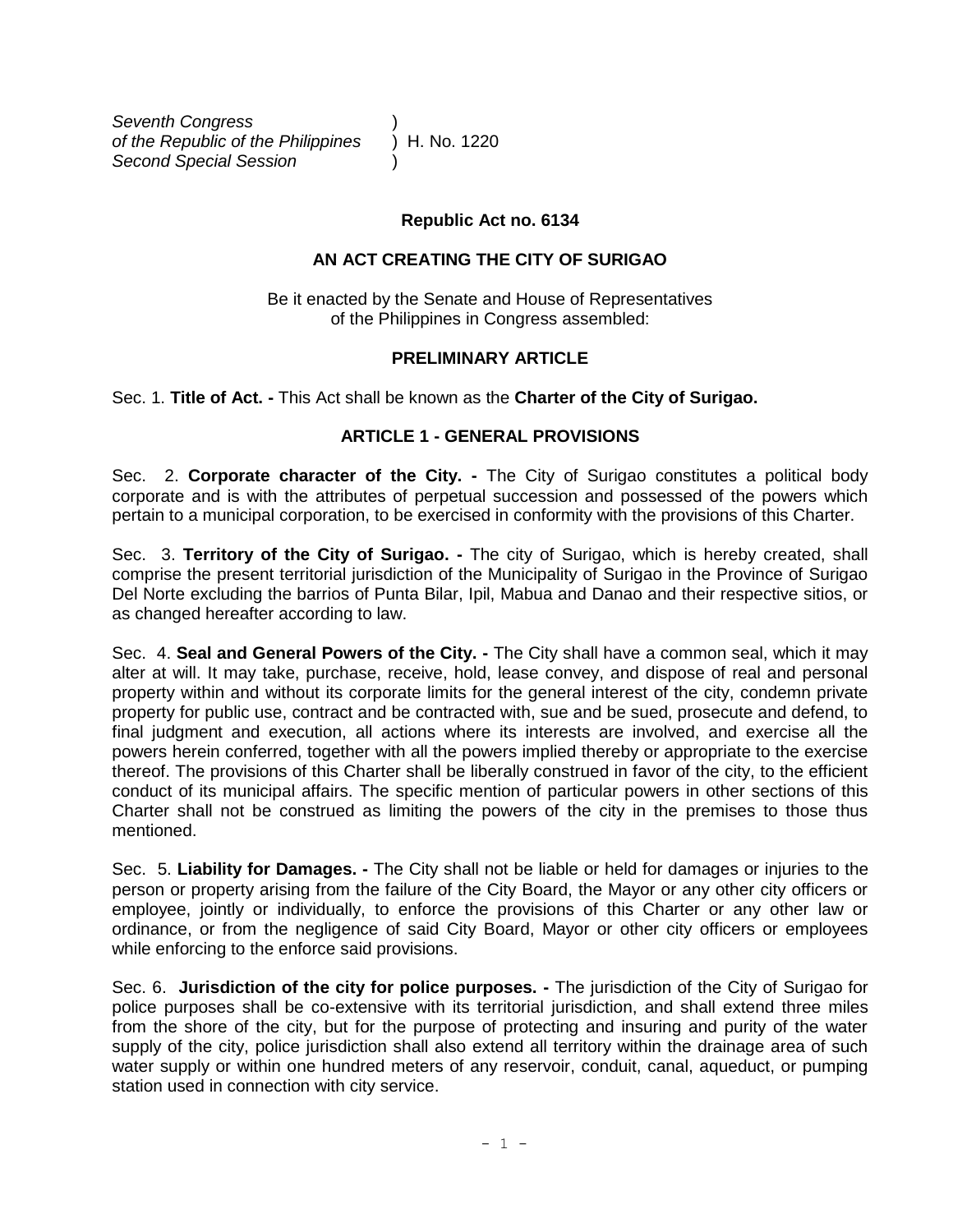The City Court shall have concurrent jurisdiction with the municipal courts of the municipalities, to try crimes and misdemeanors committed within said drainage, or within said spaces of one hundred meters. The Court first taking jurisdiction of such an offense shall thereafter retain exclusive jurisdiction thereof.

Sec. 7. **Districts; Administrative Councilor Districts. -** The barrios and districts in the Municipality of Surigao organized and functioning as barrios in accordance with Republic Act Numbered Thirty-five Hundred Ninety and comprising the municipality of Surigao shall, upon the effective date of this Charter, be called districts as political subdivisions of the City of Surigao and continue to retain their corporate power and corresponding names or numerical designations as such until changed or abolished by law or ordinance.

 The City Board by ordinance and for administrative and other municipal purposes shall establish eight Councilor Districts, each of which shall be under the charge of a councilor whose territory shall be contiguous, and may compose of one or more whole districts.

Sec. 8. **Duties, responsibilities and powers over district governments. -** The City Government or its department, agencies or the officers thereof, as the case may be, shall exercise the duties and assume the responsibilities and powers over the district governments within the jurisdiction of the city as are by law conferred upon municipal and provincial governments, their departments, their agencies or their officers as the case may be, over barrio governments; including the creation of new ones.

Sec. 9. **Elective officers; elections. -** The elective officers of the city shall be the Mayor, the Vice-Mayor, and eight councilors, all of whom shall be elected at large by the qualified voters of the city on the date of the regular elections for provincial and municipals officials, in conformity with the provisions of the Revised Election Code, and shall assume office on the first day of January next following their election, upon qualifying, and shall hold office for four years and until their successors shall have been duly elected and qualified, unless sooner removed for cause as provided for cause as provided for by law.

Sec.10. **General qualifications of elective officers. -** In addition to any special qualifications prescribed by this Charter, all elective officers of the city shall be qualified and registered electors of the city, at least five years prior to his notary public or membership in the Armed Forces Reserve nor any other employment with the city or the National Government or any province or municipality.

Sec.11. **Removal of elective officers by the President. -** Any elective city officers may be removed by the President of the Philippines on proof of disloyalty to the Philippine Republic, but shall be entitled as a matter of right to notice and hearing before he may be removed, or upon conviction by final judgement by a competent court of any crime involving moral turpitude. The President may suspend such officer accused of disloyalty to the Philippine Republic for a period not exceeding thirty days pending the preparation and disposition of the charges: Provided however, That should the accused be acquitted, he shall be reinstated and shall be entitled to the payment of any salary which he failed to receive during his suspension

Sec. 12. **Disqualifying acts and practices. -** No officer or employee of the city shall give pr promise to give any portion of his compensation or any money or valuable thing to any person in consideration of his having been nominated, elected, appointed or employed as such officer or employee. No officer or employee of the city shall willfully violate any provision of law relating to his office or employment, or commit any fraud upon the city or convert any of the public property to his own use or knowingly permit any other person to do so. No officer or employee of the city shall,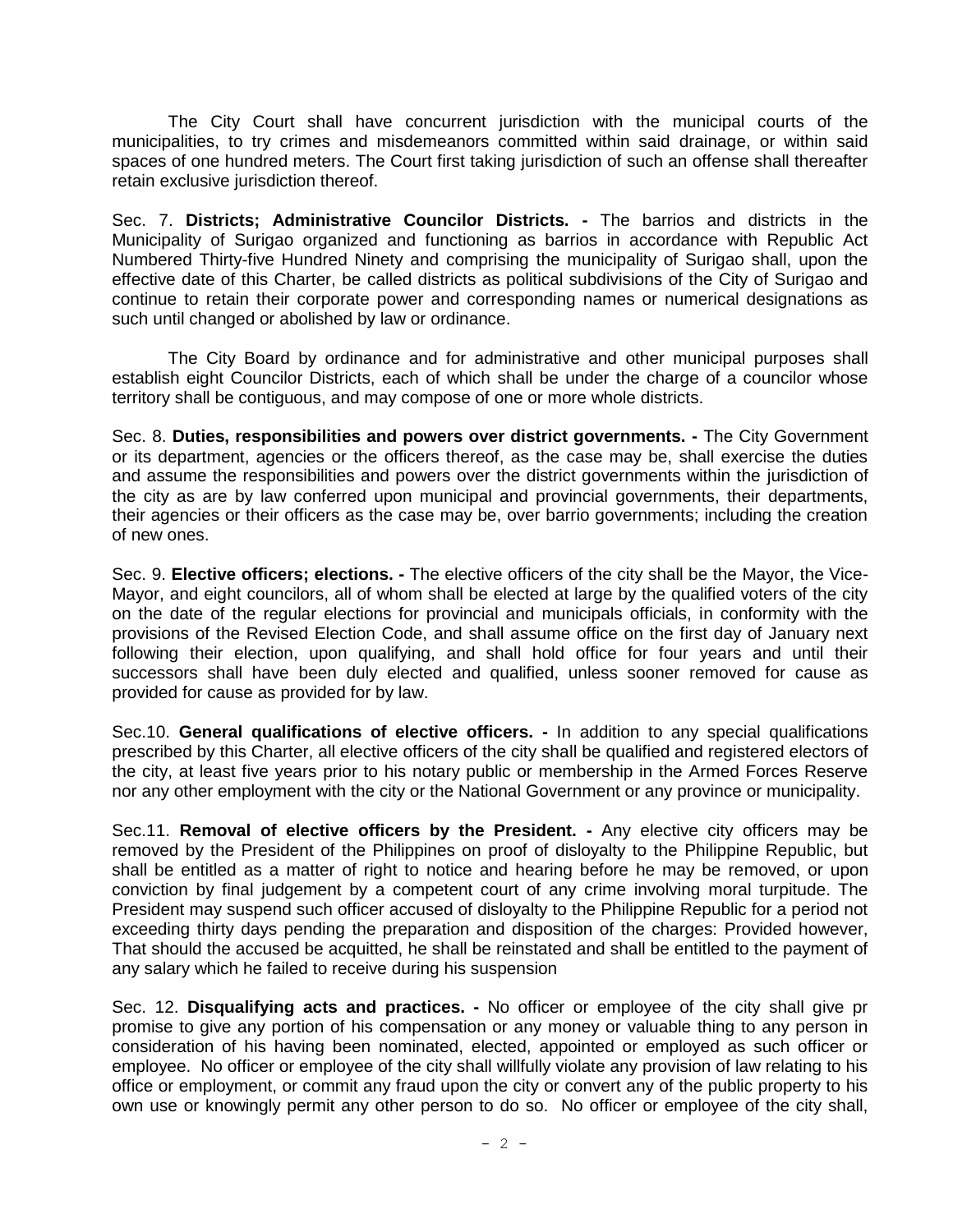directly or indirectly, coerce or intimidate or attempt, directly or indirectly, to coerce or intimate, any officer or employee in the classified service of the city with a view to causing any such classified officer or employee involuntarily to resign his office or employment in the city. Any person convicted of any offense mentioned in this section, in addition to any other penalties imposed by law, shall forfeit his city office or employment.

Sec. 13. **Prohibited transactions. -** It shall be unlawful for any city officer or employee or any person related to any city officer or employee within the fourth civil degree, directly or indirectly, individually or as a member of a firm to engage in any business transaction with the city; or with any of its authorized official, boards, agents, or attorney, whereby money is to be paid, directly or indirectly, out of the resources of the city to such person or firm; or to purchase any real estate or other property belonging to the city, or which shall be sold for taxes or assessments, or by virtue of legal process at the suit of the city; or to be surety for any person having a contact or doing business with the city, for the performance of which security may be required; or to be surety on official bond of any officer or employee of the city; or to have a financial interest in any transaction or contract with the city or in which the city is an interested party; or to appear as counsel to defend any person or corporation against whom the city may have filed suit. Any willful violation of this section shall constitute malfeasance in office, and any officer or employee found guilty thereof shall thereby forfeit his city office or employment.

Sec. 14. **Full-time duty. -** Each appointive city officer and employee shall devote his time and attention exclusively during the prescribed office hours to the duties of his office or offices unless otherwise provided for in this Charter. No city officer or employee shall hold more than one office unless expressly so provided by law. But this section shall not apply to other persons discharging public duties in the city under the National Government who receive no compensation for their services.

Sec. 15. **Salaries. -** Unless otherwise specified in this Charter, the salaries and other emoluments of the officials and employees of the City of Surigao shall be fixed in accordance with subsisting salary laws and with regulations.

Sec. 16. **Investigations and inquiries. -** Upon a written formal complaint made under oath, which on its face provides reasonable basis to believe that some anomaly or irregularity might have been committed, the City Board or the Mayor or any person or committee authorized by either of them, shall have power to inquire into the official conduct of any department, agency or officer or employee of the city and to make investigation as to city affairs, and for the purpose may subpoena witnesses, administer oaths, and compel the production of books, papers and other evidence.

Sec. 17. **Official bonds. -** The City Treasurer and all his deputies, and such other city offices or employees as the City Board may be ordinance require so to do, shall give bond in such amount and with such surety as may be approved by the Mayor. Al such bonds shall be in favor of the city; and the premiums therein shall be paid by the city.

Sec. 18. **Limitations on contract for personal services. -** No contract for personal services to be furnished the city shall extend beyond the term of the Mayor in office from the time the contract is approved; nor shall any such contract be valid unless made or approved by ordinance.

Sec. 19. **Tax Limitation. -** The City Board may levy an annual tax on real estate in the city not exempt from taxation at a rate not to exceed two per centum and valorem; **Provided**, that the City Board, may levy an additional tax annually on all taxable real estate in the city at a rate not to exceed one per centum ad valorem on the condition that all proceeds from said additional levy shall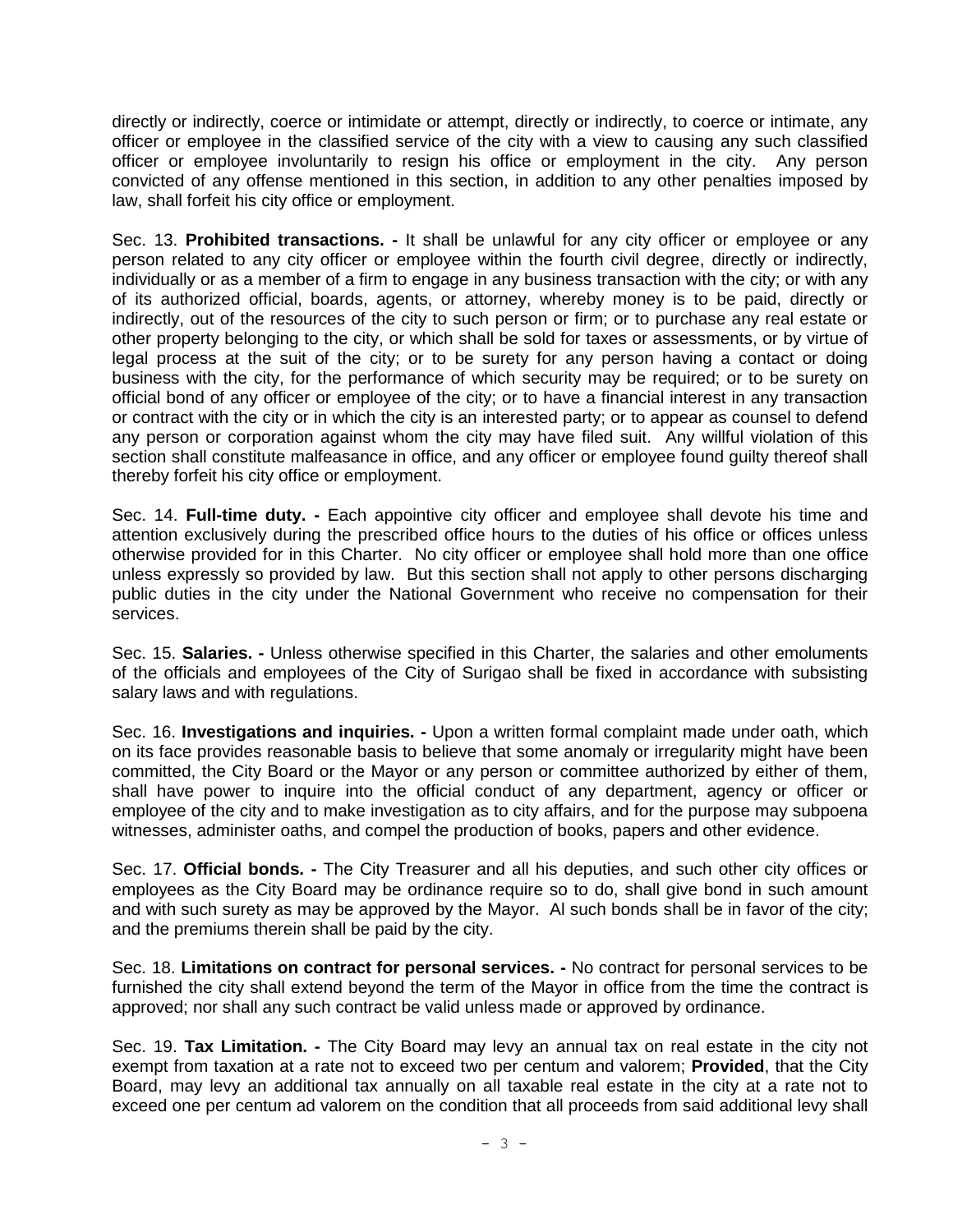be credited to and paid into a special restricted fund, to be known as the Capital Improvement Fund, to be expended exclusively for the financing of capital projects as herein defined. For the purposes of this section, the words "capital projects" shall be construed to mean any of the following: (a) Any physical public betterment or improvement and any engineering, architectural or other similar studies and surveys, thereon; (b) the acquisition of property of a permanent nature, including sites for city buildings, roads or other public facilities; and (c) the purchase of equipment for any public betterment or improvement when first erected or acquired. Expenditures from any capital improvement fund so established shall be made only as authorized by ordinances, duly adopted and approved, making appropriations therefor.

Sec. 20. **Debt Limits. -** Any other law to the contrary notwithstanding, the city may incur indebtedness or other obligation to the payment of which the faith and credit of the city is pledged at an amount not exceeding twenty per centum of the total assessed value of the taxable real estate of the city.

As used in this section, the term "indebtedness" shall be construed to be the net figure obtained by deducting from the total outstanding indebtedness of the city all sinking fund assets and other reserves inviolably pledged or committed to its payment or retirement. The words "total outstanding indebtedness of the city", as herein used, shall be construed to include all indebtedness contracted in the previous year or years, whether bonded or of any kind whatsoever, but excluding the budgeted or estimated operating expenses of the city for the current fiscal year. For the purposes of this section, the assessed value of taxable real estate in the city shall be that used as basis for the city tax levy for the fiscal year next preceding that in which in the indebtedness is incurred.

#### **ARTICLE II - OFFICE OF THE MAYOR, THE VICE MAYOR, AND THE CITY SECRETARY**

Sec. 21. **Nature of office. -** The Mayor shall be the chief executive of the city and as such shall have immediate control over the executive functions of the different departments and agencies of the city, subject to the general supervision of the President as may be provided for by law. The City Board may in its discretion, provide for by law. The City Board may in its discretion, provided quarters for the Mayor or commute the privilege of using the same in addition to his salary provided that quarter allowance when commuted shall not exceed twenty-four hundred pesos per annum. He shall be entitled to other non-commutable allowances not to exceed five thousand pesos per annum.

Sec. 22. **General powers and duties of the Mayor. -** The Mayor shall have the following general powers and duties:

(a) To take care that the laws of the Philippines, the provisions of this Charter, the ordinances and resolutions of the city are faithfully observed and enforced within the jurisdiction of the city;

(b) To safeguard all the lands, buildings, records, monies, credits and property and rights of the city, and subject to the provisions of this Charter, have control of all its property;

(c) To see that all taxes and other revenues of the city are collected and applied in accordance with appropriations to the payments of the city expenses;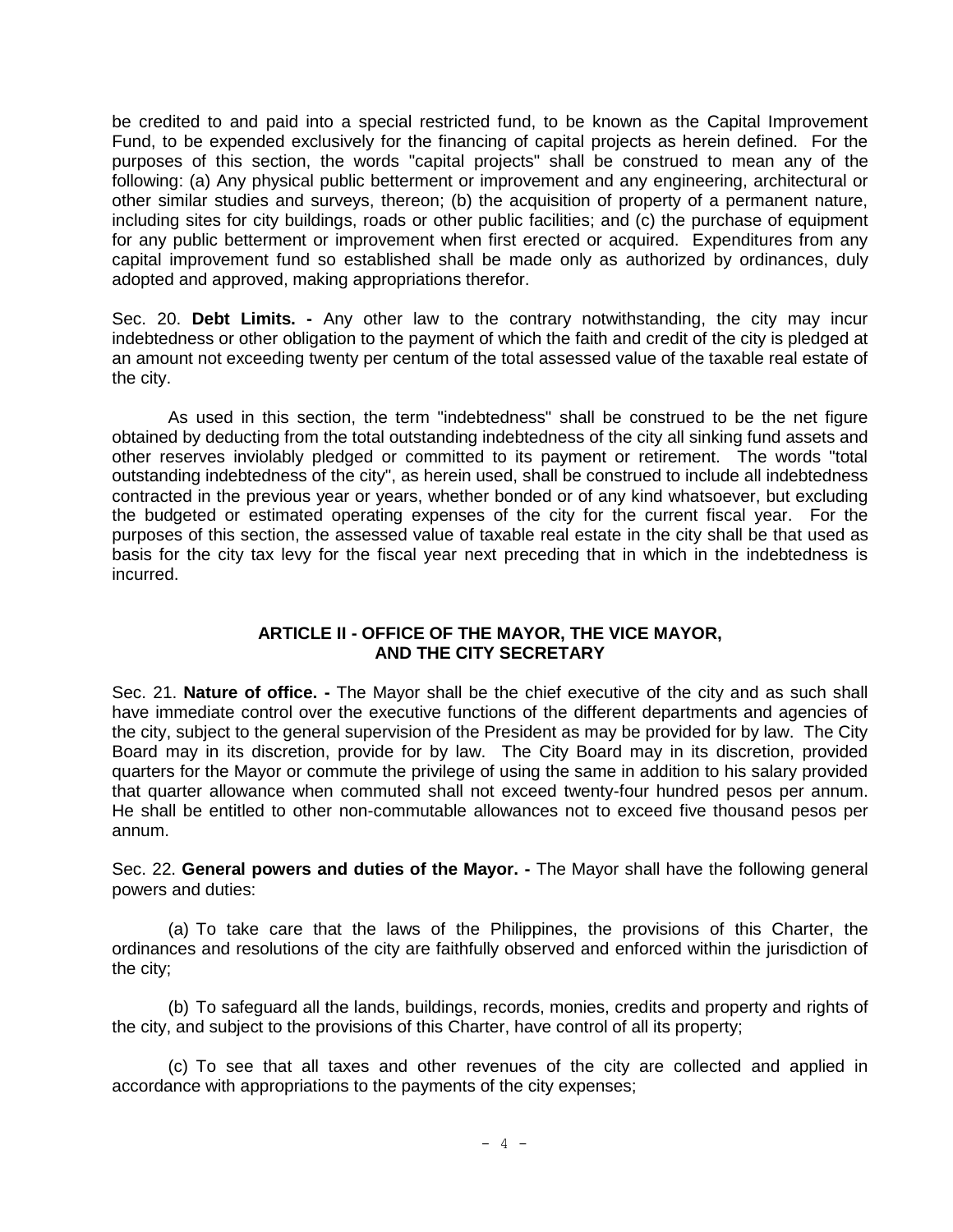(d) To cause to be instituted judicial proceedings to recover property and funds of the city wherever found; to cause to be defended all suits against the city and otherwise to protect the interest of the city;

(e) To see that the executive offices and employees of the city are properly discharging their respective duties, and the Mayor may, in the interest of service, transfer officers and employees not appointed by the President of the Philippines from one section, division, service or department, to another section, division, service or department without changing the compensation they receive;

(f) To examine and inspect the books, records, and papers of all officials, agents, and employees of the city, over whom he has executive supervision and control, at least once a year and whenever circumstances so warrant. For this purpose, he shall be provided by the City Board with such clerical or other assistance as may necessary;

(g) To give such information and recommend such measures to the Board as he shall deem advantageous to the city;

(h) To attend, if he wishes to do so, the session of the City Board and participate in the discussion, but not to vote;

(i) To represent the city in all its business matters and sign in its behalf all its bonds, contracts, and obligations made in accordance with law or ordinance;

(j) To submit to the City Board at least one month before the beginning of each fiscal year a budget of receipts and expenditures of the city;

(k) To receive, hear, and decide as he may deem proper the protest, petitions, complaints, and claims concerning all classes municipal matters of an administrative and executive character;

(l) To grant or refuse city licenses or permits of all classes, including permits for benefits of whatever kind, any provision of law to the contrary notwithstanding, and to revoke the same for violation of the conditions upon which they were granted, or if acts prohibited by law or city ordinance are being committed under the protection of such licenses or in the premises in which the business for which the same have been granted is carried on, or for any other good reason of general and public interest;

(m)To take such emergency measures as may be necessary to avoid fires, floods, and the effects of storm and other public calamities;

(n) To request, if public interest and safety so require, the assistance of the Philippine Constabulary and other police agencies of the National Government in maintaining peace and order in the city and only in such cases and upon specific request made can the Philippine Constabulary or other national police agencies intervene in the preservation of peace and order in the city;

(o) Subject to the provisions of the City Service Law and rules, to appoint all officers and employees whose salaries are paid wholly or partly from city fund, any existing law to the contrary notwithstanding, except such officers whose appointments are vested in the President or otherwise provided for in this Charter, and regular employees in the city auditor's office. Officers and employees appointed by the Mayor may be suspended by him in accordance with the provisions of existing laws and regulations. The Mayor may investigate or order the investigation of any city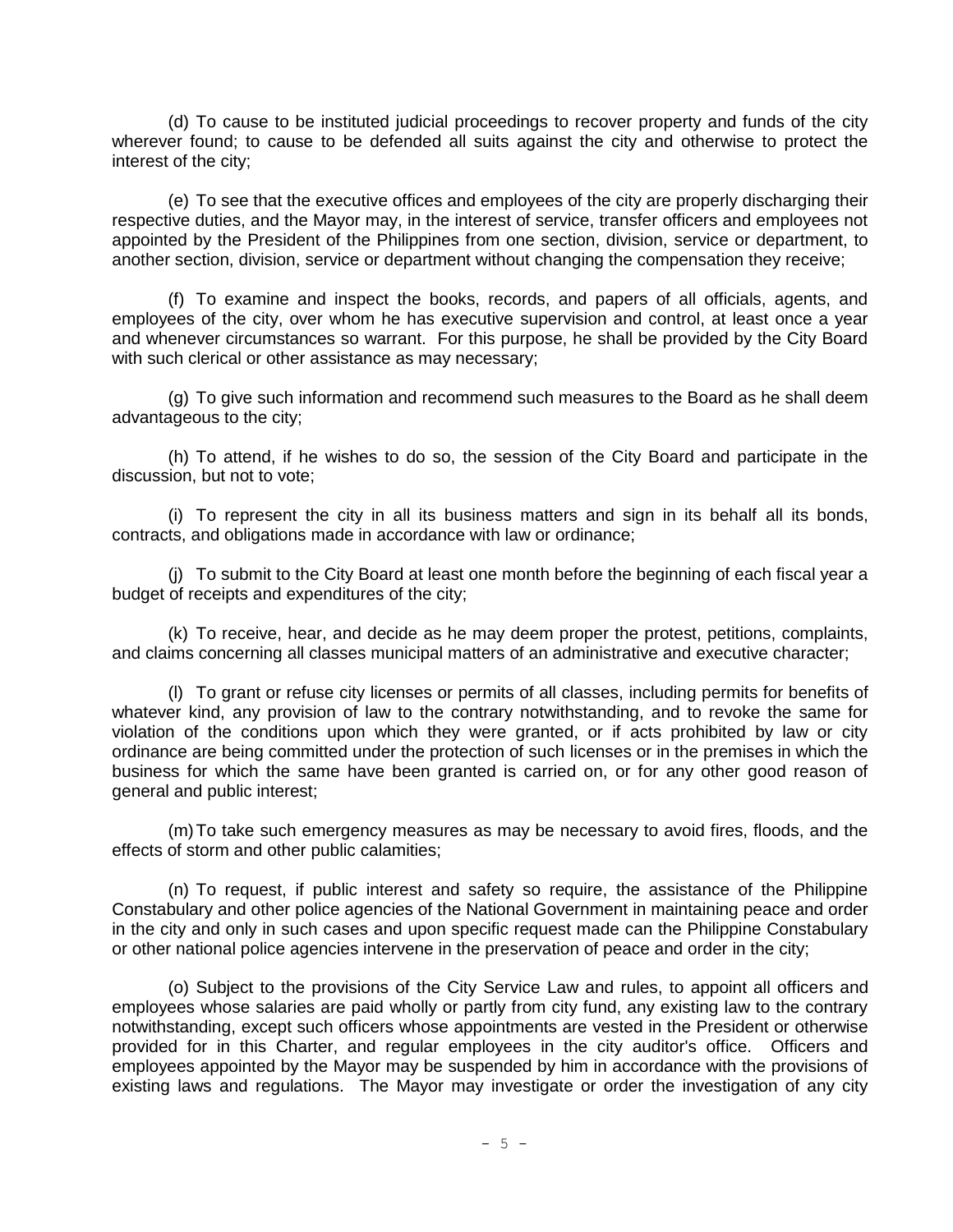officer or employee not appointed by him and may recommend to the President or to the proper national department head the suspension or removal of such officer or employee;

(p) To prepare and make out plans for the physical development of the city, zoning and land subdivision rules and regulations, subject to the approval of the City Board, in accordance with existing laws to that effect;

(q) To submit an annual report to the Office of the Executive Secretary; and

(r) To perform such other duties and exercise such other executive powers as may be prescribed by law or ordinances.

Sec. 23. **The Vice-Mayor. -** The Vice-Mayor shall perform the duties and exercise the powers of the Mayor in the event of death, resignation or permanent incapacity of the Mayor for the period of the unexpired term of the latter. If, for any reason, the Mayor is temporarily incapacitated to perform the duties of his office because of absence on leave, sickness, or any temporary incapacity, the Vice-Mayor shall perform the duties and exercise the powers that may be delegated to him in writing by the Mayor, during the period of the Mayor's temporary incapacity or absence. The Vice-Mayor shall be the presiding officer of the City Board. If the Vice-Mayor is temporarily incapacitated for the performance of his official duties, the councilor who received the highest number of votes in the last elections shall serve as Acting Vice-Mayor. In the event of the inability of the elected Mayor to assume office, and the Vice-Mayor is, for any reason, temporarily incapacitated for the performance of the duties of the Mayor, or the office of the Vice-Mayor is vacant, the councilor who received the highest number of votes in the last elections shall serve as Acting Mayor and while so serving shall not perform any duty as a member of the Board but shall elect from among themselves the presiding officer. For service as Acting Mayor or Acting Vice-Mayor, the Vice-Mayor or Councilor shall receive a total compensation equivalent to the salary and other emoluments of the Mayor or Vice-Mayor, as the case may be, during such period.

Should the Mayor-elect die before assumption of office of fail to qualify for any reason, then the Vice-Mayor elect shall assume the office of Mayor, but in the latter case, he shall hold such office only until the Mayor-elect qualifies. Should the Vice-Mayor-elect die before assumption of office or fail to qualify for any reason, then the councilor obtaining the largest number of votes in the local election immediately preceding shall assume the office of Vice-Mayor bit in the latter case, he shall hold office only until the Vice-Mayor-elect qualifies.

The Vice-Mayor shall perform such other duties as may be assigned to him by the Mayor or prescribed by law or ordinance. He may be provided by the City Board with quarters, commutable and non-commutable allowances similar to those of the Mayor, but the amount of the latter shall not exceed eighty per centum of that of the Mayor.

Sec. 24. **Secretary to the Mayor or the City Secretary. -** The Mayor, any provision of law to the contrary notwithstanding, shall appoint one secretary who shall have charge and custody of all records and documents of the city and of any office or department thereof for which provision is not otherwise made; shall keep the corporate seal and affix the same with his signature to all ordinances and regulations signed by the Mayor and all other official documents and papers of the government of the city as may be required by custom, in the discretion of the Mayor; shall attest all executive orders, promulgation, ordinances and resolutions signed by the Mayor and shall perform such other duties as the Mayor may required of him; shall, on demand, furnish certified copies of all city records and documents in his charge which are not of a confidential character and collect and receive such fees as may be prescribed by resolution of the City Board, and pay over such fees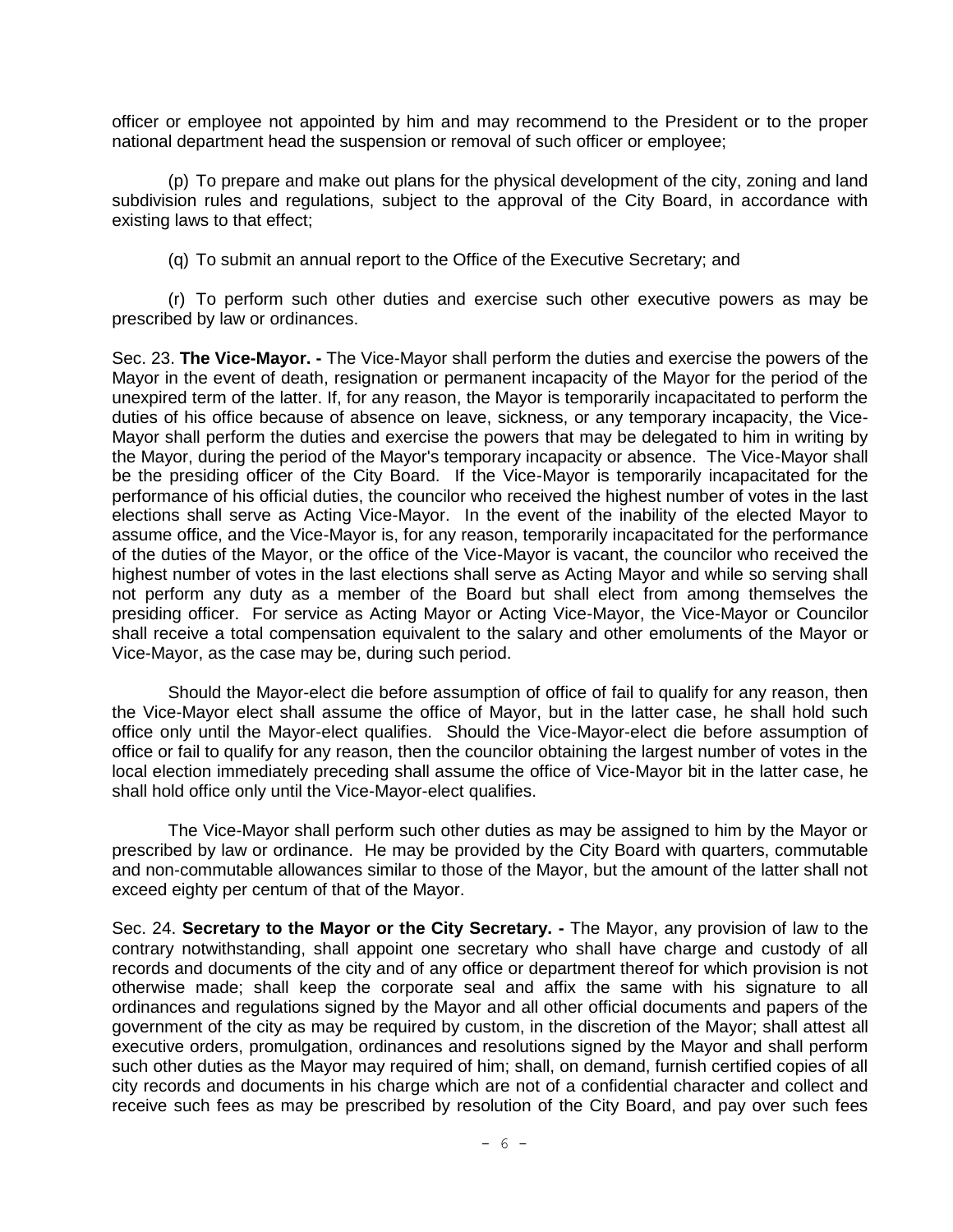collected by him to the City Treasurer. He shall perform also such duties as are required of the heads of the department of the city government and for the purpose of this section, the secretary shall be regarded as within the unclassified positions are filled, and, if so filled, the appointee shall be entitled to all the benefits and privileges of classified employees, except that he shall hold office only during the term of office of the appointing Mayor and until a successor in the office of secretary is appointed and qualified, unless sooner separated for or without cause by the Mayor.

#### **ARTICLE III - THE CITY BOARD**

Sec. 25. **Constitution and organization of the City Board; filling of vacancies. -** The City Board shall be composed of the Vice-Mayor, who shall be its presiding office, the eight elected councilors. The presiding office of the Board shall have the right to vote only in case of a tie. He shall sign all ordinances, resolutions, and motions directing the payment of money or creating liability enacted or adopted by the City Board.

Should any member of the City Board be a candidate for office in any election, he shall be disqualified to act with the Board in the discharge of the duties conferred upon it relative to election matters, and in such case the other members of the Board shall discharge said duties without his assistance or they may choose a disinterested elector of the city to act with the Board in such matters in his stead.

Should a member-elect die before assumption of office or such member-elect fail to qualify for any reason, the President may, at his discretion, either call a special election or fill the office by appointment. Permanent vacancies occurring after assumption of office shall be filled by appointment by the President of a suitable person belonging to the political party of the office whom he is to replace.

Sec. 26. **Appointment and duties of the Secretary of the Board. -** The Board shall have a secretary who shall be appointed by the Mayor with the consent of the City Board and who shall serve at the pleasure of the appointing power.

The secretary shall be in charge of the records of the City Board. He shall keep a full record of the proceedings of the Board, and file all documents relating thereto; shall record, in a book kept for the purpose, all ordinances, and all resolutions directing the payment of money or creating liability, enacted or adopted by the Board, with dates of passage of the same and of the publication of ordinances; shall keep a seal, circular in form, with the inscription "City Board - City of Surigao", in the center of which shall be the coat of arms of the city, and affix the same, with his signature to all ordinances and other official acts of the Board, and shall present the same for signature to the presiding officer of the Board. He shall forward to the Mayor all ordinances, resolutions or motions requiring the latter's approval and shall cause each ordinance to be published or posted as herein provided. He shall, upon request, furnish copies of all records of public character in his charge under the seal of his office and charge fees for the certification thereof as the City Board may prescribe by ordinance, the fees to be paid directly to the City Treasurer. He shall keep his office and all records therein which are not of a confidential character open to public inspection during usual business hours. He shall have and perform such other duties and powers as the Board may direct.

The position of Secretary to the Board shall be regarded as within the unclassified service but may be filled in the manner in which classified positions are filled, and, if so filled, the appointee shall be entitled to all privileges and benefits of classified employees, except that he shall hold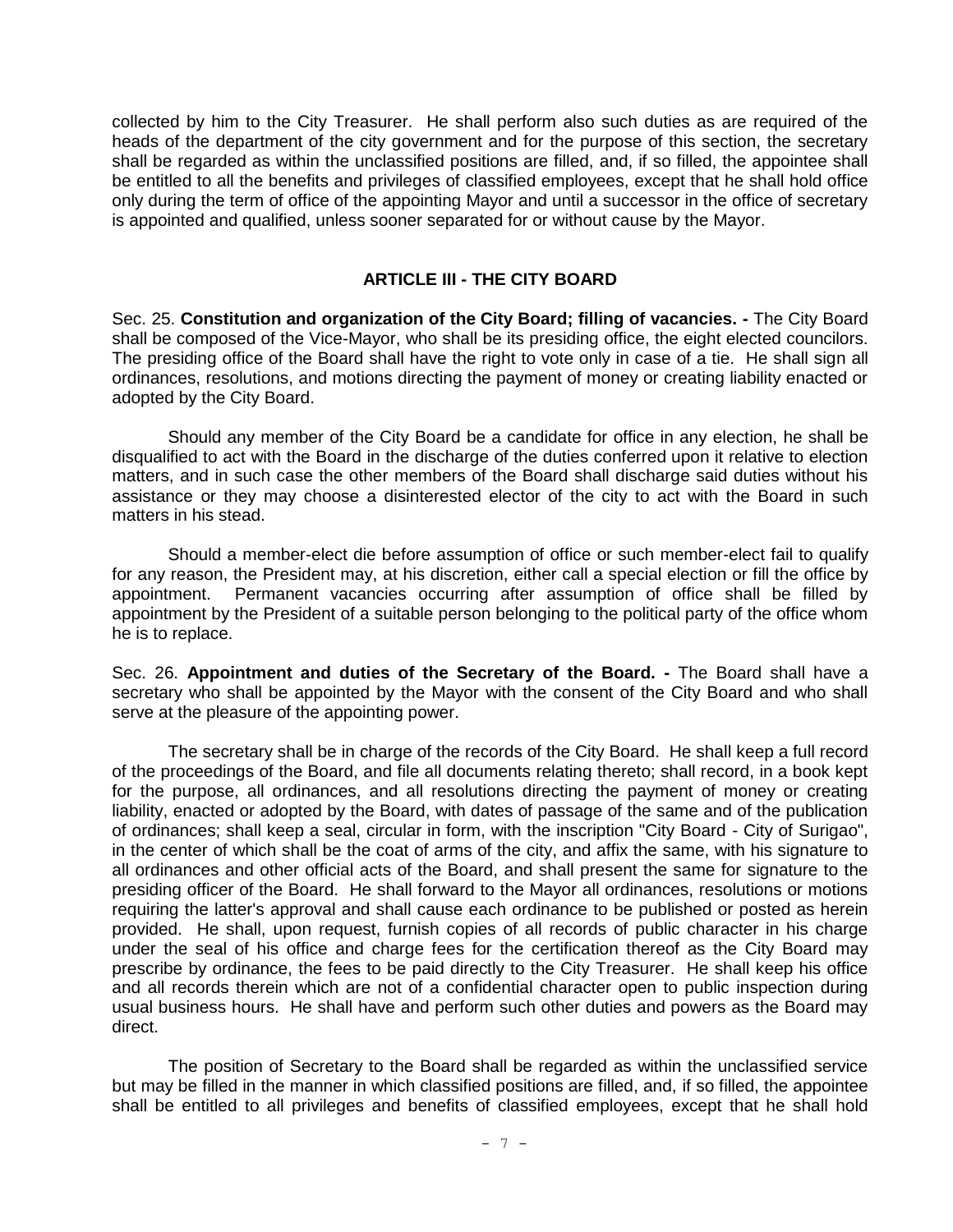office only during the term of office of the appointing Mayor and until a successor in the office of secretary to the Board is elected and qualified unless sooner separated for or without cause by the Mayor or by at least two thirds majority vote of all the members of the City Board.

Sec. 27. **Legislative procedure and publication of ordinances. -** The first meeting of the newly City Board shall be held at nine o'clock in the morning of the first business day of January following its election, after which the Board shall meet regularly in session at such times and on such days as may be prescribed by resolution but not less frequently than once for three days every first and third week of every month, and such extra-ordinary sessions as may be called at the instance of the Mayor or the request of any three members of the Board and upon at least twelve hours notice to each member. It shall keep a record of its proceedings and determine its own order of business and rules of procedure not herein set forth. It shall have the power to punish any member for disorderly conduct with the concurrence of at least two-thirds vote of all its members; may suspend for not more than sixty days any member and by the same vote, but subject to the approval of the President, may expel a member. Five members of the Board shall constitute a quorum for the transaction of business but a smaller number may adjourn from day to day and Vice-Mayor may compel the immediate attendance of any member absent without good cause by issuing to the police of the city an order for his arrest and production at the session under such penalties as shall have been previously prescribed by ordinance. Five affirmative votes shall be necessary for the passage of any ordinance creating liability. All other acts of the City Board, unless provided for in its rules, shall prevail upon the majority vote of the members present at any meeting duly called and held. Except in cases where the vote is unanimous, the eyes and nays shall be taken and recorded upon the passage of any ordinance and upon the request of any member, upon any other resolution or motion. Except as may be otherwise expressly provided in this Charter, all legislation, including but not limited to all acts establishing a fine or other penalty or providing for the expenditure of public funds or for the contracting for the expenditure of public funds or for the contracting of indebtedness or liability, shall be by ordinance.

Each ordinance shall contain a single purpose of enactment which must be expressed in the title of the ordinance and begin with the words: "The Board of the City of Surigao hereby ordains." Each ordinance and each resolution shall be presented in writing and read in full before a vote is take thereon, provided that the reading of the resolution may be dispensed with by unanimous consent. Except for emergency ordinances, which shall be so certified by the Mayor, and appropriation ordinance, no ordinance shall be passed unless the same is published once in a manner determined by the City Board and until at least two days have elapsed between its last publication and final passage.

Sec. 28. **Procedures as to ordinance following passage; Mayor's veto. -** Each ordinance and each resolution and each resolution approved or adopted by the Board after having been signed by the Secretary and presiding officer of the City Board shall be forwarded to the Mayor for his approval. Within ten days after the receipt of the same, non-working days excepted, the Mayor shall return it to the Board with his approval or veto. If he does not return it within that time, it shall be deemed to be approved. If he returns it with his veto, his reason therefor in writing shall accompany it. It may then be again enacted by the affirmative votes of six members of the City Board, and again returns it with his veto, it may again be re-enacted by the affirmative votes of six members of the City Board and in such a case, the ordinance is deemed approved.

The Mayor shall have the power to veto any particular item or items of an appropriation ordinance or of an ordinance or resolution directing payment of money or creating liability, but the veto shall not affect the item or items to which he does not object. In such a case, the approved items shall take effect and the disapproved items shall not take effect, unless subsequently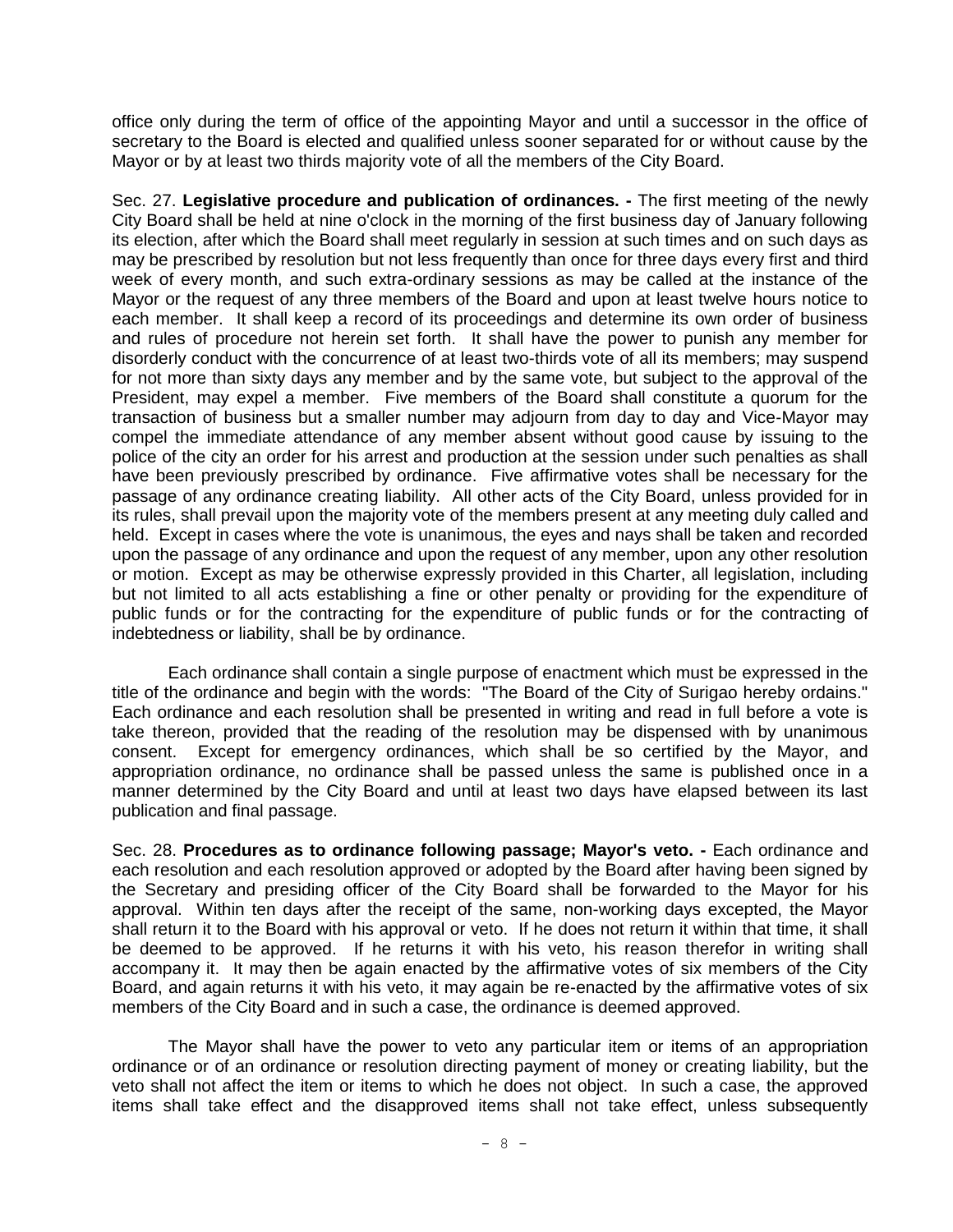approved by the City Board in the manner heretofore provided in this section with respect to vetoed ordinances and resolutions. Should an item or items in an appropriation ordinance be disapproved by the Mayor, the corresponding item or items in an appropriation ordinance of the previous year shall be deemed restored unless otherwise expressly directed in the veto. Each approved resolution and ordinance shall be sealed with the seal of the City Board signed by the presiding officer of the City Board and the secretary and recorded in the book kept for the purpose. Except appropriation ordinance and those certified to as urgent by the Mayor, all ordinance shall be published within five days after their approval and shall take effect and be in force on the fifteenth day following its publication if not date is fixed in the ordinance.

Sec. 29. **Legislative powers. -** Any provision of law and executive order to the contrary notwithstanding, the City Board shall have the following powers:

(a) To make all appropriations for the expenses of the government and for purposes not specified by law, having in mind the general welfare of the city and its inhabitants. To establish and fix the number of official and employees of the city and fix the salaries of the city officials and employees whose salaries are not otherwise provided specifically in this Charter, provided that the rates thereof shall not exceed those fixed in the schedule of salaries established by existing law. Increases of salaries of employees shall be made upon prior recommendation by the corresponding department head.

(b) To impose municipal license taxes or fees upon persons engaged in any occupation or business or exercising privilege within the territorial jurisdiction of the city by requiring them to secure licenses at rates fixed by the City Board, to collect fees and charge for services rendered by the city or otherwise to levy for public purpose just and uniform taxes, licenses or fees: Provided, however, That the City of Surigao may not impose or levy any of the following:

- 1. Residence tax;
- 2. Documentary stamp tax;
- 3. Taxes on business of persons engaged in printing and publication of any newspaper, magazine, review or bulletin appearing at regular intervals and having fixed prices for subscription and sale, and which is not published primarily for the purpose of publishing advertisements;
- 4. Taxes on persons operating waterworks, irrigation and other public utilities except electric light, heat and power, motorized tricycles, and public conveyances propelled by muscular power;
- 5. Taxes on forest products and forest concessions;
- 6. Taxes on estates, inheritances, gifts, legacies, and other acquisitions mortis causa;
- 7. Taxes on income of any kind whatsoever;
- 8. Taxes or fees for the registration of motor vehicles and for issuance of all kinds of licenses or permits for the driving thereof;
- 9. Customs duties registration, wharfage on wharves owned by the National Government, tonnage on bottoms, and all other kinds of custom fees, charges and dues;
- 10. Taxes of any kind on banks, insurance companies, and persons paying franchise tax; and
- 11. Taxes on premiums paid by owners of property who obtain insurance directly with foreign insurance companies.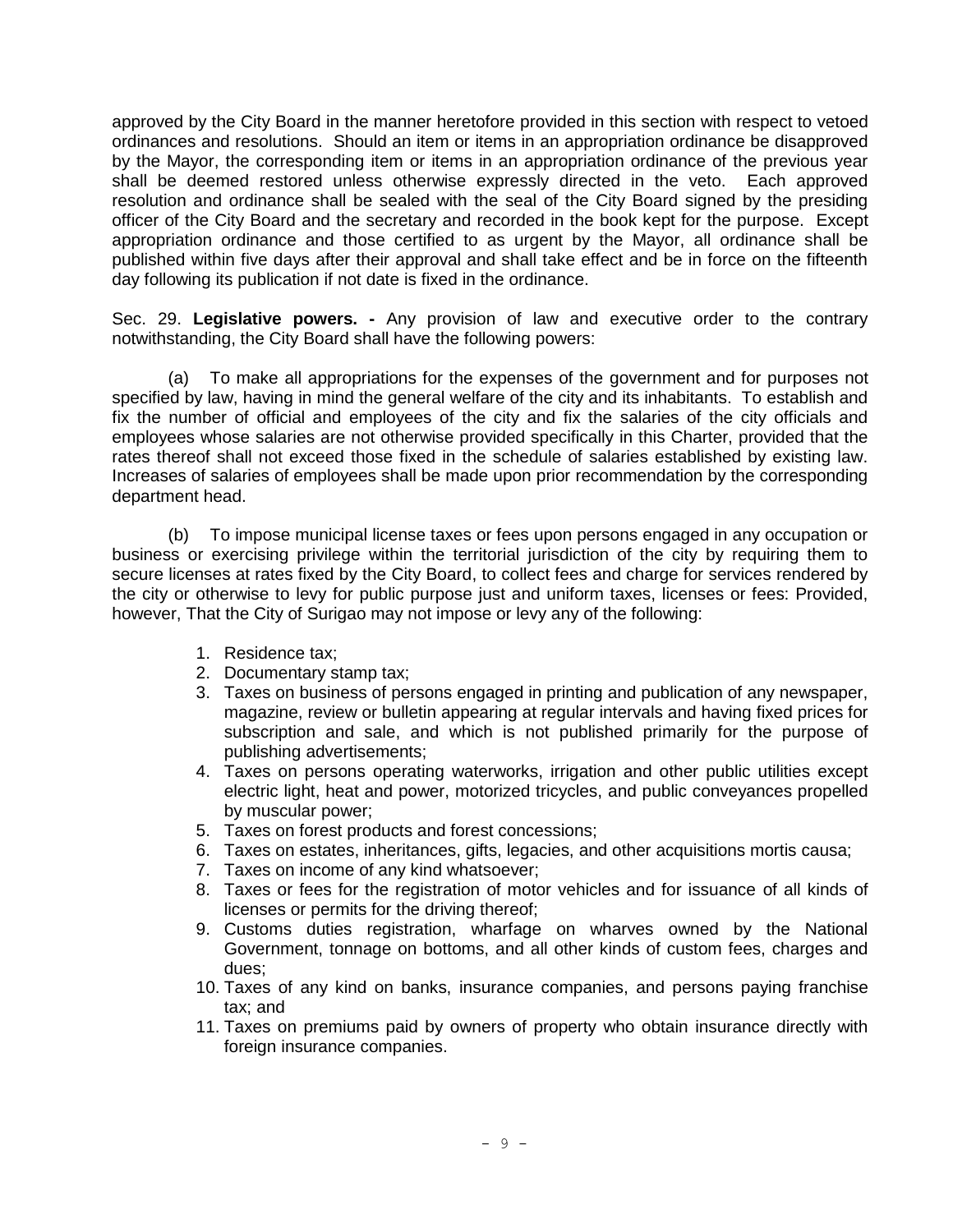(c) To make ordinances and regulations for the conducting of business and the places and premises whereon conducted or to be conducted by the persons subject to taxes, license fees, permit fees and other city impost as provided in subsection (b) hereabove.

(d) To fix by ordinance, the schedule of maximum rates of fares and charges to be charged by public conveyances operating in the city such as motorized tricycles and rigs, pedicabs and other vehicles propelled by muscular power, the business and operation of which, by this Charter or other laws in relation thereto, the City of Surigao has the power to tax and regulate.

(e) To regulate the business and fix the location of blacksmith shops, foundries, steam boilers, steam engines, lumber yards, sawmills and other establishments likely to endanger the public safety by giving rise to conflagrations or explosions; to regulate the storage and sale of gunpowder, tar, pitch, resin, coal, oil, gasoline, benzine, turpentine, hemp, cotton, nitroglycerine, petroleum, or any of the products thereof and all other highly combustible or explosive materials.

(f) To regulate the use of streets and public places by vehicles, to regulate garages and stables and the keeping of carriages, carts, and other conveyances for hire, and to designate stands to be occupied by public vehicles when not in use.

(g) To provide for the construction and maintenance of, and regulate the navigation on, canals, and water courses within the city and provide for the clearing and purification of the same; unless otherwise provided by law, to provide for the construction and maintenance of, and regulate the use of public landing places, wharves, piers, docks and leaves, and of those of private ownership.

(h) Subject to the provisions of the Public Service Act, to fix the charges to be paid by all water and aircraft landing at or using public wharves, docks, levees, landing places owned, operated, managed or controlled by the city.

(i) To provide for the erection, purchase or rental and maintenance of buildings necessary for the use of the city.

(j) To establish fire limits and regulate the kinds of buildings and structure that may be erected within said limits and the manner of constructing and repairing the same and fix the fees for the permit for the repair or demolition of buildings and structures in fire zones and elsewhere in the city.

(k) To erect engine houses, and provide fire engines, hose carts, hooks and ladders, and other equipment for the prevention and extinguishment of fires, and to provide for the management and use of the same.

(l) To regulate or restrict the use of lights and electricity in stables, shops and other buildings and places, and to regulate or restrict the building of bonfires and the use of firecrackers, fireworks, torpedoes, candles, skyrockets and pyrotechnic displays and to fix the fees for such permits.

(m) To make suitable provisions to insure the public safety from conflagration and mitigate the effects of storm and other public calamities, and to provide relief for persons suffering from the same.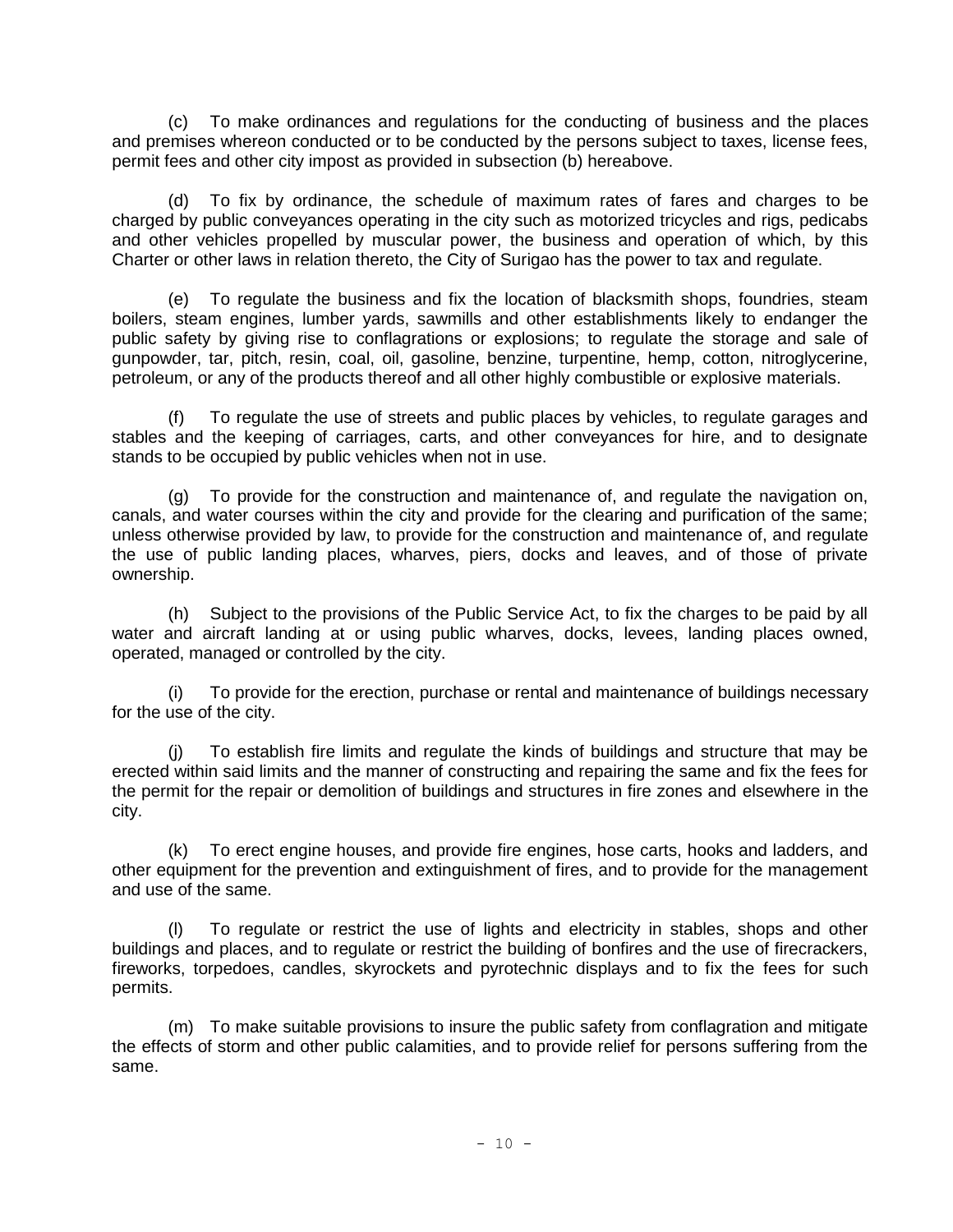(n) To provide for the lighting, cleaning and sprinkling of streets and public places; to prevent and remove encroachments and obstructions upon the same; to regulate or prevent the use of the same for processions, signs, signposts, awnings and awning posts; to prohibit the placing, depositing, leaving or throwing of all garbage, refuse, or other offensive matter in the same, and to provide for its collection and disposition; to regulate the opening therein for the laying of gas, water sewers, and drains, and all structures thereunder, the erecting of poles, and stringing of wires therein; to provide for and regulate crosswalks, curbs, and gutters therein; to name and change the names of all streets and public places and provide for and regulate the numbering of houses and lots fronting thereon; to regulate traffic and sale upon the same; to abate nuisances in the same and punish the authors or owners thereof; to construct; maintain and regulate the use of bridges, viaducts and culverts; to prevent and regulate amusements having tendency to annoy persons using the streets or public places, or to frighten horses and other animals; to regulate the speed of horses and other animals, vehicles and locomotives within the limits of the city.

(o) To require property owners by ordinance to construct or repair, at their expense, sidewalks along the street or streets adjacent to their lots in accordance with the specifications of the city engineer as to quality, width, and grade, and subject to his supervision and approval, providing that, in case of failure or inability of the property owners to comply with the requirement within a specified period of time after demand, the city engineer shall cause the work to be done and the cost thereof collected as a special assessment from such owners, who may choose to pay the same in full, or in ten equal yearly installments which shall be due and payable in the City of Surigao in the same manner as the annual tax levied on real estate, and shall be made subject to the same penalties for delinquency, and enforceable by the same remedies, as such annual tax; and all said sums and amounts, shall, from the day in which they were assessed and shall take precedence over any and all other items which exist upon such property excepting only such as may have been attached as a result of the non-payment of said annual tax.

(p) Notwithstanding the provisions of any existing law to the contrary, the City Board shall have the exclusive power to provide for the inspection, placing, stringing, attaching, installing, repair and construction of all gas, electric, telegraph and telephone wires, conduits, and meters and other apparatus or electrical appliances and the condemnation and correction or removal of the same when dangerous and defective.

(q) For the purpose of supplying water to the inhabitants of the city, to purify the sources of supply and the places through which the same passes, to own, and control the use of water and to fix and collect rents therefor, to regulate the construction, repairs and use of hydrants, pumps, cisterns, and reservoirs, and to prevent the waste of water and for the purpose of protecting and insuring the purity and quality of the water supply of the city, to extend its ordinance over all territories within the drainage area of such water supply and within one hundred meters of any reservoir, conduits, canal, aqueduct, pumping station or water shed used in connection with the city water service.

(r) To establish and maintain a city pound and fix the fees for poundage; to regulate, restrain, or prohibit the running at large of domestic animals and dogs, and provide for distraining, impounding, and killing or sale of the same for the penalty incurred, and the cost of the proceedings; also impose penalties upon the owners of the said animals for the violations of any ordinance in relation thereof; but carabaos, horses, mules, asses and all members of the bovine family shall be disposed of in accordance with the general law.

(s) To regulate the keeping and use of animals insofar as the same affects the public health and the health of domestic animals.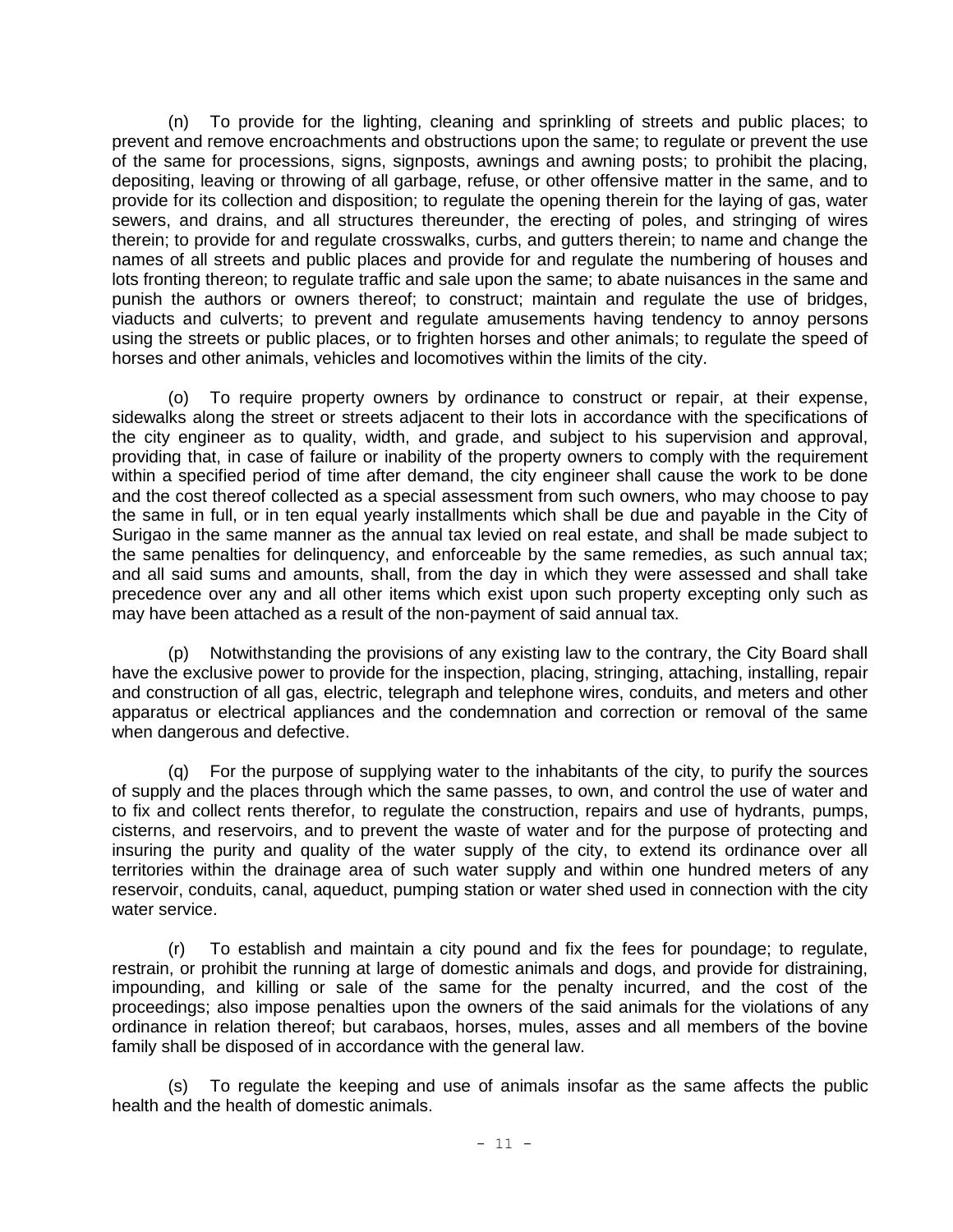(t) To require any land or building which is in an unsanitary condition to be cleaned at the expense of the owner or tenants, and upon failure to comply with such an order, have the work undertaken by the city government and assess the expenses upon the land or buildings against the owner thereof.

(u) To provide for or regulate, and to fill up or require to be filled up to a grade necessary for proper sanitation, any and all land premises which may be declared and duly reported by the City Department of Health as being unsanitary by reason of being below such grade or which in the opinion of the Board the public health and welfare may require.

(v) To construct and keep in repair public drains, sewers, and cesspools, and regulate the construction and use of private water closets, privies, sewers, drains and cesspools.

(w) To prohibit the burial of the dead within the center of population of the city and provide for their burial in such proper place and in such manner as the Board may determine, subject to the provisions of the general law regulating burial grounds and cemeteries and governing funerals and disposal of the dead.

(x) To establish or authorize the establishments of, fix the fees for, the use of slaughterhouses and markets, and inspect and regulate the keeping, preparation, and sale of meat, fruits, poultry, milk, fish, vegetables, and other provisions or articles of food offered for sale.

(y) To enforce the regulations of the Department of Health, and by ordinance to provide fines and penalties for violation of such regulation; to adopt such other measures to prevent the introduction and spread of diseases as may, from time to time, be deemed desirable or necessary.

(z) To declare, prevent, and abate nuisances.

(aa) To provide for the recording of births, marriages and deaths.

(bb) To establish, maintain, and regulate a police force and prescribe the powers and duties of its members.

(cc) To establish, maintain, and regulate a city prison.

(dd) To prohibit and provide for the punishment of cruelty to animals.

(ee) To suppress gambling houses, houses of ill-fame and other disorderly houses; and to prohibit the printing, sale and exhibition of immoral pictures, books or publications of any description.

(ff) To prevent and suppress riots, affrays, disturbances, and disorderly assemblies; to punish and prevent intoxication, fighting, quarreling, and all disorderly conduct, and to male and enforce all necessary police ordinances, with the view to the confinement and reformation of vagrants, disorderly persons, mendicants and prostitutes, and persons convicted of violating any city ordinance.

(gg) To establish, regulate and maintain city departments, prescribe the powers and duties thereof and readjust the same.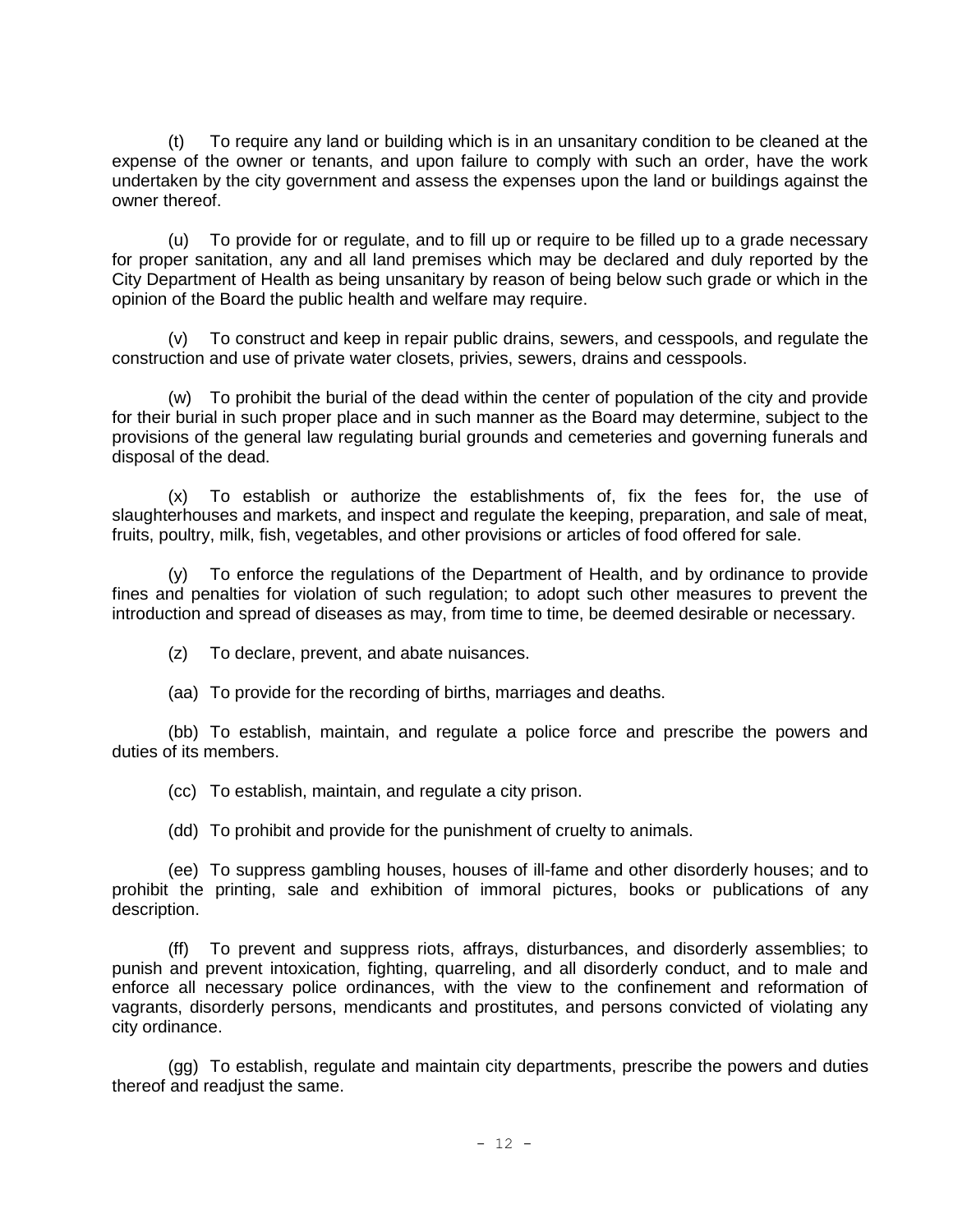(hh) To construct, erect, and establish a public light, heat communication and power supply and installation system, and to that end to purchase, expropriate, or otherwise acquire all lands, which may be necessary; and to build, erect and construct any and all buildings, stations and other structures, and to purchase any or all such machinery, poles, wires, wagons, trucks, or other vehicles, supplies and equipment as may now or hereafter be necessary to the successful operation of such system, as may be provided by law.

(ii) To maintain and operate any electric light, heat or power supply, communication, and installation system and whenever acquired, to keep the same, repair, alter, increase, extend, improve, enlarge or modify the same or any part thereof; to replace worn or useless parts, machinery, poles, wagons, vehicles, trucks, wires and other equipment; and to operate, control, and manage the same.

(jj) For any and all the purposes contemplated in the last two preceding subsections, to enter, if necessary, into contracts for partial or deferred payment; to appoint and employ such officers, clerks, laborers as may be necessary; and appropriate funds of the city for all the purposes aforesaid.

(kk) To enter into contracts with, and supply electric light, heat, current, and other services to residents, merchants, businessmen, and manufacturers in an about the city at rates and for prices not less than sufficient properly to maintain and operate any such plant or system and to pay for deprecations of the same and for all extensions, improvements, enlargements, alterations, or changes thereof and therein.

(ll) To enter into a contract of lease, and to rent or lease any electric light, heat or power supply or installation system whether erected, constructed, and established by the City Board, or acquired by it through purchase, grant, or conveyance in any other manner, to any person or persons, or to any corporation for proper and sufficient consideration and subject to the right of supervision and control by the City Board over the operation of such system and over the amount of heat, light, power and current delivered, the character of other services rendered and of the rates and amounts charged therefor.

(mm)To fix the penalties for violation of ordinances, but no single penalty shall exceed a fine of two hundred pesos for imprisonment for six months, or both, but imprisonment shall be imposed in lieu of unpaid fines at the rate of one day's imprisonment for each two pesos and fifty centavos of fine. Persons undergoing imprisonment for violation of ordinance may be required to labor for the period of imprisonment upon works of the city in such manner as may be directed by the City Board. Whenever a person is imprisoned for non-payment of a fine, he shall be released upon payment of such fine less two pesos and fifty centavos per day for each day that he has been confined. Pending appeal, the defendant shall remain in the custody unless released upon sufficient bail in accordance with the general provisions of law, to await judgment of the appellate court.

In case of violation of ordinance about building construction and repair, the City Board, in addition to the penalties authorized in the preceding paragraph, may further impose the penalty of removal or demolition of the building or structure by the owner or by the city at the expense of the owner.

(nn) To authorize the free distribution of medicines to the employees and laborers whose salary or wage does not exceed sixty pesos per month or two pesos and fifty centavos per day and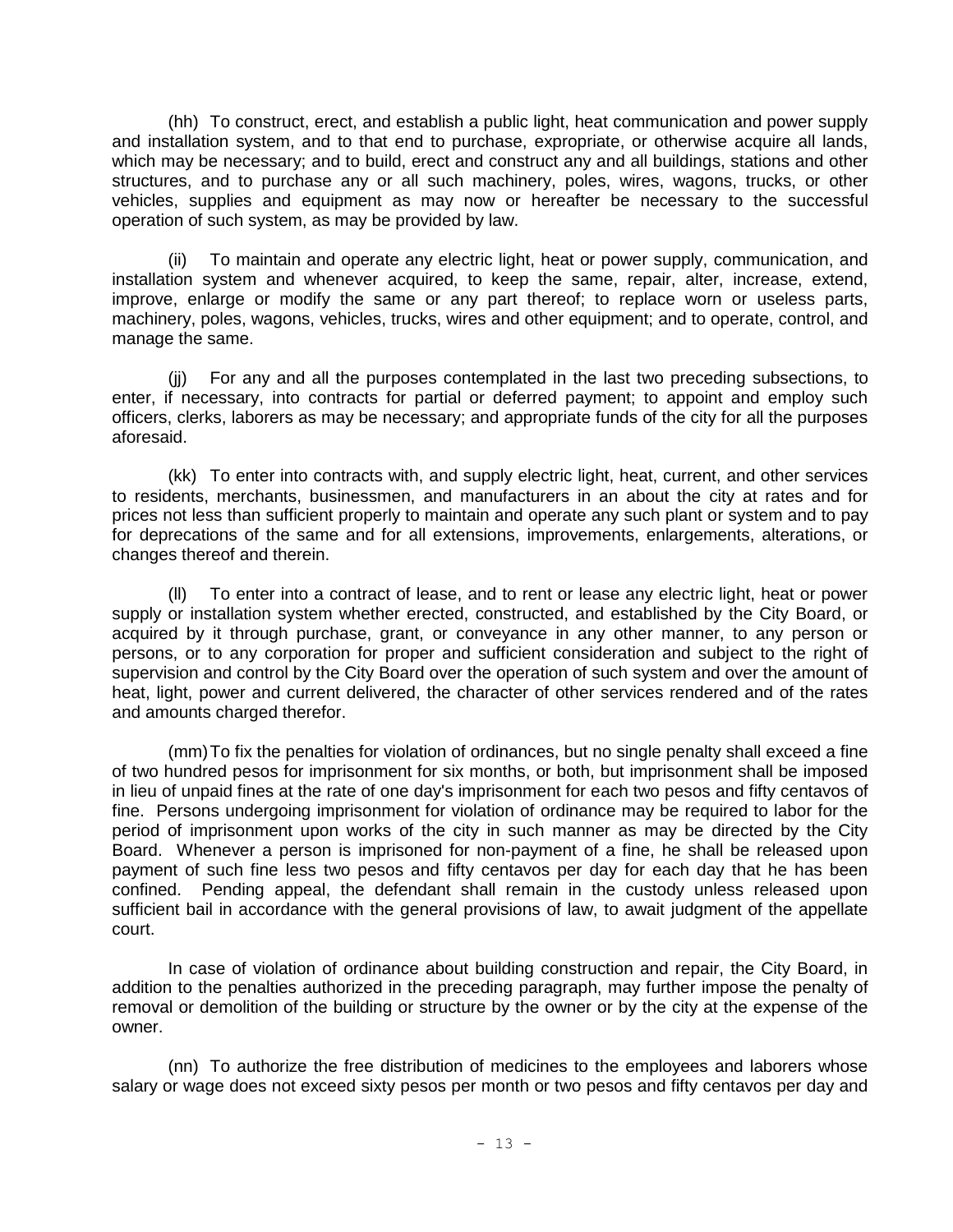of fresh native milk to indigent mothers residing in the city, the distribution to be made under the direct supervision and control of the Mayor.

(oo) To fix the tariff of fees and charges for all services rendered by the city or any of its departments, branches or offices.

(pp) To tax, license and regulate boxing, bowling, billiard, pools, horse, races, cockpits, roller or ice-skating or any sporting or athletic contest, as well as grant exclusive rights to establishments for this purpose, notwithstanding any existing law to the contrary.

(qq) To establish and regulate the size, speed, and operation of motor and other public vehicles within the city; to establish bus stops and terminals; and prohibit and regulate the entrance of provincial public utility vehicles into the city except those passing through the city.

(rr) To make such further ordinances and regulations not repugnant to law as may be necessary to carry into effect and discharge the powers and duties conferred by this Act and such as it shall deem necessary and proper to provide for the health and safety, promote the prosperity, improve the morals, peace and good order, comfort, and conveniences of the city and the inhabitants thereof, and for the protection of property therein, and enforce obedience thereto with such lawful fines or penalties as the City Board may prescribe under the provisions of subsection (mm) of this section, and to exercise all other duties and powers conferred by law.

Sec. 30. **Power over subdivisions. -** The City Board shall have power by ordinance to require that no plat or plan of subdivision of a residential estate within its jurisdiction shall be presented for approval or verification to the Bureau of Lands and/or the Land Registration Commission until the same shall have been approved by the City Engineer under such regulations as may be provided by ordinance. Such regulations may provide for the proper arrangements design, and width of streets in relation to other existing or planned streets; for adequate and convenient open spaces for traffic, public services, access of fire-fighting apparatus, recreation, light and air, and for the avoidance of congestion of population including minimum width and area of lots in the several districts or sections of the city. Such regulations may also include provisions as to the extent to, and methods by, which streets and other ways may be graded, or drained, and improved and water and sewers and other public service mains, piping or other facilities installed. Such regulations shall provide for approval of the plat or plan within thirty days after the submission to the City Engineer.

#### **ARTICLE IV - DEPARTMENTS AND OFFICERS**

Sec. 31. **City Departments. -** There shall be a Finance Department, Police Department, Fire Department, Engineering Department, Law Department, Health Department, and an Assessment Department. The Mayor shall have general supervision and control over all these city departments except the Law Department which shall be under the Department of Justice.

Upon the recommendation of the Mayor, the City Board may, from time to time, by ordinance, assign additional functions or duties to, and make such readjustment in the duties of the several departments and offices of the city as the public interest may demand, and shall have the power to create or consolidate any department, division or office or delegate these powers to the Mayor by ordinance.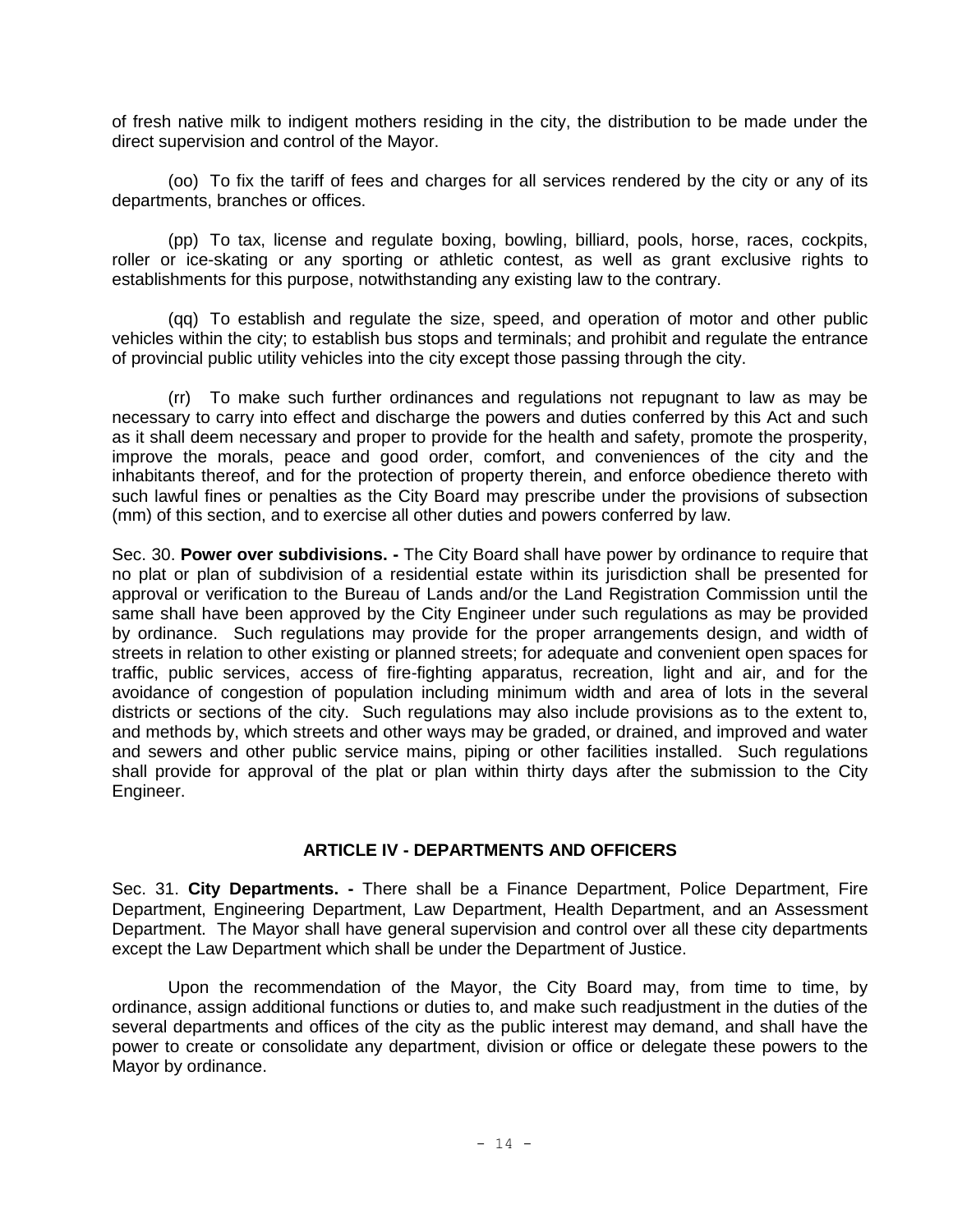Any existing law to the contrary notwithstanding and by ordinance approved by the City Board, two or more departments over which the Mayor has control and supervision may be headed by the same individual.

Sec. 32. **Powers and duties of heads of departments.** - Each head of department of the city government shall be in control of such department and shall possess such powers as may be prescribed herein or by ordinance. He shall certify to the correctness of all payrolls and vouchers of his department covering the payment of money before payment except as therein otherwise expressly provided. At least three months before the beginning of each fiscal year, he shall prepare, and present to the Mayor for submission to the Board an estimate of the appropriation necessary for the operation of his department during the ensuing fiscal year, and shall submit therewith such information for purposes of comparison as the Mayor may desire. He shall submit to the Mayor as often as required reports covering the operation of his department.

In case of absence or sickness, or inability to act for any other reason, of the head of one day of the city departments, the officer next in charge of that department shall perform the duties of the head of the department concerned. In case of temporary vacancy, the officer next in charge performing the duties or the head of such department shall, during his incumbency in an acting capacity, receive the salary and other emoluments of the later.

In case of temporary disability of the department head and of the other officer next in charge, the mayor may temporarily designate any other officer in the service in the city to perform the duties of the head such department until the return to duty of the department head or his assistant.

Sec. 33. **Appointment and removal of officials and employees.**- Unless there is an existing or subsequent law or laws to the contrary, the President of the Philippines shall appoint , with the consent of the commission on Appointments, the Judges of the City Court, the City Treasurer, the City Engineer, the City Fiscal and Assistants, and the City Health Officer. The City Auditor shall be appointed by the Auditor General. These officers can only be removed for just cause.

All other officers and employees of the city whose appointment is not vested in the President or otherwise provided for by the law or this Charter shall be appointed by the Mayor in investigated any official appointed by the President and recommend to him the removal or suspension of such official.

#### **ARTICLE V - FINANCE DEPARTMENT**

Sec. 34. **The City Treasurer, his powers and duties** - There shall be a City Treasurer who shall have charge of the Finance Department and shall act as chief fiscal officer and financial adviser of the city and custodian of its funds. He shall have the following general powers and duties:

(a) He shall collect all taxes due the city, all license fees authorized by the law or ordinance, all rents due for lands, markets, and other property owned by the city, all further charges of whatever nature fixed by law or ordinance, and shall receive and issue receipt for all costs, fees, fines, and forfeitures imposed by the city court from the clerk thereof, and the fees collected by the sheriff or his deputies.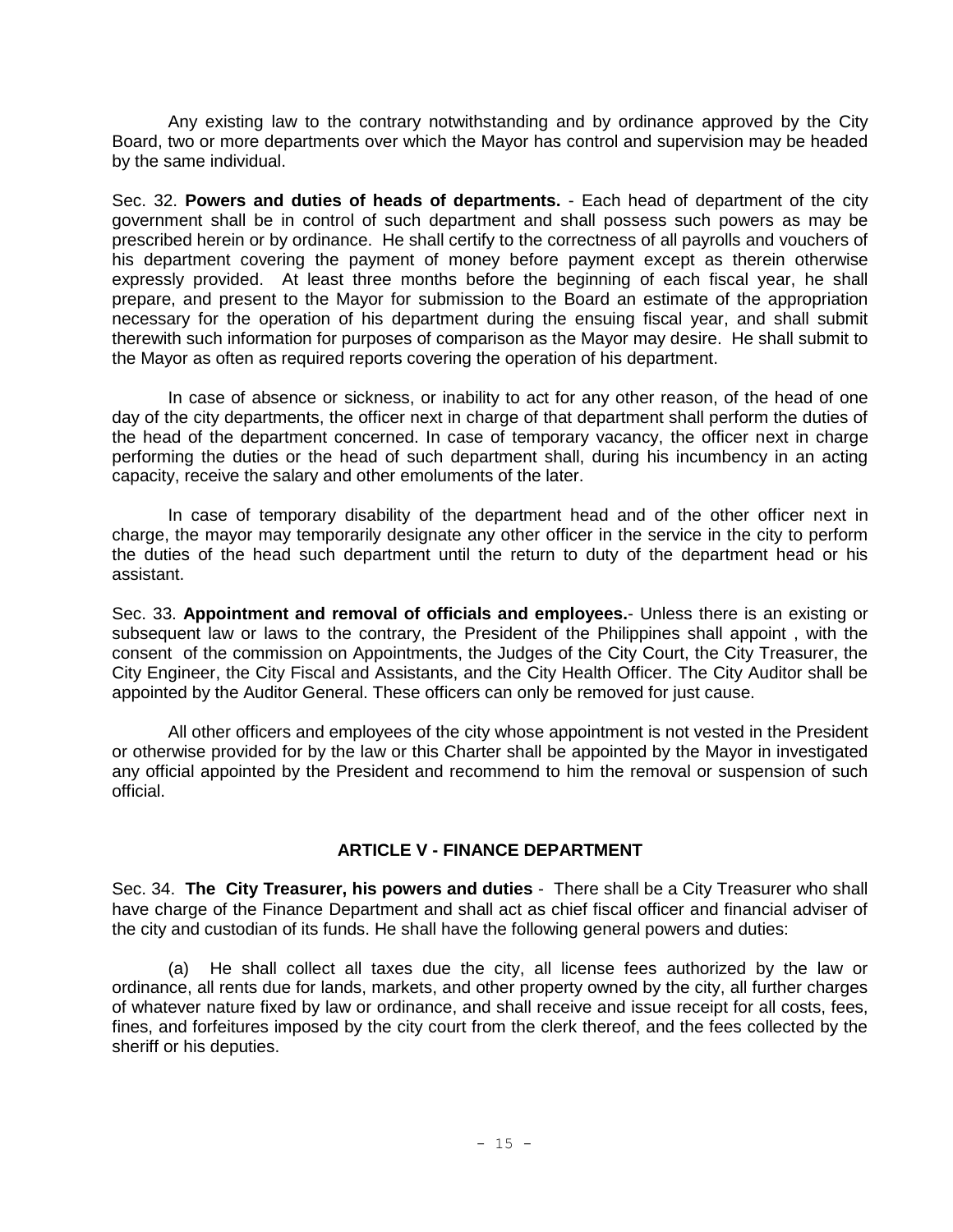(b) He shall collect all miscellaneous charges made by the Engineering Department and by other departments of the city government, and all charges made by the city engineer for inspections, licenses, and the installation, maintenance, and services rendered in the operation of the private privy system.

(c) Unless otherwise specifically provided by law or regulations, he shall perform in and for the city the duties imposed by law or regulation upon provincial treasurers generally as well as the other duties imposed upon him by law.

(d) He shall purchase and issue all supplies, equipment or other property required by the city as may be authorized, subject to the general provisions of law relating thereto.

(e) He shall be accountable for all funds and property of the city and shall render such accounts in connection therewith as may be prescribed by the Auditor General.

(f) He shall deposit daily all municipal funds and collections in any bank duly designated as Government depository.

(g) He shall disburse the funds of the city in accordance with duly authorized appropriations, upon properly executed vouchers bearing the approval of the chief of the department concerned, and on or before the twentieth day of each month he shall furnish the Mayor and the City Board for their administrative information a statement of the appropriation, expenditures and balances of all funds and accounts as of the last day of the month preceding.

#### **ARTICLE VI. - POLICE DEPARTMENT**

Sec. 35. **The Chief of Police** - **His Powers and duties.** - There shall be a Chief of Police who shall have charge of the Police Department, and everything pertaining thereto, including the organization, administration, discipline and disposition and the transfers of members from and to the City Police and Secret Service Division and Traffic Division, shall investigate under the direction of the Mayor, any complaint filed against members of the police and report the result of the investigation to the Mayor making recommendation he may deem pertinent of such action as said officer may consider necessary. He shall have the following powers and duties:

(a) He may issue supplementary regulations not incompatible with law or general regulations promulgated by the proper department head of the National Government, in accordance with law for the governance of the city police and detective force.

(b) He shall quell riots, disorders, disturbances of the peace, and shall arrest and prosecute Violators of any law or ordinance; shall exercise police supervision over all land and water within the police jurisdiction of the city; shall be charged with the protection of rights of person and property wherever found within the jurisdiction of the city, and shall arrest, without warrant then necessary, to prevent the escape of the offender, violators of any law ordinance, and all who obstruct or interfere with him in the discharge of his duty; shall exercise supervision, administration and control over the city jail and city prisoners; and shall be responsible for the safekeeping of all prisoners in the city jail until they shall be released from custody, in accordance with law or delivered to the warden of the proper prison or penitentiary upon order from the court of competent jurisdiction.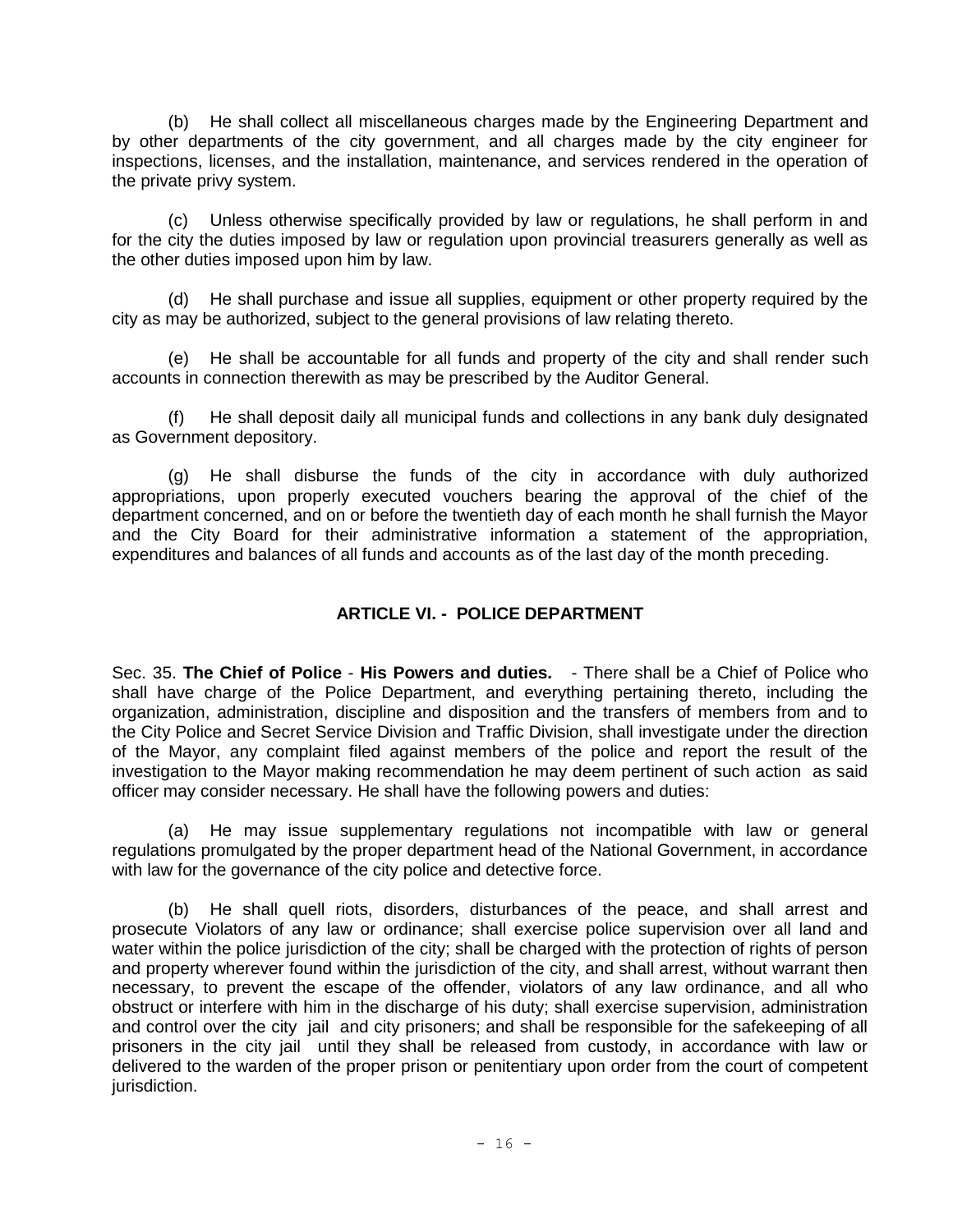(c) He may take good and sufficient bail for the appearance before the Judge of the City Court of any person arrested for violation of any city ordinance: Provided, however, that he shall not exercise this power in cases of violation of any penal law except when the fiscal of the city shall recommend and fix the bail to be required of the person arrested.

(d) He shall have authority, within the police jurisdiction of the city, to serve and execute criminal process of any court; to serve and execute criminal processes of any court; shall be deputy sheriff of the city; and as such he shall, personally or by representative, attend the sessions of the City Court, and shall execute promptly and faithfully all orders of the Mayor, including assignments and transfer of personnel, and all writs and processes of the City Court.

(e) He shall cause to be investigated the causes of sudden deaths which have not been satisfactorily explained and when there is suspicion that the cause arose from unlawful acts or omissions of other persons or from foul play and in general, victims of violence, sex crimes, accidents, self-inflicted injuries, intoxication, drug addiction, state of malingering and mental orders which occur within the jurisdiction of the city and the examination of evidences and tale-tale marks of crimes. For that purpose he may cause autopsies to be made and shall be entitled to demand and receive for the purpose of such investigations and/or autopsies the aid of the health authorities.

(f) He shall have such other powers and perform such other duties as may be prescribed by law or ordinance.

(g) He shall have such assistants and additional personnel duties as may be prescribed by law or ordinance.

Sec. 36. **Deputy Chief of Police. -** There shall be a deputy Chief of Police whose duties shall be to act as the Chief of Police in the absence or inability of the Chief of Police, and under the direction of such chief, to look after the discipline of the police force and perform such other duties as may be imposed upon him by the Chief or prescribed by law or ordinance.

Sec. 37. **The secret service; traffic division. -** There shall be a secret and a traffic division of the Police Department. The secret service division shall have charge of the detective work of the Police Department of the detective force of the city, and shall perform such other duties as may be assigned to it by the Chief of Police or prescribed by law or ordinance. The traffic division shall have charge of the enforcement of traffic laws, regulations and ordinances. These divisions shall each be headed by police officers under the Chief of Police as the approved of organization of Police Department may provide.

Sec. 38. **Peace officers - Their powers and duties. -** The Mayor, the Chief of Police, and all officers and member of the City Police force shall be peace officers. Such officers are authorized to serve and execute all processes of the City Court and criminal processes of all other courts to whomsoever directed, within the police jurisdictional limits of the city, and within the same territory, to pursue and arrest, any person found in suspicious places or under suspicious circumstances reasonably tending to show that such person has committed, or is about to commit any crime, or breach of the peace, to arrest or cause to be arrested without warrant, any offender when the offense is committed in the presence of a peace officer or within his view; and in such pursuit or arrest to enter any building, ship, boat, or vessel or take into custody any person herein suspected of being concerned in such crime or breach of the peace, and any property suspected of having been stolen; and to exercise such other powers and perform such other duties as may be prescribed by law or ordinance. They shall detain an arrested person only until he can be brought before the proper magistrate. Whenever the Mayor shall deem it necessary to avert danger or the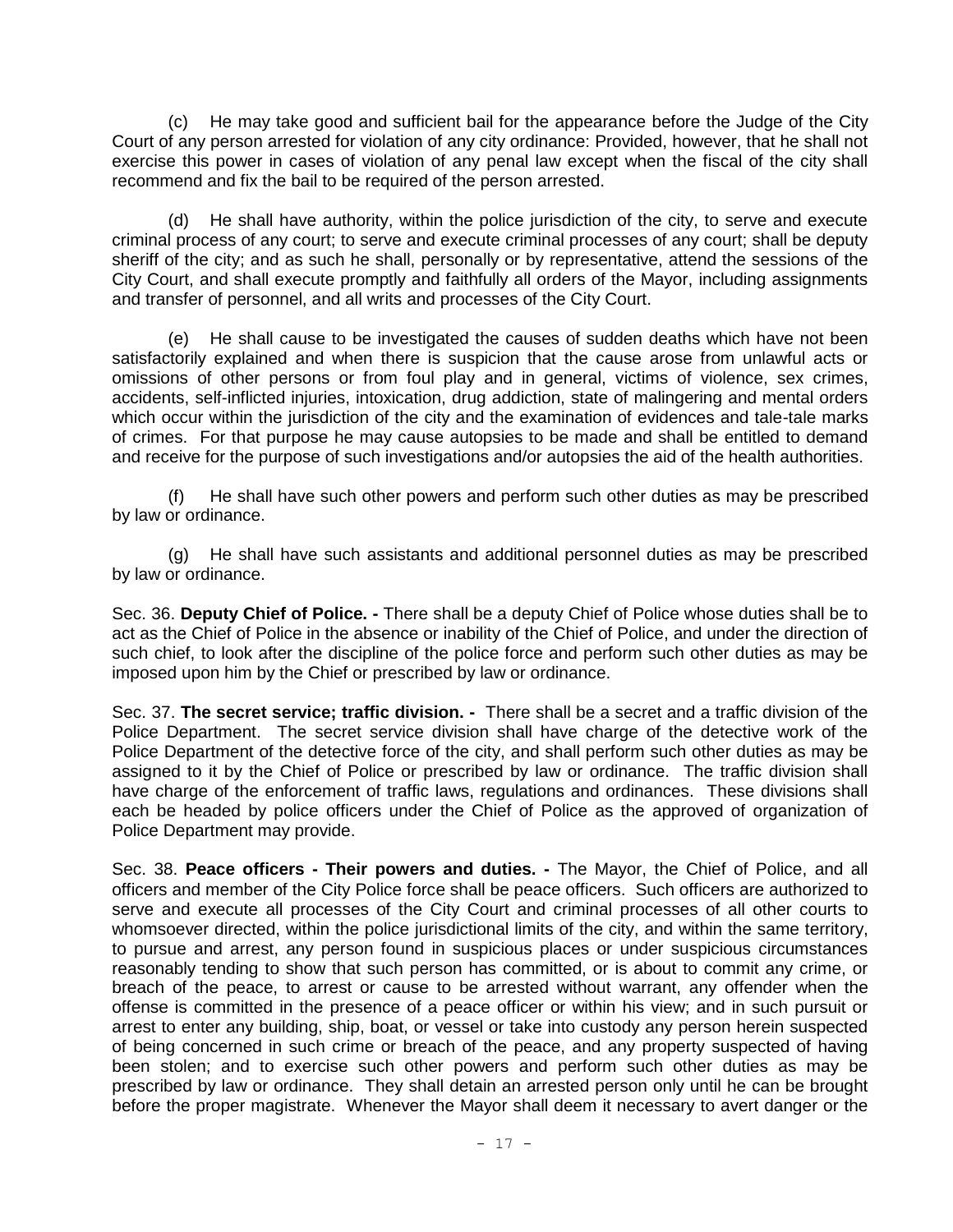protect life and property, in case of riot, disturbance, or public calamity, or when he has reason to fear any serious violation of law and order, he shall have power to swear in special police, in such number as the occasion may deemed. Such special police shall have the same powers while on duty as members of the regular force.

#### **ARTICLE VII - FIRE DEPARTMENT**

Sec. 39. **Chief of Fire Department - His powers and duties. -** There shall be a Chief of Fire Department who shall have the following general powers and duties:

(a) He shall have the management and control of all matters relating to the administration of said department, and the organization, governance, discipline and disposition of the fire force. He may issue supplementary regulations not incompatible with law or general regulations issued by the proper department head of the National Government in accordance with law, for the governance of the fire force.

(b) He shall have charge of the fire engine houses, fire engines, hose carts, hooks and ladders, trucks and all other fire fighting apparatus.

(c) He shall have full police powers in the vicinity of fires and shall have authority to remove or demolish any building or other property whenever it shall become necessary to prevent spreading of fire or to protect adjacent property.

(d) He shall investigate and report to the Mayor on the origin and cause of all fires occurring within the city.

(e) He shall inspect all buildings erected or under construction or repair and determine whether they provide sufficient protection against fire and whether they comply with the ordinance relating thereto.

(f) He shall have charge of the city fire alarm service.

(g) He shall supervise and regulate the stringing, grounding and installation of wires for all electrical connections with a view to avoiding conflagrations, interference with public traffic or safety, or the necessary operation of the fire department.

(h) He shall supervise the manufacture, storage, and use of petroleum, gas, acetylene, gunpowder, and other highly combustible matters and explosives; and shall see that all ordinances relating to the subject or any of them are enforced.

(i) He shall have such other powers and perform such other duties as may be prescribed by law or ordinance.

#### **ARTICLE VIII - ENGINEERING DEPARTMENT**

Sec. 40. **The City Engineer - His powers and duties. -** There shall be a City Engineer, who shall be in charge of the Engineering Department. The Highway District Engineer of the Engineering District nearest to or wherein the City of Surigao is situated may be designated as ex-officio City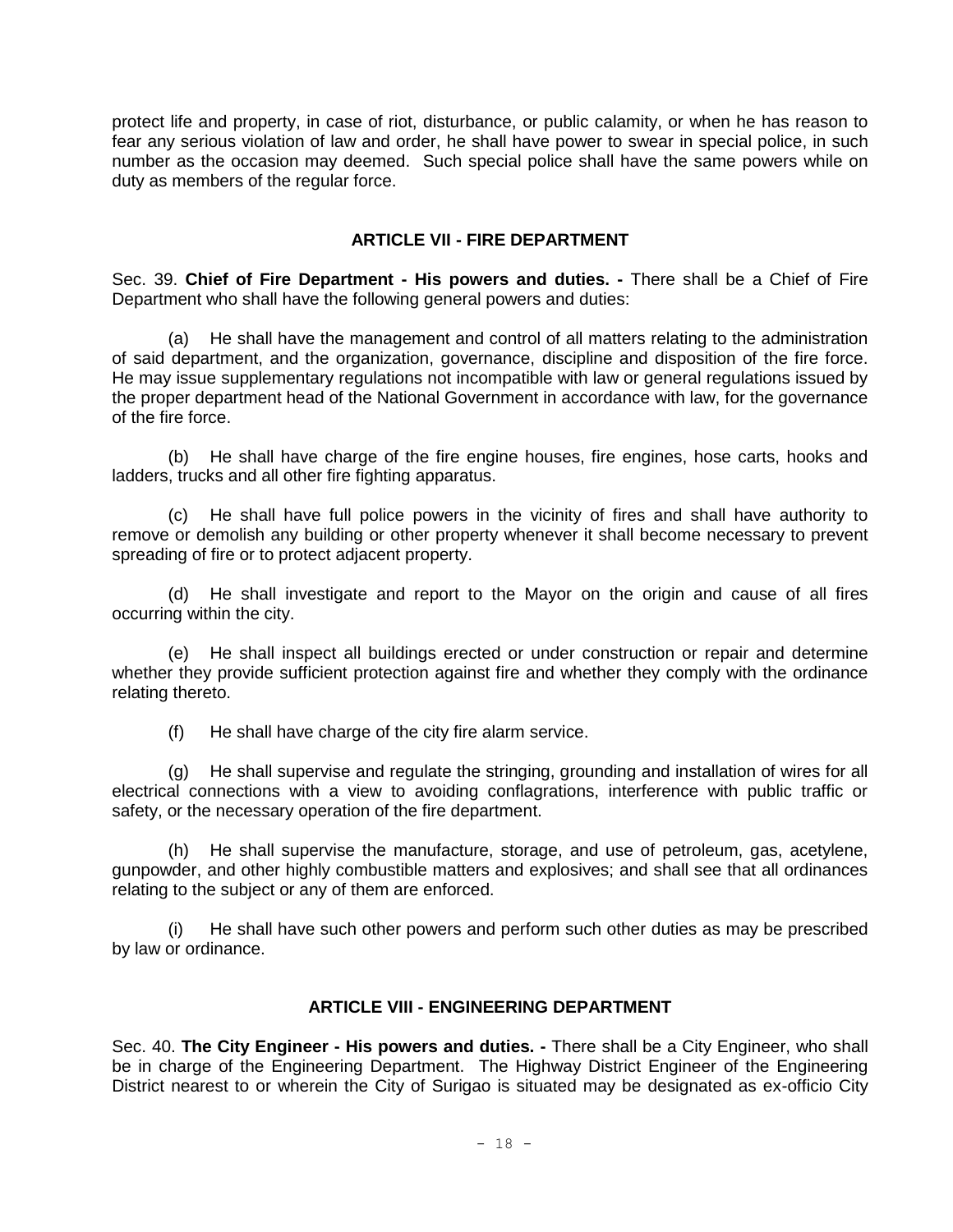Engineer and in such a case he shall receive an additional compensation as may be fixed by the City Board in accordance with law. The City Engineer shall have the following powers and duties:

(a) He shall have charge of all the surveying and engineering work of the city; and shall perform such service in connection with public improvements, or any work entered upon or projected by the city or any department thereof, as may require the skill and experience of a civil engineer.

(b) He shall ascertain, record, and establish monuments of the city survey and from thence extend the survey of the city, and locate, establish, and survey all city property and also private property abutting on the same whenever directed by the Mayor.

(c) He shall prepare and submit plans, maps, specifications and estimated for buildings, streets, bridges, docks and other public works, and supervise the construction and repair of the same.

(d) He shall make such tests and inspection of engineering materials used in construction and repair as may be necessary to protect the city from the use of materials of a poor or dangerous quality.

(e) He shall have the case of all public buildings, when erected, including markets and slaughterhouse and all buildings rented for city purposes, and of any system now or hereafter established by the city for lighting the streets, public places and public buildings.

(f) He shall have the care of all public streets, parks and bridges, and shall maintain, clean, sprinkle, and regulate the use of the same for all purposes as provided by ordinance; shall collect and dispose of all garbage, refuse, the contents of closets, vaults, and cesspools, and all other offensive and dangerous substances within the city.

(g) He shall have the care and custody of all public docks, wharves, piers, levees, and landing places of the city.

(h) He shall prevent the encroachment of private buildings and fences on the streets and public places of the city.

(i) He shall have general supervision and inspection of all private docks, wharves, piers, levees, and landing places, and other property bordering on the harbor, river, esteros, and waterways of the city, and shall recommend to the Mayor for issuance of permits for the construction, repair and removal of the same, and enforce all ordinances in relation to the same.

(j) He shall have the care and custody of the public system of waterworks and sewers, and all sources of water supply, and shall control, maintain, and regulate the use of the same in accordance with the ordinance relating thereto; shall inspect and regulate the use of all private systems for supplying water to the city and its inhabitants, and all private sewers and their connections with the public sewer system.

(k) He shall supervise the laying of the mains and connections for the purpose of supplying gas to the inhabitants of the city.

(l) He shall inspect and render the report on the conditions of public property and public works whenever required by the Mayor.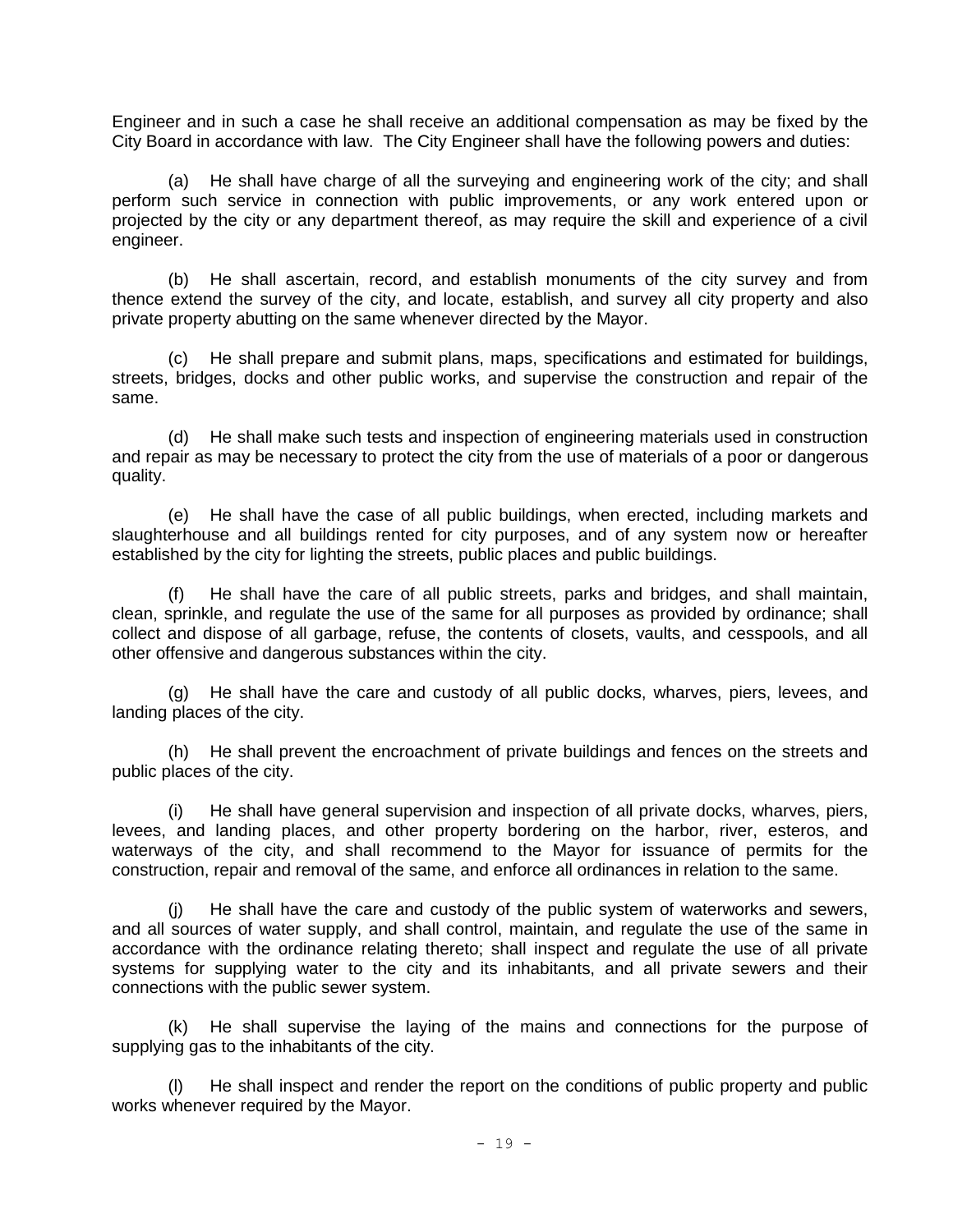(m) He shall supervise and regulate the location and use of engines, boilers, forges, and other manufacturing and heating appliances in accordance with law and ordinances relating thereto. He is authorized to charge at rates to be fixed by the Board with the approval of the department head, for sanitation and transportation services and supplies furnished by his department.

(n) He shall inspect and supervise the construction, repair, removal, and safety of private buildings, and regulate and enforce the numbering of houses in accordance with the ordinances of the city.

(o) With previous approval of the Mayor in each case, he shall order the removal of buildings and structures erected in violation of the ordinances; shall order the removal of the materials employed in the construction and repair of any building or structures dangerous to the public to be made secure or torn down.

(p) He shall file and preserve all maps, plans, notes, surveys, and other papers and documents pertaining to his office.

Sec. 41. **Authority to execute public works projects and improvements. -** The City of Surigao shall have the authority to undertake and carry out any public works projects and improvement, financed by the city funds or any other funds borrowed from or advanced by private third parties, under the supervision of the City Engineer, without the intervention of the Department of Public Works and Communications. The approval of plans and specifications thereof by the City Mayor and the City Engineer with the favorable recommendation of the City Board shall constitute sufficient warrant for the undertaking and execution of said projects. It may, however, consult if it so desires, the Department of Public Works and Communications in connection with the preparation of plans specifications for public works projects. The city shall likewise have the authority to execute city public works projects either by administration or by contracts under the usual bidding procedure of the government: Provided, That in case where expenditure of public funds is not involved, public bidding may be dispensed with.

Sec. 42. **Assistants and employees. -** To assist the City Engineer in the discharge of his duties, there shall be such assistant engineers, superintendents, and other employees as are from time to time provided for in appropriation ordinance.

#### **ARTICLE IX - LAW DEPARTMENT**

Sec. 43. **The City Fiscal - His powers and duties. -** The City Fiscal shall be the chief legal adviser of the city. He shall have the following powers and duties:

(a) He shall personally or through any assistant, represent the city in all civil cases wherein the city or any officer thereof, in his official capacity, is a party.

(b) He shall, when requested, attend the meetings of the City Board, draw ordinances, contracts, bonds, leases, and other instruments involving any interest of the city and inspect and pass upon any such instrument already drawn.

(c) He shall give his opinion in writing, when requested by the Mayor or the Board or any of the heads of the city departments, upon any question relating to the city or the rights or duties of any city officer.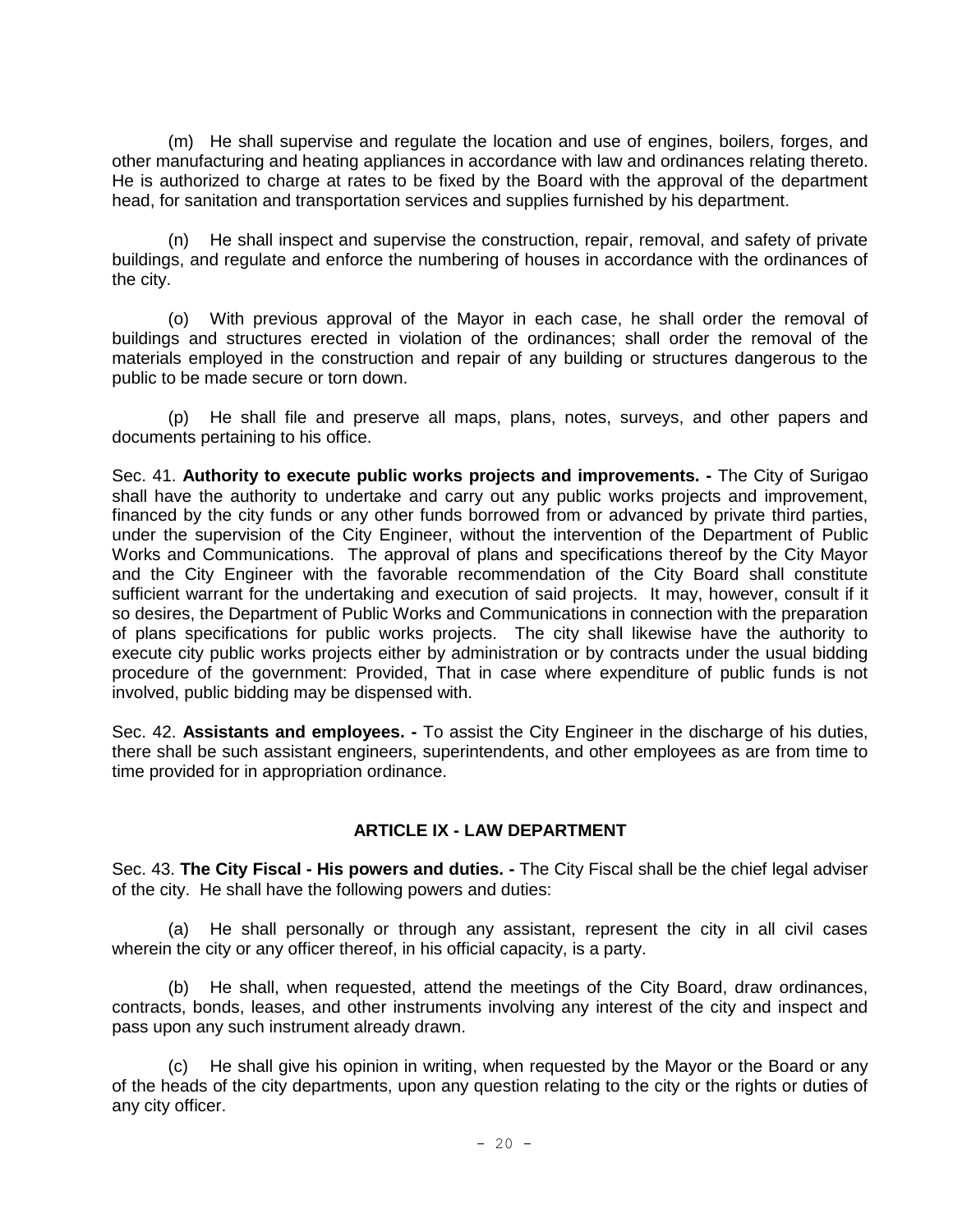(d) He shall, whenever it is brought to his knowledge that any city officer or employees is guilty of neglect or misconduct in office or that any person, firm, or corporation holding or exercising any franchise or public privilege from the city, has failed to comply with any condition, or to pay any consideration mentioned in the grant of such franchise or privilege, investigate or cause to be investigated the same and report his finds and recommendations to the Mayor.

(e) He shall, when directed by the Mayor, institute and prosecute in the city's interest a suit on any bond, lease or other contract, and upon any breach or violation thereof; and shall prosecute and defend all civil actions related or connected with, any city office or interest.

(f) He shall investigate all charges of crimes, misdemeanors, and violation of laws and city ordinances and complaints against the person accused. He or any of his assistants may conduct such investigations by taking oral evidence of witnesses and for this purpose may, by subpoena or subpoena duces tecum summon witnesses to appear and testify under oath before him or to produce documents and other evidence before him, and attendance of, or the production of documents and other evidence of an absent or recalcitrant witness may be enforced by application to the City Court or the Court of First Instance. No witness summoned to testify under this section shall be under obligation to give testimony tending to incriminate himself.

(g) He shall have charge of the prosecution of all crimes, misdemeanors and violations of laws and city ordinances triable in the City Court and shall discharge all the duties in respect to criminal prosecution enjoined by law upon provincial fiscals.

(h) He shall cause to be investigated the causes of sudden deaths which have not been satisfactorily explained and when there is suspicion that the cause arose from unlawful acts or omissions of other persons or from foul play and in general, victims of violence, sex crimes, accidents, self-inflicted injuries, intoxication, drug addiction, state of malingering and mental orders which occur within the jurisdiction of the city and the examination of evidences and tale-tale marks of crimes. For that purpose he may cause autopsies to be made and shall be entitled to demand and receive for the purpose of such investigations and/or autopsies the aid of the health authorities.

In case the City Fiscal deems it necessary to have further expert assistance for the satisfactory performance of his duties in relation with medico-legal matters or knowledge including the giving of medical testimony in the courts of justice, he shall request the same from the head of the Department of Legal Medicine of the College of Medicine and Surgery of the University of the Philippines, or the aid of the Medico-legal Section of the National Bureau of Investigation, which shall thereupon, furnish the assistance required in accordance with its power and facilities.

(i) He shall at all times render such professional services as the Mayor or Board may require, and shall have such powers and perform such duties as may be prescribed by law or ordinance.

Sec. 44. **Assistants and employees. -** To assist the City Fiscal in the performance of his duties, he shall have such assistants and clerks as may be provided for the City Board.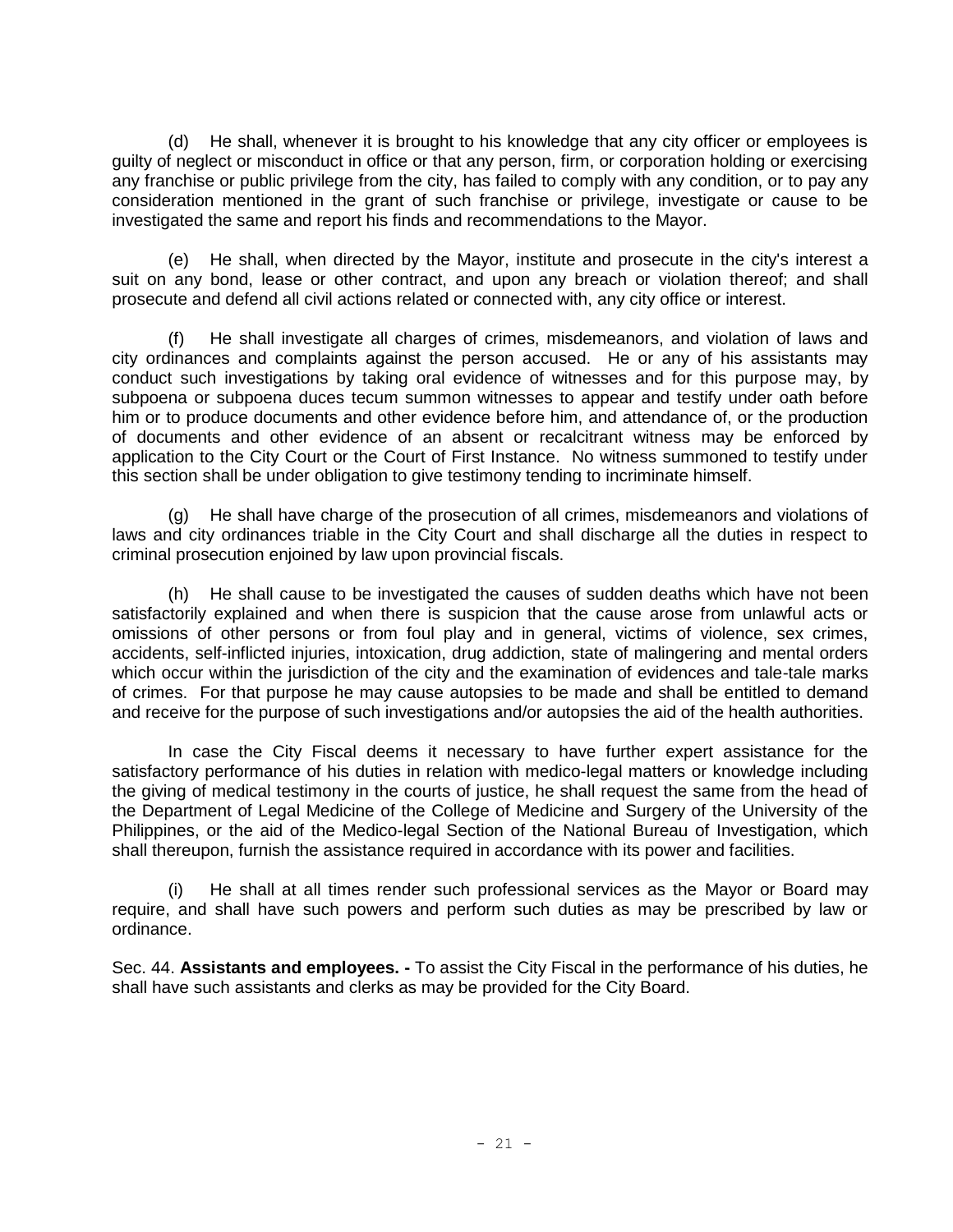#### **ARTICLE X - HEALTH DEPARTMENT**

Sec. 45. **The City Health Officer - His powers and duties. -** There shall be a City Health Officer who shall have charge of the Health Department. The Municipal Health Officer of the Surigao Rural Health Unit may be designated as ex-officio City Health Officer and in such a case he shall receive additional compensation as the Board may appropriate in accordance with law. The City Health Officer shall have the following general powers and duties:

(a) He shall have general supervision and control over the health and sanitary conditions of the city, including the cleaning of the crematories, cemeteries and markets.

(b) He shall execute and enforce all laws, ordinances and regulations relating to public health.

(c) He shall cause to be prosecuted all violations of sanitary laws, ordinances, or regulations.

(d) He shall make sanitary inspections and may be aided therein by such members of the police force of the city as shall be designated as sanitary inspectors and may be authorized by law or ordinance.

(e) He shall keep a civil registry for the city and record therein all births, marriages and deaths with their respective dates.

(f) He shall perform such other duties not repugnant to law or ordinance, with reference to the health and sanitation of the city as the Director of Health Services shall direct: Provided, That nothing in this law shall be interpreted as the curtail the powers and duties conferred by existing law on the Director of Health Services over the City of Surigao as part of the Philippines, and that the Director of Health Services shall have technical control over the health work of the city.

#### **ARTICLE XI - ASSESSMENT DEPARTMENT**

Sec. 46. **The City Assessor - His powers and duties. -** There shall be a City Assessor who shall have charge of the Assessment Department. He and his authorized deputies who are empowered to administer any oath authorized to be administered in connection with the valuation of real estate for the assessment and collection of taxes, shall appraise and value at their fair marker value all the real estate in the city, and assess for taxation all such real estate in the city and the names of the owners shall be arranged in the order of the lot and block numbers, with a brief description of the property opposite each such name and the cash value thereof. In making the list, the City Assessor shall take into consideration any sworn statement made by the owners of the property, but shall not be prevented thereby from considering other evidence on the subject and exercising his own judgment in respect thereto. For the purpose of completing this list, he and his representative may enter upon the real estate for the purpose of examining and measuring it, may summon witnesses, administer oaths to them and subject them to examination concerning the ownership and the amount of real estate and its cost value. He may if necessary, examine the records of the office of the Register of Deeds in the Province of Surigao del Norte showing ownership of real estate in the city.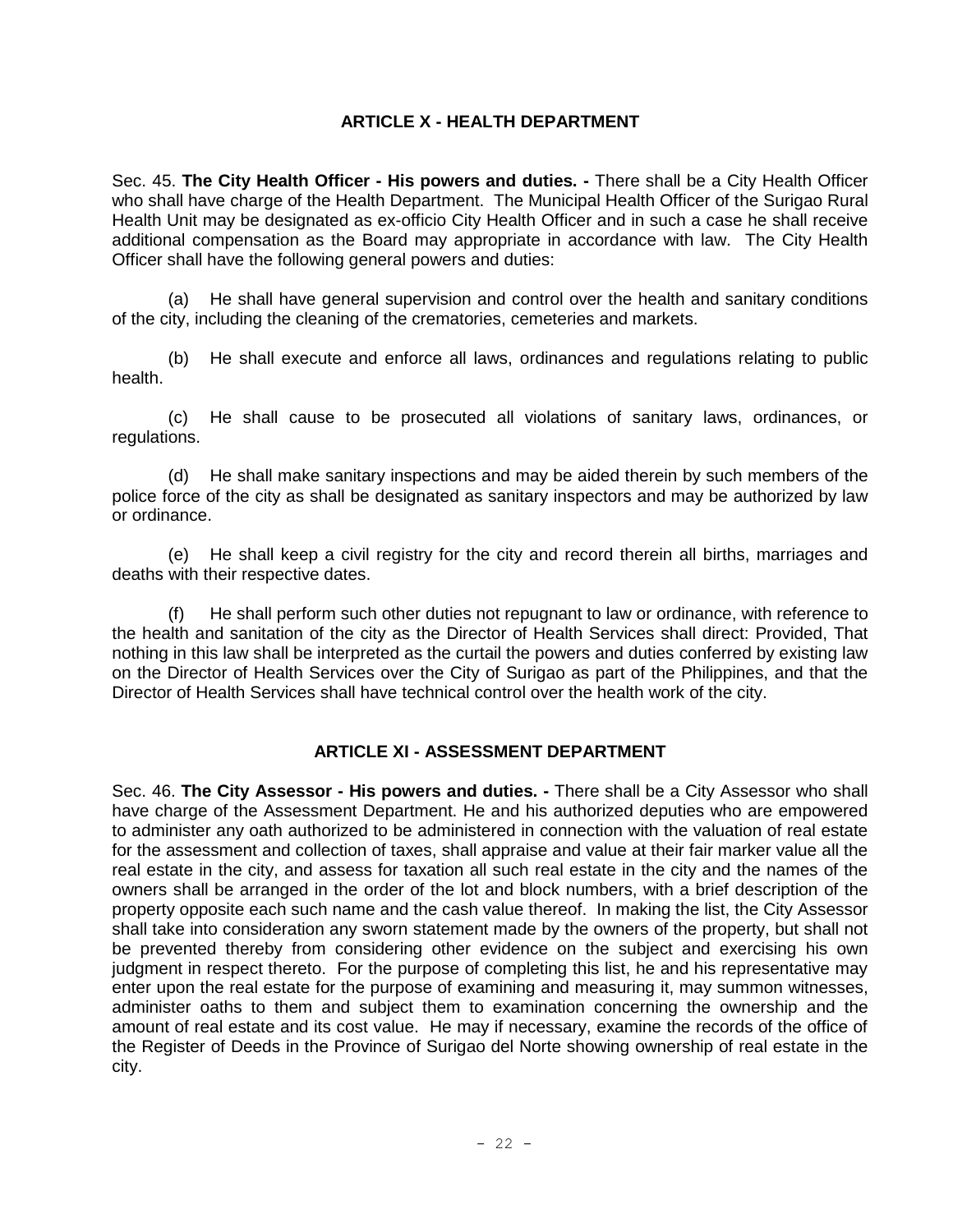The City Assessor shall have assistants and such other personnel to assist him with his duties as may be provided for from time to time by appropriation ordinances.

Sec. 47. **List of taxable real estate, how made; - examination of witnesses and register of deeds records. -** The list of the taxable real estate in the city and the names of the owners shall be arranged in the order of the lot and block numbers, with a brief description of the property opposite each such name and the cash value thereof. In making the list, the City Assessor shall take into consideration any sworn statement made the by the owners of the property, but shall not be prevented thereby from considering other evidence on the subject and exercising his own judgment in respect thereto. For the purpose of completing this list, he and his representative may enter upon the real estate for the purpose of examining and measuring it, and may summon witnesses, administer oaths to them and subject them to examination concerning the ownership and the amount of real estate and its cost value. He may, if necessary, examine records of the office of the Register of Deeds in the Province of Surigao del Norte showing ownership of real estate in the city.

The City Assessor shall have assistants and such other personnel to assist him with his duties as may be provided for from time to time by appropriation ordinances.

Sec. 48. **Real estate exempt from taxation. -** The following shall be exempt from taxation:

(a) Lands or buildings owned by the Republic of the Philippines, the Province of Surigao del Norte, the City of Surigao, and burying ground, churches, and their adjacent parsonages, and convents, and lands, or buildings used exclusively for religious, charitable, scientific, or educational purposes, and not for profit; but such exemption shall not extend to lands or buildings held for investment, though the income therefrom be devoted to religious, charitable, scientific, or educational purposes; and

(b) Lands or buildings which are the only real property of the owner, and the value does not exceed five hundred pesos.

Sec. 49. **Declaration to be made by persons acquiring or improving real estate. -** It shall be the duty of each person who, at any time, acquires real estate in the city, and of each person who constructs or adds to any improvement on real estate owned by him in the city, to prepare and present to the City Assessor within a period of sixty days, next succeeding such acquisition, construction or addition, a sworn declaration setting forth the value of the real estate acquired or the improvement constructed or addition made by him and a description of such property sufficient to enable the City Assessor readily to identify the same. Any person, having acquired real estate, who fails to make and present the declaration herein required within the said period of sixty days shall be deemed to have waived his right to notice of the assessment of such property and the assessment of the same in the name of its former owner shall, in all such cases, be valid and binding on all persons interested, and for all purposes, as though the same has been assessed in the name of its actual owner.

Sec. 50. **Action when owner makes no returns, or its unknown, or ownership is in dispute or in doubt or when and improvements are separately owned. -** If the owner of any parcel of real estate shall fail to make a return thereof or if the City Assessor is unable to discover the owner of any real estate, he shall, upon discovery of such failure to declare, nevertheless, list the same for taxation and charge the tax plus a compromise pay for late filing of return equivalent to twenty-five per centum of the annual tax exclusive of penalties provided in Section fifty-one hereof, against the true owner, if known, and if unknown, then as against the possessor thereof. When it shall appear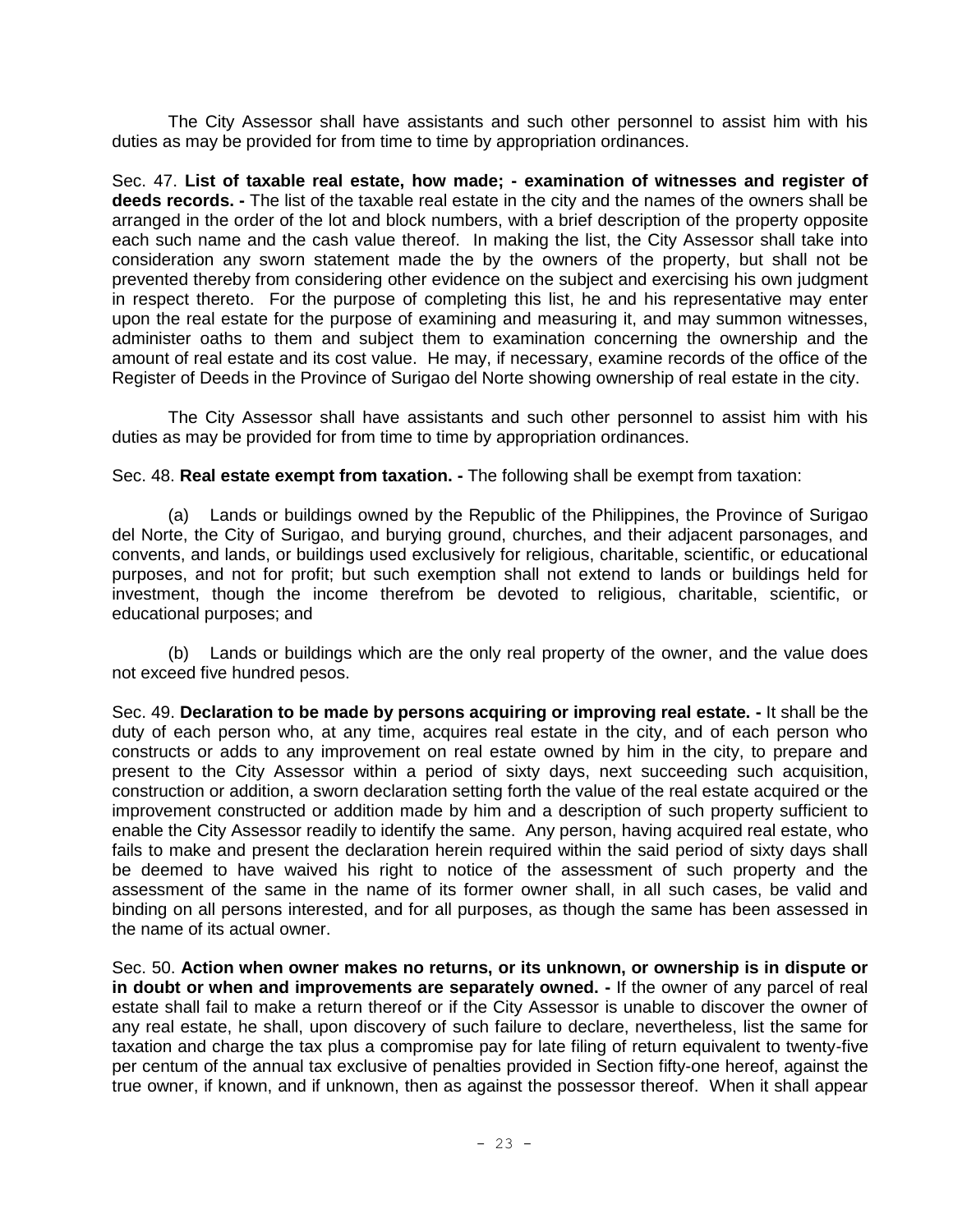that there are separate owners of the land and the improvements thereon, a separate assessment of the property of each shall be made.

Sec. 51. **Action in case estate has escaped taxation. -** If it shall come to the knowledge of the City Assessor that any taxable real estate in the city has escaped listing, it shall be his duty to list and value the same at the time and in the manner provided in the succeeding section and to charged against the owner thereof the taxes due for the current year and for all the other years since the original assessment under the city charter was made, and the taxes thus assessed shall be legal and collectible by all the remedies herein provided, and if the failure to assess was solely due to any fault or negligence of the City Assessor, penalty shall likewise be added if said taxes are not paid before the operation of the next tax collection period next ensuing or if the property had originally become delinquent after assessment in the usual course.

Sec. 52. **When assessment may be increased or reduced. -** The City Assessor shall, during the first fifteen days of December of each year, add to his list of taxable real estate in the city the value of the improvements places upon each property during the preceding year, and any property which is taxable and which has theretofore escaped taxation. He may during the same period revise and correct the assessed value of any or all parcels of real estate in the city which are not assessed at their true money value, by reducing or increasing the existing assessment, as the case may be.

Sec. 53. **Publication of complete list and proceedings thereon.** – The City Assessor shall, when the list shall be completed, inform the public by notice published once a week for two consecutive weeks in a newspaper of general circulation in the city, if any and by notice posted for the list is on file in his office and may be examined by any person interested therein, and that upon the date fixed in the notice, which shall not later than the tenth day of February and for five days thereafter, the City Assessor shall be present in his office to hear all complaints as to the accuracy of listing of the property and the assessed value thereof, filed within the specified period by persons against whom taxes have been assessed as owners of real estate, and he shall make his decision forthwith and enter the same in well bound books, to be kept by him for the purpose, and if he believes that injustice had been done or errors have been committed he is authorized to amend the list in accordance with his findings. It shall be the duty to carefully preserve and record in his office copies of said notices.

Sec. 54. **City Assessor to authenticate lists of real estate assessed.** – The City Assessor shall authenticate each list of real estate valued and assessed by him as soon as the same is completed, by signing the following at the foot thereof:

"I hereby certify that the foregoing list contains a true statement of the piece of taxable real estate belonging to a each person named in the list, and its true cash value, and that no real estate taxable by law in the City of Surigao has been omitted from the list, according to the best of my knowledge and belief".

> \_\_\_\_\_\_\_\_\_\_\_\_\_\_\_\_\_\_\_\_\_\_\_\_\_\_\_\_\_\_\_\_ (Signature) City Assessor

Sec. 55. **Time and manner of appealing to Board of Assessment Appeals.** – In case the City Board or any owner of real estate or his authorized agent shall feel aggrieved by any decision of the City Assessor under the preceding section of this Article, the City Board or such owner or agent may, within thirty days after the taxpayer received notice of such decision, appeal to the Board of Assessment Appeals. The appeal shall be perfected by filing and written notice of the same with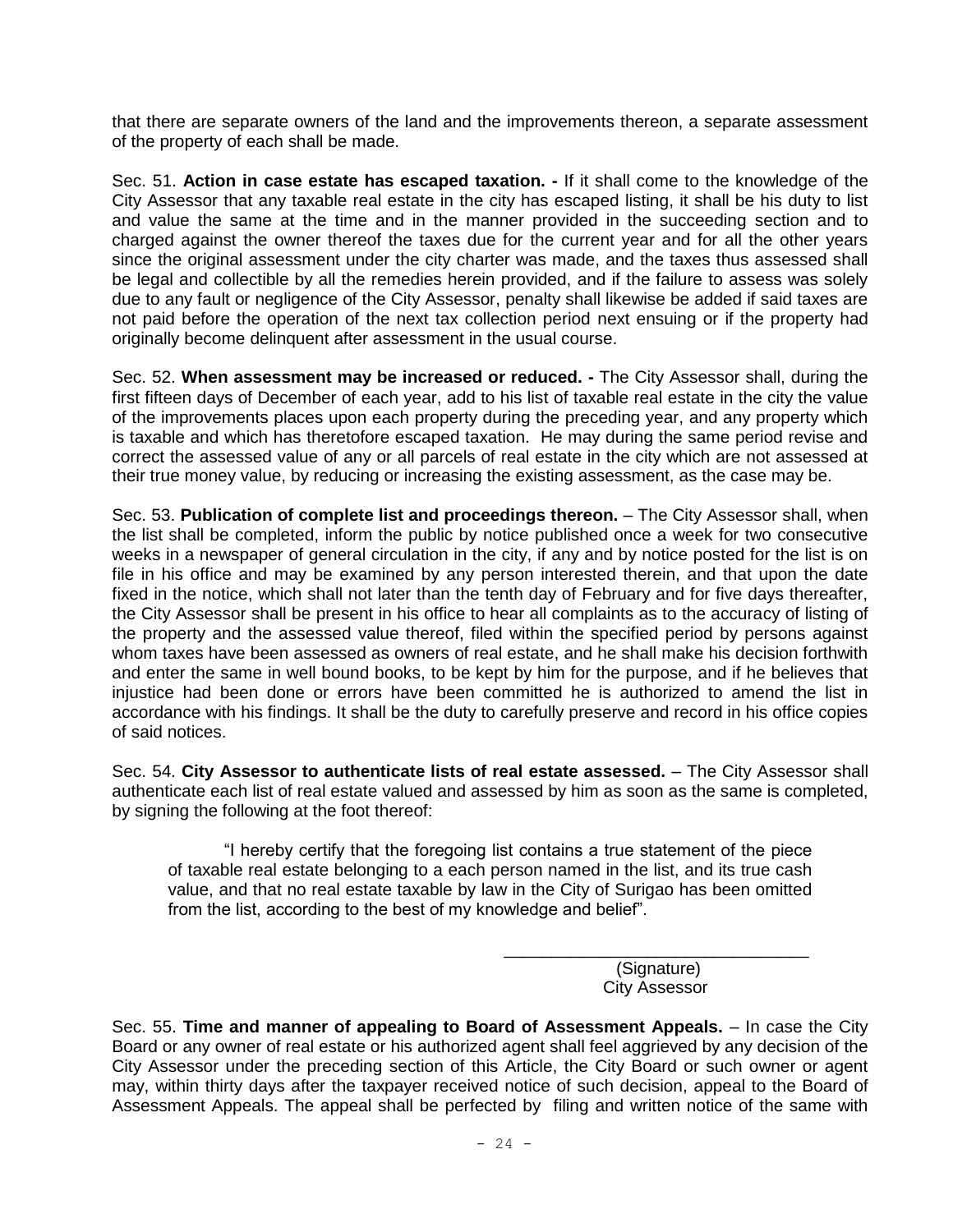the City Assessor and it shall be the duty of that office forthwith to transmit the appeal to the Board of Assessment Appeals with all written evidence in his possession relating to such assessment and valuation.

Sec. 56. **Constitution and compensation of member of the Board of Assessment Appeals.** – There shall be a Board of Assessment Appeals which shall be composed of the Mayor, to act as chairman, and four members, two of whom shall be owners of real estate in the city, to be chosen by the City Board without or with compensation as the City Board may fix and they shall serve at the pleasure of the City Board. The Mayor shall have the power to designate any city official or employee to serve as the Secretary of the Board of Assessment Appeals without additional compensation.

Sec. 57. **Oath to be taken by members of the Board of Assessment Appeals.** – Before organizing as such, the members of the Board of Assessment of Appeals shall take the following oath before the City Judge or any other officer authorized to administer oaths:

"I do solemnly swear (or affirm) that I will hear and determine well and truly all matters and issues between taxpayers and the City Assessor submitted for my decision. So help me God. (In case of affirmation the last four words are to be stricken out).

> \_\_\_\_\_\_\_\_\_\_\_\_\_\_\_\_\_\_\_\_\_\_\_\_\_\_\_\_\_\_\_\_ (Signature)

Subscribed and sworn to me before me this \_\_\_\_\_\_\_ day of \_\_\_\_\_\_\_\_\_\_\_\_\_, 19 \_\_\_\_.

\_\_\_\_\_\_\_\_\_\_\_\_\_\_\_\_\_\_\_\_\_\_\_\_\_\_\_\_\_\_\_\_ Signature and title of Officer Administering Oath

Sec. 58. **Proceedings before the Board of Assessment Appeals.** – The Board of Assessment Appeals shall meet on the third Monday in January of each year, shall hear all appeals transmitted to it, shall decide the same forthwith and shall complete its work and adjourn on or before the thirtyfirst day of March of each year unless its session for any given year are extended to a later date by the City Board. It shall have authority to cause to be amended the listing and valuation of the property in respect to which appeals have been perfected by order signed by the Board or majority thereof, and transmit it to the City Assessor who shall amend the tax list in conformity with said order. It shall also have power to revise and correct with the approval of the Department Head first had, any and all erroneous or unjust assessment and valuations for taxation, and make a correct and just assessment and state the true valuation, in each case where it decides that the assessments previously made are erroneous or unjust. The list when so corrected shall be as lawful and valid for all purposes as though the assessment had been made within the time herein prescribe. Such reassessment and revaluation shall be made on due notice to the individual concerned and he shall be entitled to be heard by the Board of Assessment Appeals before any reassessment or revaluation is made. The decision of the Board of Assessment Appeals shall be final unless the Secretary of Finance forthwith declares the decision reopened for review by him, in which case be may make such revision or revaluation as in his opinion the circumstances justify. Such decision, approved by the President of the Philippines, shall be final.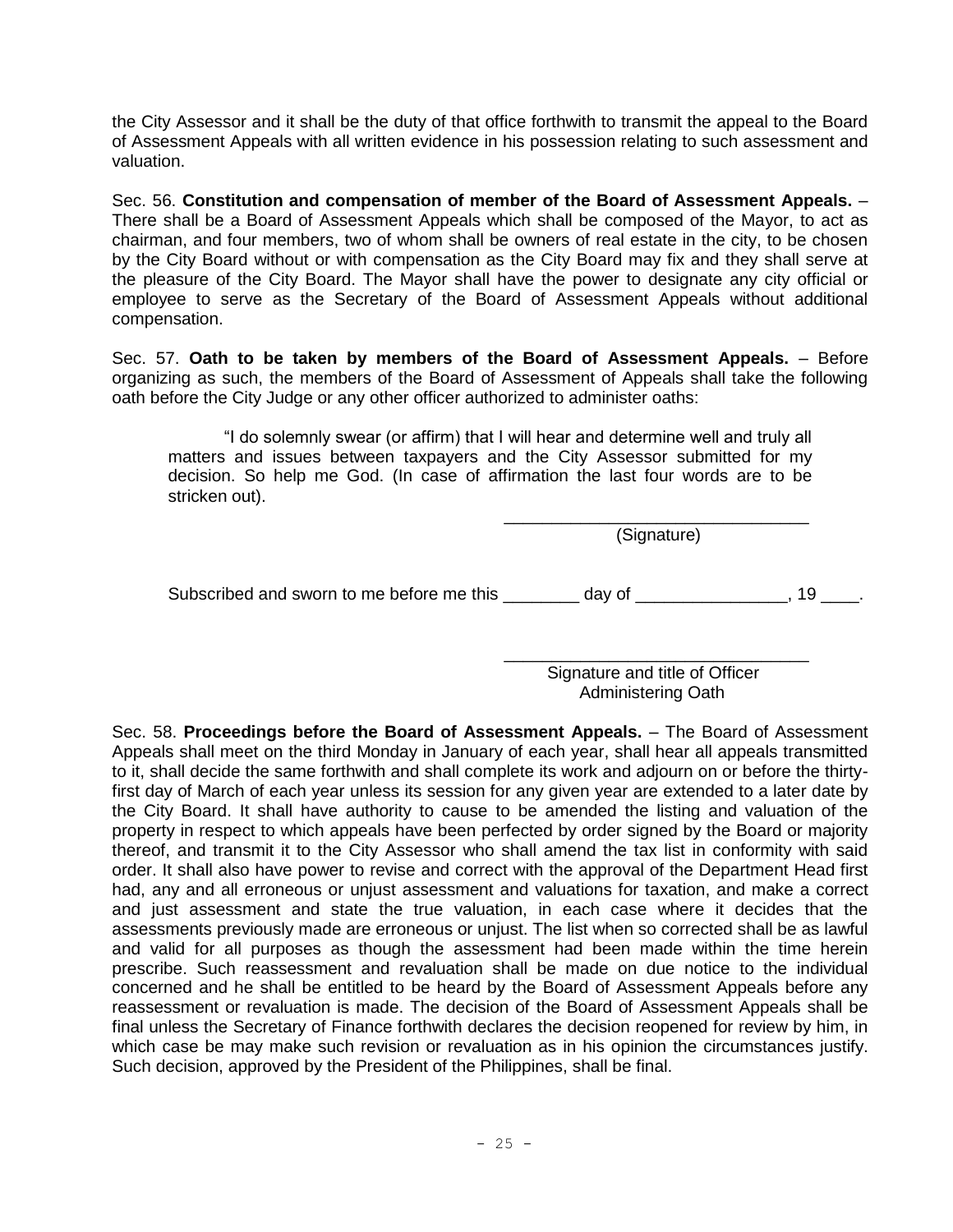Sec. 59. **Taxes on real estate – Extension and remission of the payment of tax.** – A tax, the annual rate of which shall not exceed two per centum on the assessed value of all real estate in the city subject to taxation as herein above provided may be levied by the City Board. The tax for any year shall be due and payable on the first day of January, and from of such taxes together with all penalties accruing thereto shall constitute a lien on the property subject to such taxation. Such lien shall be superior to all other liens, mortgages or encumbrances or any kind whatsoever; and shall be enforceable against the property whether in the possession of the delinquent or any subsequent owner, and can only be removed by the payment of the tax and penalty.

At the option of the taxpayer, the tax for any year may be paid in two installments to be fixed annually by the City Board simultaneously with the fixing of the rate per centum of advalorem taxation: Provided, That the time limit for the first and second installment shall be set not later than the thirty-first of May and the thirtieth day of November of each year, respectively.

Any person, who on the last day of for the payment of the real estate tax as provided in the preceding paragraphs, shall be within the premises of the city hall willing and ready to pay but is unable to effect it on account of the large number of taxpayers therein present, shall be furnished a properly prescribed card which will entitle him to pay the tax without the penalty on the following day.

The words "paid under protest:" shall be written upon the face of the real estate tax receipt upon the request of any person willing to pay the tax under protest. Confirmation in writing of an oral protest shall be made within thirty days.

At the expiration of the time for the payment of real estate tax without penalty, the taxpayer shall be subject, from the first day of delinquency, to the payment of a penalty at the rate not to exceed two per centum for each full month of delinquency that has expired, on the amount of the original tax due, until the tax shall have been forfeited to the city as provided for in this Act: Provided, That in no case shall the total penalty exceed twenty-four per centum of the original tax due.

In the event that crop is extensively damage or that a great lowering of the prices of products is registered in any year, or that a similar disaster extends throughout the province, or for other good and sufficient reason the City Board may, by resolution passed on or before the thirtyfirst day of December of such year, extend the time for the collection of the tax or penalty for ensuing year, but such resolution shall have to specify clearly the ground for such extension or remission and shall not take effect until it shall have been approved by the Department Head.

The President of the Philippines, may in his discretion, remit or reduce the real estate taxes for any year in the City of Surigao if he deems this to be in the public interest.

Sec. 60. **Seizure of delinquent's personal property to satisfy tax, penalty and cost.** – After a property shall have become delinquent in the payment if taxes and the corresponding penalties shall remain unpaid ninety days after payment thereof shall have become due, the City Treasurer, or his deputy, if he desires to compel payment through seizure of any personal property or any delinquent person or persons, shall issue a fully authenticated certificate, based on the records of his office, showing the fact of delinquency and the amount of the tax and penalty due from said delinquent person or persons in question not exempt from seizure, and these proceedings may be carried out by the City Treasurer, his deputy or any other officer authorized to carry out legal proceedings.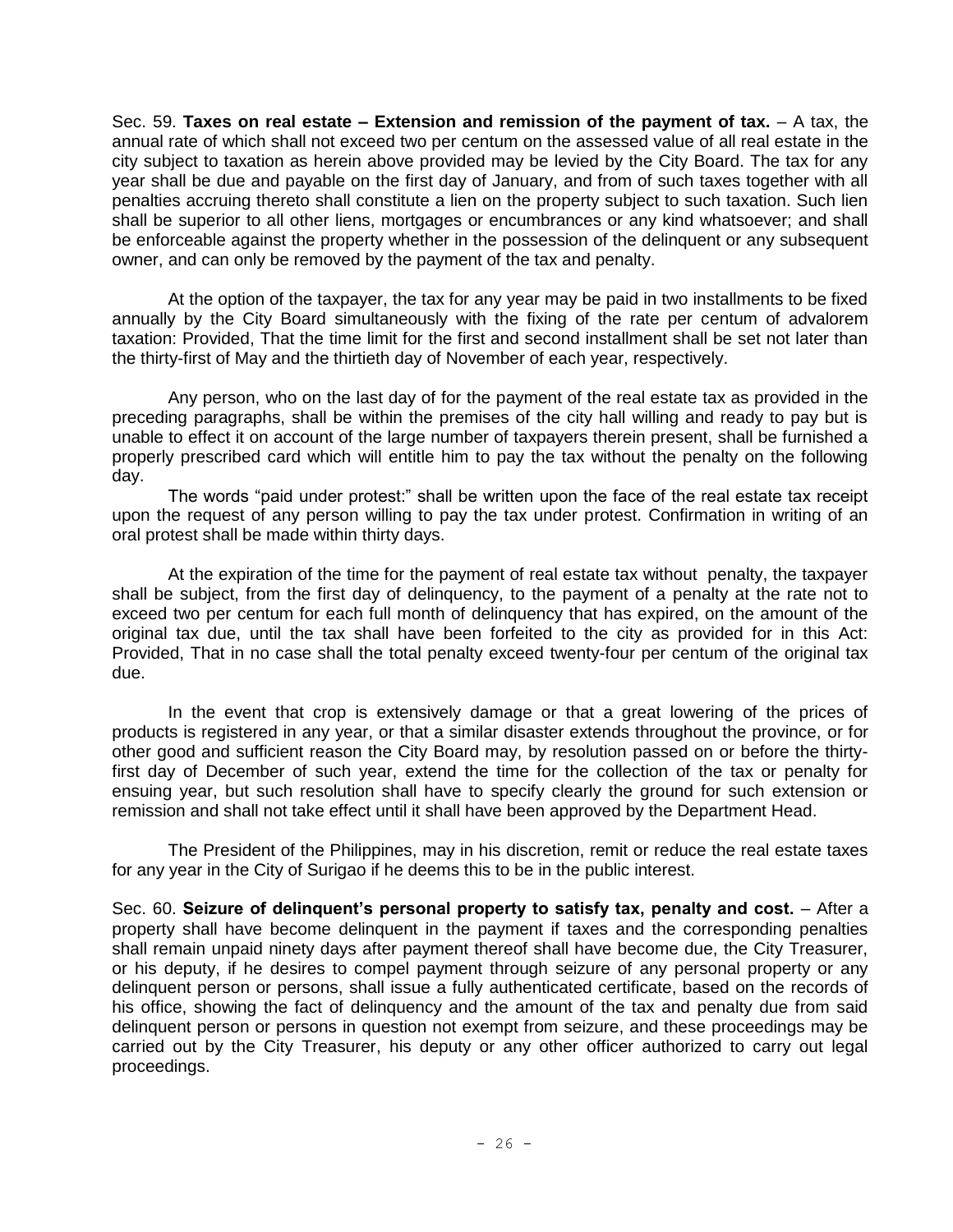Sec. 61. **Personal property exempt from seizure and sale for delinquency.** – Personal properties which are exempt by provisions law from seizure, sale and execution for delinquency in the payment of real estate taxes shall likewise be exempted under this Charter.

Sec. 62. **The owner may be redeem personal property before sale.** – The owner of the personal property seized may redeem the same from the collecting officer at any time after seizure and before sale tendering to him the amount of the tax, the penalty, and the cost incurred up to the time of tender. The cost to be charged in making such seizure and sale shall only embrace the actual expenses of seizure and preservation of the property pending the sale, and no charge shall be imposed for the services of the collecting officer or his deputy.

Sec. 63. **Sale of seized personal property.** – Unless redeemed as herein above provided, the property seized through the proceedings under Section sixty hereof, shall after due advertisement, be exhibited for sale at public auction, and so much of the same a shall satisfy the tax penalty and cost of seizure and sale, shall be sold to the highest bidder. The purchaser at such sale shall acquire an indefeasible title to the property sold.

The advertisement shall state the time, place and cause of sale to be posted for ten days prior to the sale at auction, at the main entrance of the city hall and at public and conspicuous places in the district where the property was seized.

The sale shall take place, at the discretion of the City Treasurer, or his deputy, either at the main entrance of the city hall or at the district where such property was seized. If no satisfactory bid is offered in the aforementioned district another auction shall be held, upon notice published anew.

Sec. 64. **Return of officer** – **Disposal of surplus.** – The officer directing the sale under the preceding section shall forthwith make return of his proceedings, and note thereof shall be made by the City Treasurer upon his records. Any surplus resulting from the sale over and above the tax, penalty and cost, and any property remaining in possession of the officer shall be returned to the taxpayer on account of whose delinquency the sale has been made.

Sec. 65. **Vesting title to real estate in the city government.** – Upon the expiration of two years from the date on which the taxpayer has been delinquent, and in the event of continued default in the payment of the tax and penalty, all private rights, titles and interest in and to real estate on which said tax is delinquent, shall be indefeasibly vested in the city government, subject only to the rights of redemption and repurchase provided for herein below: Provided, That the title acquired by said city government to real estate shall not be superior to the title thereto of the original owner prior to the seizure thereof.

Sec. 66. **Redemption of real estate before seizure.** – At any time after the delinquency shall have occurred, but not after the expiration of ninety days from the date of sale, the owner or his lawful representative or any person having any lien, right, or any other legal or equitable interest in said property, may pay the taxes and penalties accrued and thus redeem the property. Such redemption shall operate to divest the city government of its title to the property in question and to revert the same to the original owner, but when such redemption shall be made by a person other than the owner, the payment shall constitute a lien on the property, and the person making such payment shall be entitled to recover the same from the original owner, or if he be a lessee, he may retain the amount of said payment from the proceeds of any income due to the owner of such property: Provided, That the person exercising the right of redemption shall not acquire a title to said property better than that of the original owner prior to the seizure.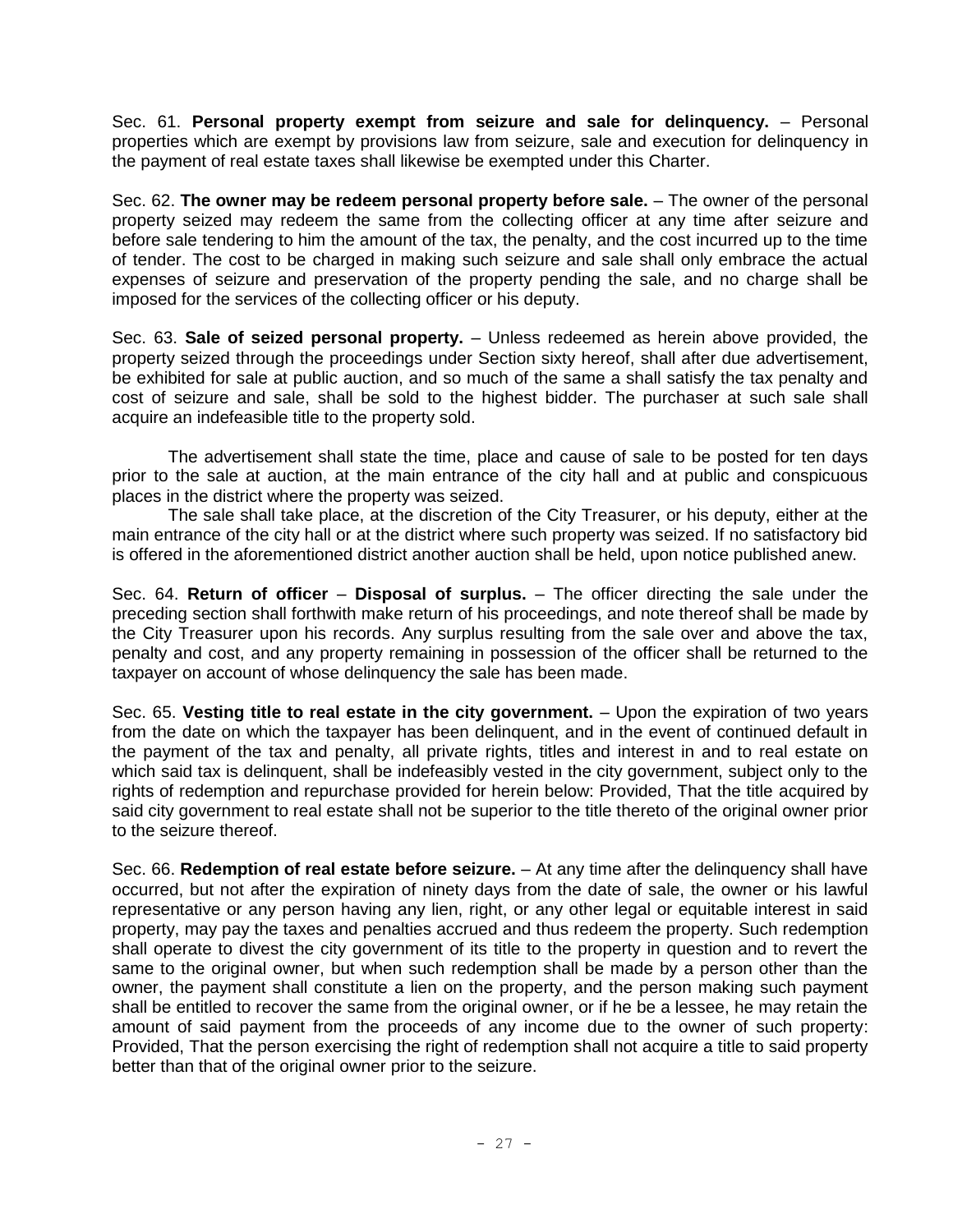Sec. 67. **Notice of seizure or real estate.** – Notice of seizure of the real estate shall be given by posting notices at the main entrance of the city hall, the provincial building and all the municipal buildings in the Province of Surigao del Norte, in English or Pilipino language and in the dialect commonly used in the locality. Three copies of said notice shall be posted on the property subject to seizure, and a copy shall be sent by registered mail to the delinguent owner. Such notices shall estate the names of the delinquent persons, the date on which such delinquency commenced, the amount of the taxes and penalties then due from each, and shall state that unless such taxes and penalties are paid within ninety days from the date of the publications of such notice, forfeiture of the delinquent real estate to the city government shall become absolute.

Sec. 68. **Ejectment of occupants of seized property.** – After the expiration of ninety days from the date of sale, the City Treasurer, or his deputy, may issue to the Mayor or to the other officers authorized by law to execute and enforce the laws a certificate describing the parcel or real estate on which the taxes have been declared delinquent, stating the amount of taxes due, and the penalties and cost accrued by reason of delinquency, and requesting him to eject from said property all the tenants or occupants thereon. Upon receiving such certificate, the Mayor or any other official authorized to enforce the law shall forth with have all the tenants and occupants who refuse to recognize the title of the city expelled from the property in question, and to that end he may use the police force: Provided, however, That if the property so seized is or includes a residential house, the occupant thereof shall be given sufficient time, not exceeding ten days from the date of the notice of ejectment, to vacate the premises.

Sec. 69. **Redemption of real property before sale.** – After the title to the property shall have become vested in the city government in the manner above provided and at any time to the sale or contract of sale by the City Treasurer to a party, the original owner of his legal representative or any person having any lien, right, or other legal interest or equity in said property shall have the right to redeem the entire property in question by paying the full amount of taxes and penalties due thereon at the time of the seizure, and if the City Treasurer shall entered into a lease of the property, the redemption shall be made subject to said lease: Provided, That the payment of the price of sale, may at the discretion of the purchaser, be made in installments extending over a period of not exceeding twelve months, but the initial payment, which must be made on the date of the filing of the application for redemption, and every subsequent payment, shall not be less than twenty-five per centum of the entire sum due, unless the total or the balance of the amount due on all seized property in the name of the taxpayer in less than two pesos. The purchaser may occupy the property after paying the first installment and the usual taxes on the property shall be payable in the year after that in which the application for redemption was approved. Any failure of the delinquent taxpayer to pay an installment on the date it is due shall have the effect of a forfeiture to the city government, of any partial payment made by said taxpayer, and in case he has taken possession of the property, he shall forthwith surrender the same to the city government. In case the purchaser should fail to relinquish possession of said property, the City Treasurer or his deputy, shall forthwith adopt measures to eject therefrom all the tenants or occupants thereof as provided for in this Act: Provided, however, That the original owner of any real estate seized prior to the approval of this Act, who redeems the same within six months subsequent to its approval, is hereby released from any obligation he may have to the government for rent for the use of such property: Provided, finally, That the provisions of this section shall apply to redemption of real estate seized for delinquency in the payment of taxes thereon and not redeemed up to the date of the affectivity on this Act.

Sec. 70. **Notice of sale or real estate at public auction.** - At any time after the forfeiture of any real estate shall have become absolute, the treasurer, pursuant to the rules of procedure to be promulgated by the Department Head, may announce the sale of the real estate seized on account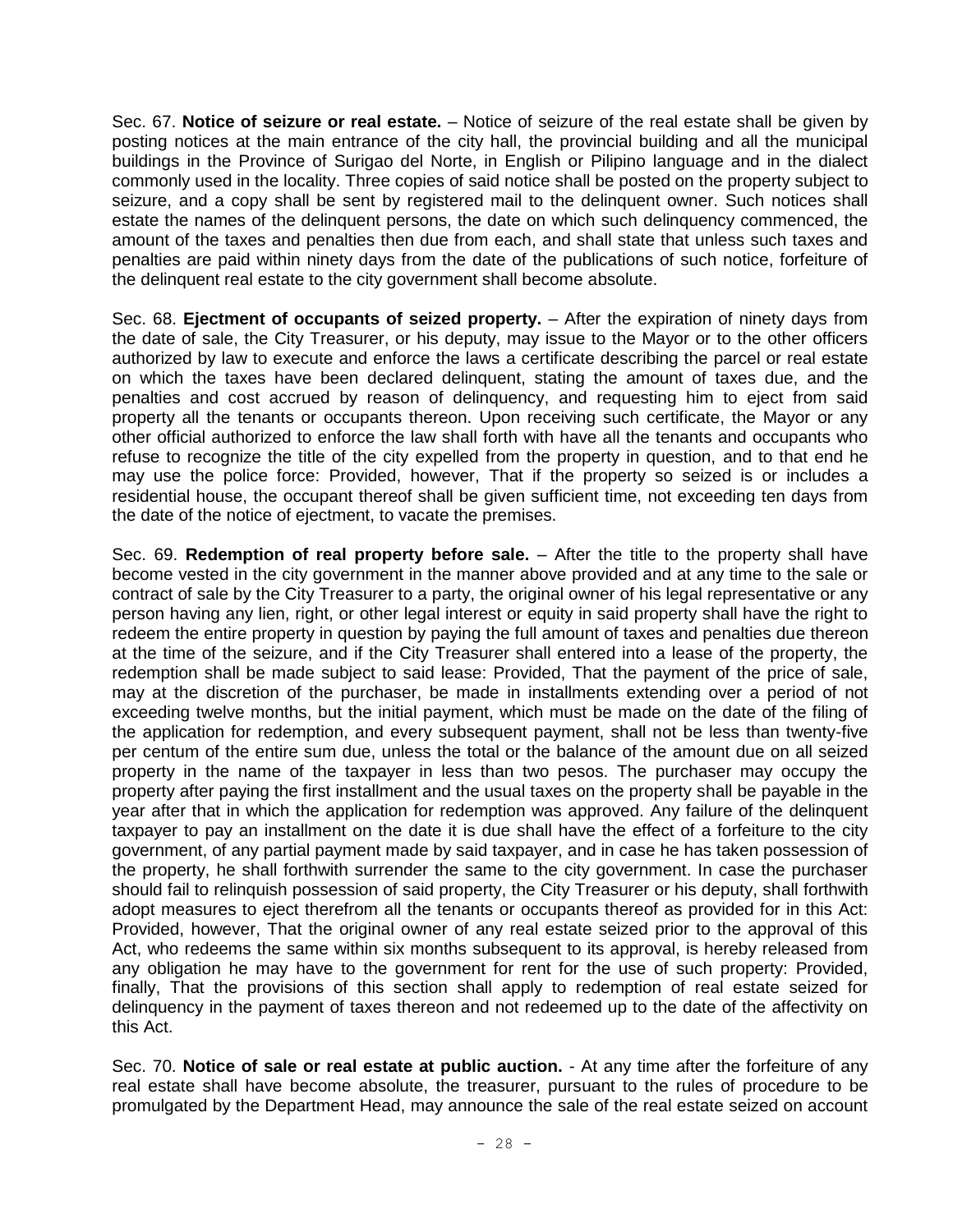of delinquency in the payment of taxes thereon, for the redemption of which no application has been filed. Such announcement shall be made by posting a notice for three consecutive weeks at the main entrance of the city hall and of all the municipal buildings of the province, in either English or Pilipino language and in the dialect commonly used in the locality, and by publishing the same once a week during three consecutive weeks in a newspaper of general circulation in the city. Copies of such notice shall be sent immediately by registered mail to the delinquent taxpayer at the latter's home address, if known. The notice shall state the amount of the taxes and penalties so due, the time of sale, the name of the taxpayer against whom the taxes are levied, and the approximate area, the lot number and district where the real estate to be sold is located.

Sec. 71. **Sale of real estate – Conditions.** – At the time of the sale or prior thereto, the taxpayer may stay the proceedings by paying the taxes and penalties to the City Treasurer or his deputy. Otherwise the sale shall proceed and shall be held either at the main entrance of the city hall or on the premises of the real estate to the sold as the City Treasurer or his deputy may determine. The payment of the sale price may, at the option of the purchases, be made in installments covering a period not exceeding twelve months, but the initial payment shall be made at the time of the sale, and each subsequent payment shall not be less than twenty-five per centum of the entire sum due. The purchaser may occupy the property after paying the first installment, and usual taxes on the property shall be payable in the year following that in which the sale took place. Any failure of the purchaser to pay the total price of the sale within twelve months from the date thereof, shall be sufficient ground for its cancellation, and any part payment made shall revert to the city government and if the purchaser has taken possession of the property he shall forthwith surrender the same to the city government. In case the purchaser fails to relinquish possession of the property, the City Treasurer or his deputy shall immediately take steps to eject tenants or occupants of the property, in accordance with the procedure in sections sixty-six and sixty-seven of this Act.

The City Treasurer or his deputy shall make a report of the sale to the City Board within five days after the sale and shall make the same appear on its records. The purchaser at the sale shall receive from the City Treasurer or his deputy a certificate showing the proceedings of the sale, describing the property sold, stating the name of the purchaser, the sale price, the condition of the payment, the amount paid and the exact amount of the taxes and penalties.

Sec. 72. **Redemption of real estate after sale.** – Within one year from and after the date of sale, the delinquent taxpayer, or any other person in his behalf, shall have the right to redeem the property sold by paying to the City Treasurer or his deputy the amount of the taxes, penalties, cost and interest at the rate of twelve per centum per annum on the purchase price, from the date of purchase to the date of redemption; and such payment shall invalidate the certificate of sale issued to the purchaser, if any, and entitle the person making such payment to a certificate to be issued by the City Treasurer or his deputy, stating that he has thus redeemed the property, and the City Treasurer or his deputy, upon the return by the purchaser of the certificate of sale previously issued to him shall forthwith refund to the purchaser the entire sum paid by him with interest at twelve per centum, as provided for herein, and such property shall thereafter be free from the lien of such taxes and penalties.

Sec. 73. **Execution of deed of final sale.** – In case of the delinquent taxpayer shall not redeem the property sold as herein provided within one year from the date of the sale, and the purchaser shall then have paid the total purchase price, the City Treasurer, as grantor, shall execute a deed in form and effect sufficient to convey to the purchaser so much of the real estate against which the taxes have been assessed as had been sold, free from all liens or encumbrances of any kind whatsoever and said deed shall succinctly recite all the proceedings upon which the validity of the sale depends. All balance remaining from the proceeds of the sale after deducting the amount of taxes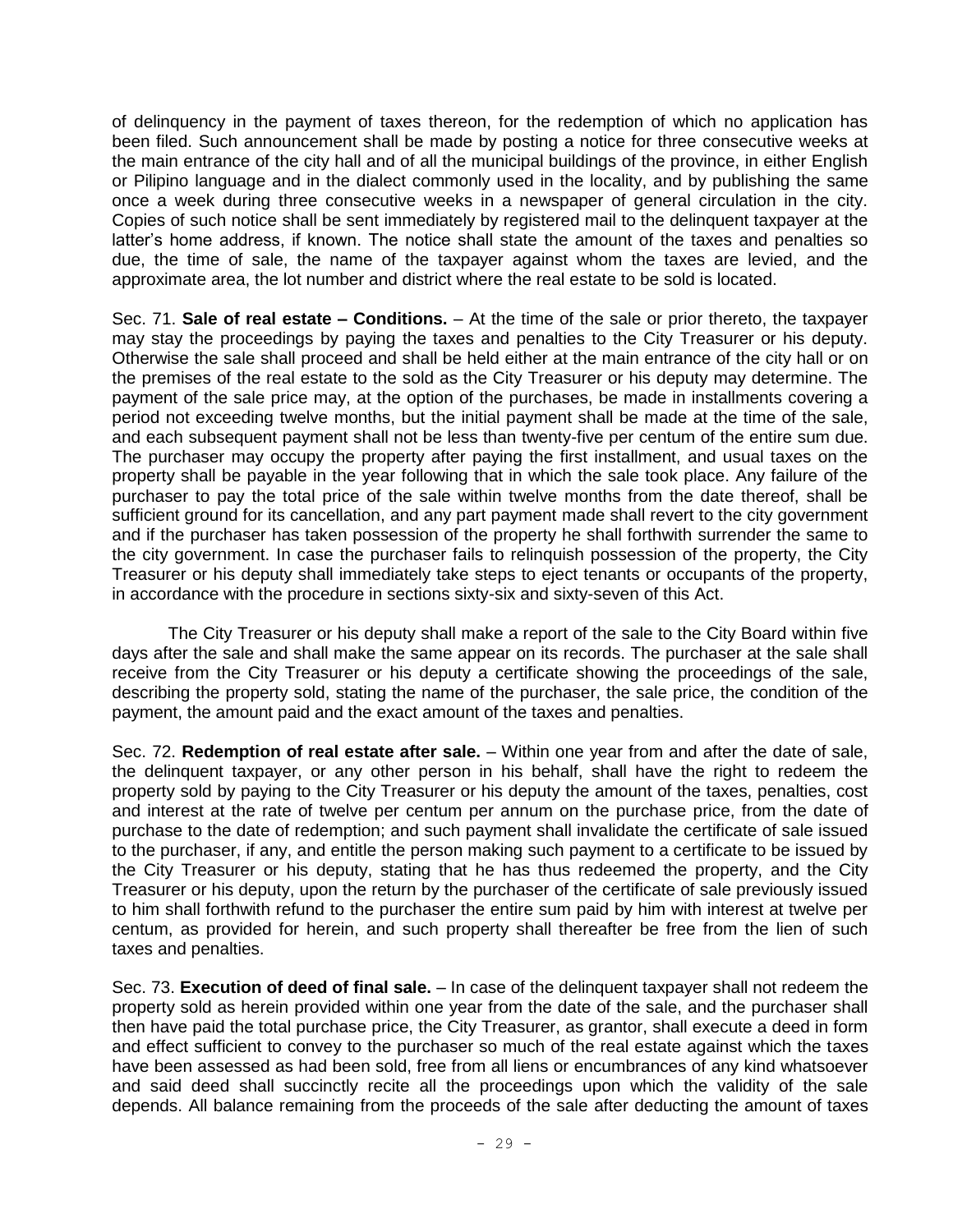and penalties due, and the cost, if any, shall be returned to the original owner or his representatives.

Sec. 74. **Taxes and penalties which shall be paid upon redemption or purchase.** – The taxes and penalties to be paid by way of redemption or repurchase shall comprise in all cases only the original tax by virtue of the failure to pay for which the seizure was made, and its incidental penalties up to the date of forfeiture of the real estate to the government.

Sec. 75. **Taxes – Legal procedure.** – a) The assessment of a tax shall constitute a lawful indebtedness of the taxpayer to the city which may be enforced by an action in any court of competent jurisdiction, and this remedy shall be in addition to all remedies provided by law.

- b) No court shall entertain any suit assailing the validity of a tax assessed under this Charter until the taxpayer shall have paid, under protest, the taxes assessed against him; nor shall may court declare any tax invalid by reason of irregularities, informalities in the proceedings of the officers charged with the assessment or collection of the taxes or of a failure to perform their duties within the time specified for their performance, unless such irregularities, informalities, or failure shall have impaired the substantial rights of the taxpayer.
- c) No court shall entertain any suit assailing the validity of the tax sale of land under this Charter until the taxpayer shall have paid into the court the amount for which the land was sold, together with interest at the rate if fifteen per centum upon the sum from the date of sale to the time of instituting suit. The money so paid into court shall belong to the purchaser at the tax sale if the deed is declared invalid and shall be returned to the depositor should he fail in his action.
- d) No court shall declare any such sale invalid by reason of any irregularities or informalities in the proceedings of the officer charged with the duty of making the sale, or by reason of failure by him to perform his duties within the time herein specified for their performance, unless such irregularities, informalities or failure shall have impaired the substantial rights of the taxpayer.

Sec. 76. **Power to levy special assessment for certain purposes.** – The City Board may, by ordinance, provide for the levying and collection by special assessment of assessment of the land comprised within the district or section of the city specially benefited, or a part thereof not to exceed sixty per centum of the cost of laying out, opening, constructing, straightening, widening, extending, grading, paving, curbing, walling, deepening, or otherwise establishing, repairing, enlarging, or improving public avenues, roads streets, alleys, piers, docks, levees, reservoirs, waterworks, water, mains, water courses, esteros, canals, drains and sewers, including the cost of acquiring the necessary land and public improvement thereon, as hereinafter provided.

In case of national public works the City Board, as an agency of the National Government, shall provide for the levying and collection by special assessment of the land within the section or district of the city specially benefited of the cost or part thereof to be determined by the President, of laying out, opening, constructing, straightening, widening, extending, grading, paving, curbing, walling, or deepening, or otherwise, repairing, enlarging, or improving national roads and other national public works within the city, including cost of acquiring the necessary land and improvement and improvement thereon.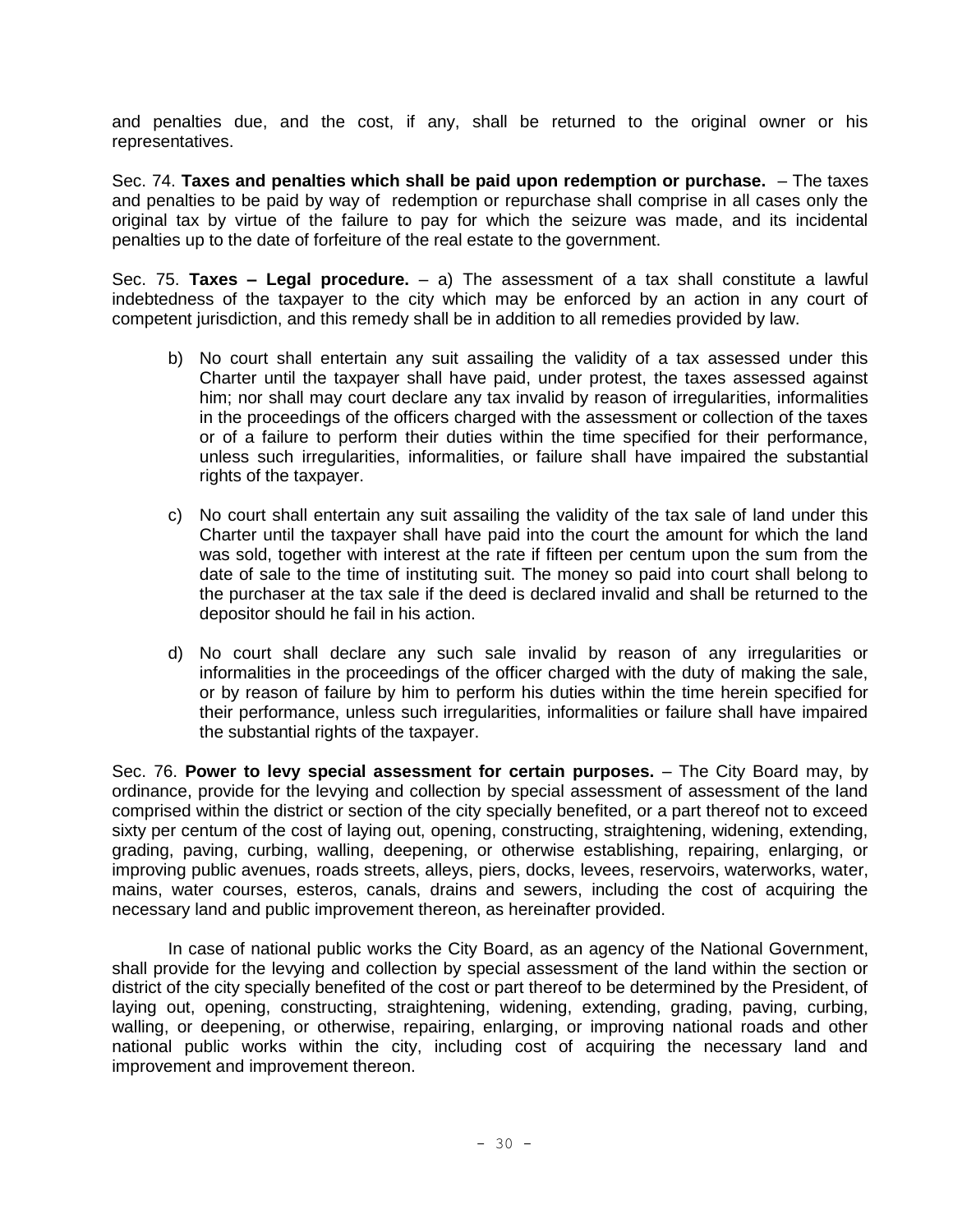Sec. 77. **Property subject to special assessment.** – All lands comprised within the district, or section benefited, except those owned by the Republic of the Philippines, the Province of Surigao del Norte and the City of Surigao, shall be subject to the payment of the special assessment.

Sec. 78. **Basis of apportionment.** – The amount of special assessment shall be apportioned and computed according to the assessed valuations of such lands as shown in the books of the City Treasurer. If the property has not been declared for taxation purposes, the City Assessor shall immediately declare it for the owner and assess its value, and such value shall be the basis of the appointment and computation of the special assessment due thereon.

Sec. 79. **Ordinance levying special assessment.** – The ordinance for the levying and collection of a special assessment shall described with reasonable accuracy the nature, extent, and location of the work to be undertaken; the probable cost of the work; the percentage of the cost to be defrayed by special assessment; the district or section which shall be subject to the payment of the special assessment, delimiting the same by meters and bounds, if practicable, and by other accurate means of otherwise, and the period, which shall not less than five nor more than ten years, in which said special assessment shall be payable without interest. One uniform rate per centum for all lands in the entire district or section subject to the payment of all the special assessment need not be established, but different rates for different parts or sections of the city according as said property will derive greater or less benefit from the proposed work, may be fixed.

It shall be the duty of the City Engineer to make plans specifications, and estimates of the public works contemplated to undertaken.

Sec. 80. **Publication of proposed ordinance levying special assessment.** – The proposed special assessment ordinance shall be published, with a list of the owners of the land affected thereby, once a week for two consecutive weeks in any newspaper published in the city. One in English or Pilipino language and the local dialect and shall also be posted in places where public notices are generally posted in the city and in the district or section where the public improvement is to be constructed.

The Secretary of the City Board, shall on application, furnish a copy of the proposed ordinance to each land-owner affected, or his agent and shall, if possible, send to all of them copies of said proposed ordinance by ordinary mail of otherwise.

Sec. 81. **Protest against special assessment.** – Not later than ten days after the last publication of the ordinance and list of landowners as provided In the preceding section, the landowners affected, if they compose a majority and represent more than half of the total assessed value of said land, may file with the City Board a protest against the enactment of the ordinance. The protest shall be duly signed by them and shall set forth the addresses of the signatories and the arguments in support of their objection or protest against the special assessment established in the ordinance. If no protest is filed within the time and under the conditions above specified, the ordinance shall be considered approved as published.

Sec. 82. **Hearing of protest.** – The City Board shall designate a date and place for the hearing of the protest filed in accordance with the next preceding section and shall give reasonable time to all Protestants who have given their addresses, and shall order the publication once a week, during two consecutive weeks, of a notice of the place and date of the hearing in the same manner herein provided for the publication of the proposed special assessment ordinance. All pertinent arguments and evidences presented by the landowners interested or their attorneys shall appended to the proper records. After the hearing, the City Board shall either modify its ordinance or approve it in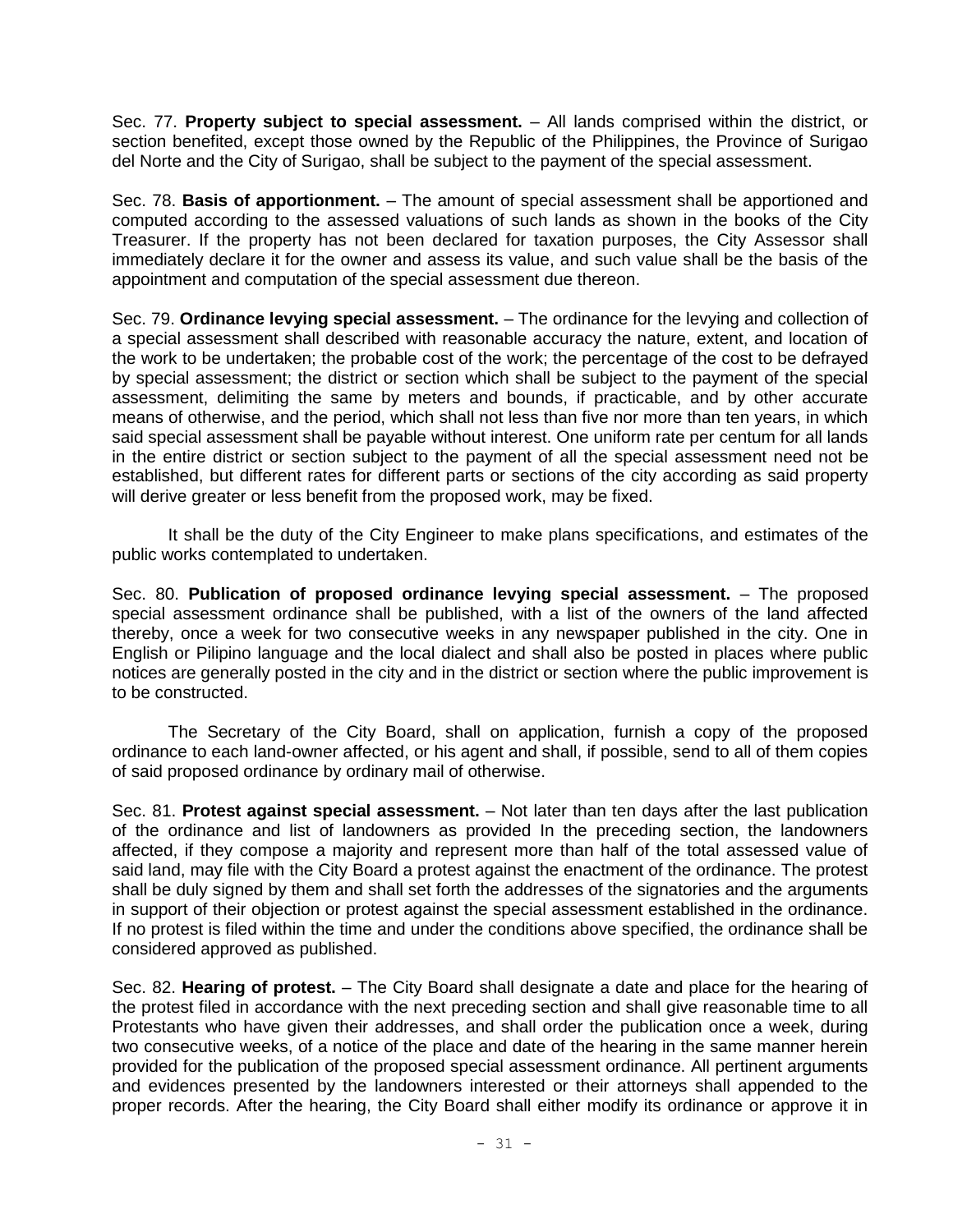toto and send notice of its decision to all interested parties who have given their addresses. The ordinance finally passed by said body shall be sent to the Mayor with all the papers pertaining thereto, for his approval or veto, as in the case of other city ordinances. If the Mayor approves it, the ordinance shall be published as above provided, but if he vetoes it the procedure in similar cases provided in this Act shall be observed.

Sec. 83. **Proceeds from special assessments.** – The proceeds of the special assessments and penalties thereon shall be exclusive to the purpose or purposes for which the assessments were levied. It shall be the duty of the City Treasurer to turn over to the National Treasury all collections made by him from special assessments shall take effect not later than thirty days its approval and same shall be effective in all respects.

Sec. 84. **When ordinance is to take effect.** – The ordinance levying special assessment shall take effect not later than thirty days after its approval and same shall be effective in all respects.

#### **ARTICLE XII – THE CITY BUDGET**

Sec. 85. **Annual budget.** – The City Board shall make all appropriations for the expenses of the government of the city. At least two months before the beginning of the each fiscal year, the City Treasurer shall present to the Mayor a certified detailed statement by department of all receipts and expenditures of the city pertaining to the preceding fiscal year, and to the first nine months of the current fiscal year, together with an estimate of the receipts and expenditures for the remainder of the current fiscal year, together with an estimate of the receipts and expenditures for the remainder of the current fiscal year; and he shall submit with this statement a detailed estimate of the revenues and receipts of the city from all sources for the ensuing fiscal year. Upon receipt of this statement and estimate and the estimates of the department heads as required by Section thirtytwo of this Chapter, the Mayor shall formulate and submit to the City Board at least one month before the beginning of the ensuing fiscal year, a detailed budget covering the estimated necessary expenditures for the said ensuing fiscal year; which shall be the basis of the annual appropriations ordinance: Provided, however, That in no case shall aggregate amount of such appropriation exceed the estimate of revenues and receipts submitted by the City Treasurer as provided above.

Sec. 86. **Supplemental budget.** – Supplemental budget formulated in the same manner as the annual budget may be adopted at any time when special or unforeseen circumstances make such action necessary.

Sec. 87. **Failure to enact an appropriation ordinance.** - Whenever the Board fails to enact an appropriation ordinance for any fiscal year before the end of the current fiscal year, the several sums appropriated in the last appropriation ordinance for the objects and purposes therein specified, so far as they may be done, shall be deemed to be reappropriated for the several objects and purposes specified in said last appropriation ordinance, and shall go into effect on the first day of the new fiscal year as the appropriation ordinance for that year, until a new appropriation ordinance is duly enacted.

#### **ARTICLE XIII – THE CITY COURT**

Sec. 88. **Regular, auxiliary, and acting judges of the city court.** – There shall be a city court for the City of Surigao for which there shall be appointed and designated a City Judge and a City Auxiliary Judge.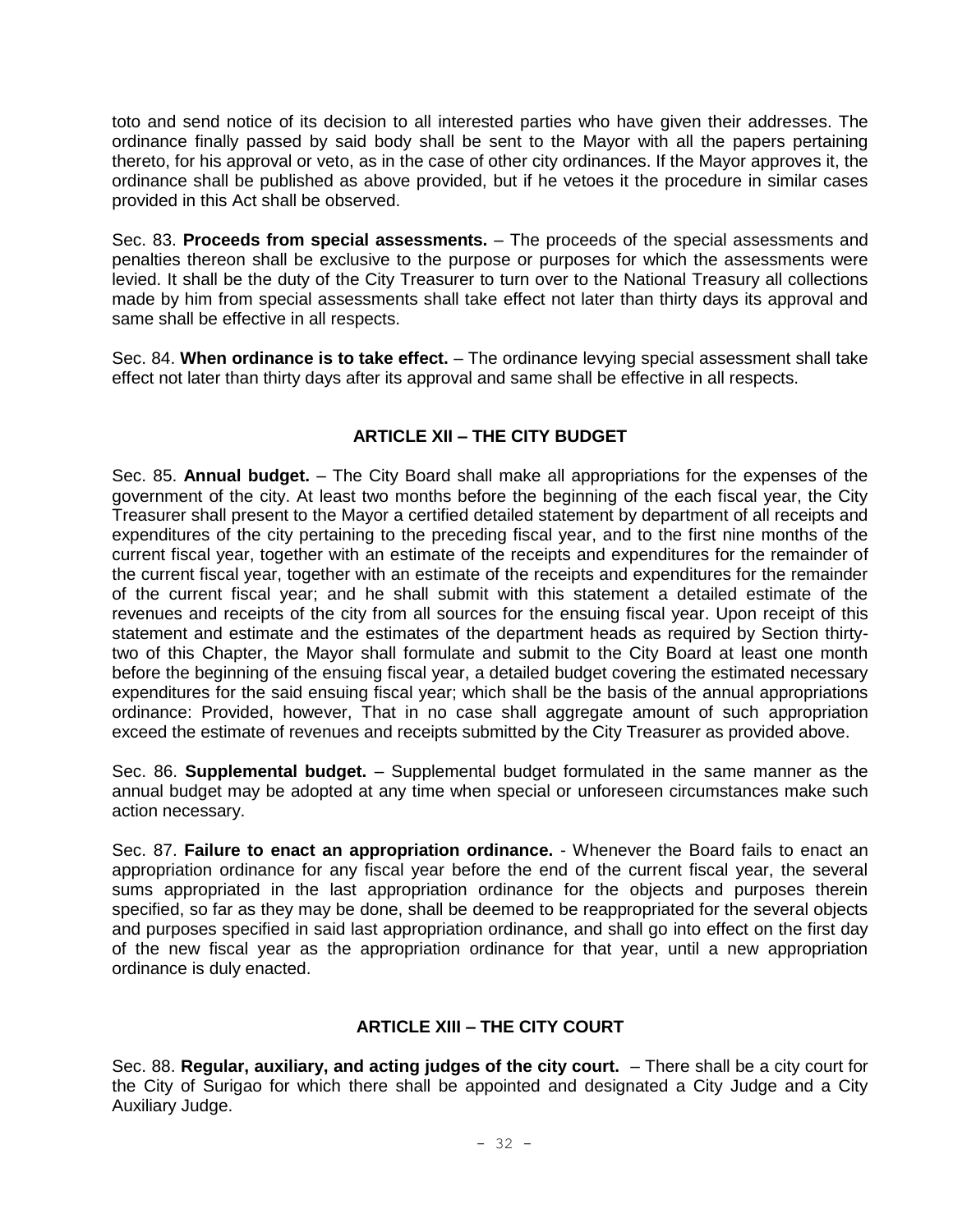The City Court shall have the same jurisdiction in civil and criminal cases and the same incidental powers as are at present conferred by law upon municipal courts and such additional jurisdiction and powers as may hereafter be conferred upon them by law or this Chapter.

The Auxiliary City Judge shall discharge the duties in case of absence, incapacity, or inability of the City Judge until the latter reassumes his post, or until a new judge shall be appointed. During his incumbency the Auxiliary City Judge shall enjoy the powers, emoluments and privileges of the City Judge.

In case of absence, incapacity, or inability of both the City Judge and the Auxiliary City Judge, the Executive Judge of the Court of First Instance of the Province of Surigao del Norte shall designate the Municipal Judge of any of the adjoining municipalities to preside over the City Court, and he shall hold office temporarily until the regular incumbent or the auxiliary judge reassumes his post or any other shall have been appointed in accordance with the provisions of this Act. The Acting City Judge so designate shall receive his salary as provided for by existing laws.

Sec. 89. **Clerk and employee of the City Court.** – The City Court shall have such clerks of court, stenographers and other employees as may be necessary, to be appointed and other employees as may be necessary, to be appointed by the City Judge, and their salaries shall be paid by the National Government.

The clerk of the City Court shall keep the seal of the Court and affix it to all orders, judgements, certificates, records and other documents issued by the Court. He shall kept a docket of the trials in which he shall record in a summarized manner the names of the parties and the various proceedings in civil cases; in criminal cases, the name of the defendant, the charge against him, the names of the prosecuting witnesses, the date of the arrest, the appearance of the defendant, the date of the trial and the nature of judgement, together with the fines and cost adjudge or collected in accordance with the judgement. He shall have the power to administer oaths.

The clerk of the City Court shall, at the same time, be sheriff of the city and shall as such have the same powers and duties conferred by existing law to provincial sheriffs. The City Board, in addition to the national employees in the City Court, may provide for such number of clerks in the office of the Clerk of the City Court as the needs of the service may demand.

Sec. 90. **Incidental powers of the City Court. –** The City Court shall have the power to administer oaths and to give certificates thereof; to issue summons, writs, warrants, executions and all other processes necessary to enforce its order and judgment; to compel the attendance of witnesses; to punish contempt of court by fine or imprisonment, or both, within the limitations imposed by the Rules of Court; and to require of any person arrested a bond for good behavior, to keep the peace, or for the further appearance of such person before a court of competent jurisdiction. But no such bond shall be accepted unless it be executed by the person in whose behalf if is made, with sufficient surety or sureties to be approved by said court.

Sec. 91. **Procedure in the City Court in prosecution for violations of law and ordinances. –** In a prosecution for the violation of any ordinance, the first shall process shall be summons; except that a warrant for the arrest of the offender may be issued in the first instance upon the affidavit of any person that such ordinance has been violated and that the person making the complaint has reasonable ground to believe that the party charge is guilty thereof, which warrant shall conclude: "Against the ordinance of the city in such case made and provided." All proceedings and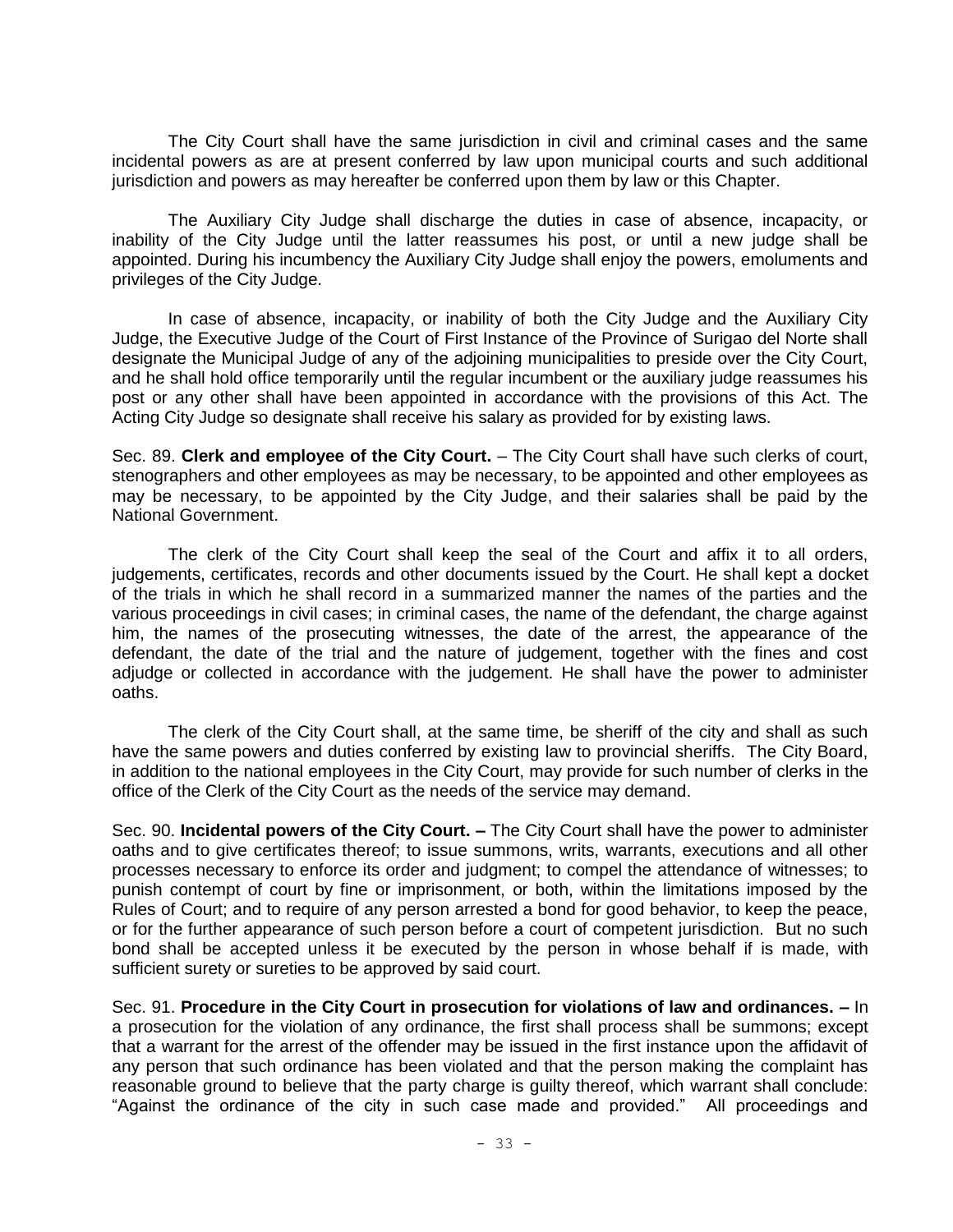prosecutions for offenses against the laws of the Philippines shall conform with the rules relating to process, pleading, practice, and procedure for the judiciary of the Philippines, and such rules shall govern the City Court and its officers, in all cases insofar as the same may be applicable.

Sec. 92. **Costs, fees, fines, and forfeitures in City Court. –** There shall taxed against, and collected from the defendant, in case of conviction, in the City Court, such costs and fees as may be prescribed by the City Board not exceeding the amount charged in municipal courts for criminal cases. All costs, fees, fines, and forfeitures shall be collected by the Clerk of Court, who shall keep a docket of those imposed and of those collected, and shall turn over the collections of the same to the City Treasurer, for the benefit of the city, on the next business day after the same are collected, and take receipts therefrom. The City Judge shall examine said docket each day, compare the same with the amount receipted for by the City Treasurer, and satisfy himself that all such cost, fees, fines, and forfeiture have been duly accounted for.

Sec. 93. **No person sentenced by the City Court can be confined without commitment** – No person shall be confined in prison by sentence of the City Court until the warden or officer in charge or prison shall receive a written commitment showing offense for which the prisoner was tried, the date of the trial, the exact terms of judgement or sentence, and the date of order of the commitment. The clerk shall under seal of the Court, issue such a commitment in each case of sentence to imprisonment.

Sec. 94. **Procedure on appeal from the City Court.** – An appeal from the decision of the City Court shall proceed in the manner as provided for by existing law relating to appeals from municipal courts.

#### **ARTICLE XIV. – BUREAUS PERFORMING MUNICIPAL DUTIES**

Sec. 95. **The General Auditing Office.** – There shall be a City Auditor who shall have charge of the city auditing department. He shall receive and audit all accounts of the city in accordance with the provisions of law relating to Government accounts and accounting rules and regulations promulgated by the General Auditing Office.

Sec. 96. **The Bureau of Public of Schools.** – The Director of Public Schools shall exercise the same jurisdiction and powers in the city of as elsewhere in the Philippines and the Division Superintendent of Schools for the Province of Surigao del Norte shall have all the powers and duties with respect to the schools in the city as are vested in division superintendents with respect to the schools of their division.

The City Board shall have the same powers with respect to the establishment of schools as are conferred by law on municipal councils.

#### **ARTICLE XV. – SPECIAL PROVISIONS**

Sec. 97. **Restrictive provisions.** – No commercial sign, signboard, or billboard shall be erected or displayed on public land, premises, or buildings. If after due investigation and having given the owners an opportunity to be heard, the Mayor of the city decides that any sign, signboard, or billboard displayed or exposed to the public view is offensive to the sight or it otherwise, a nuisance, he may order the removal of such sign, signboard, or billboard shall thereupon be forfeited to the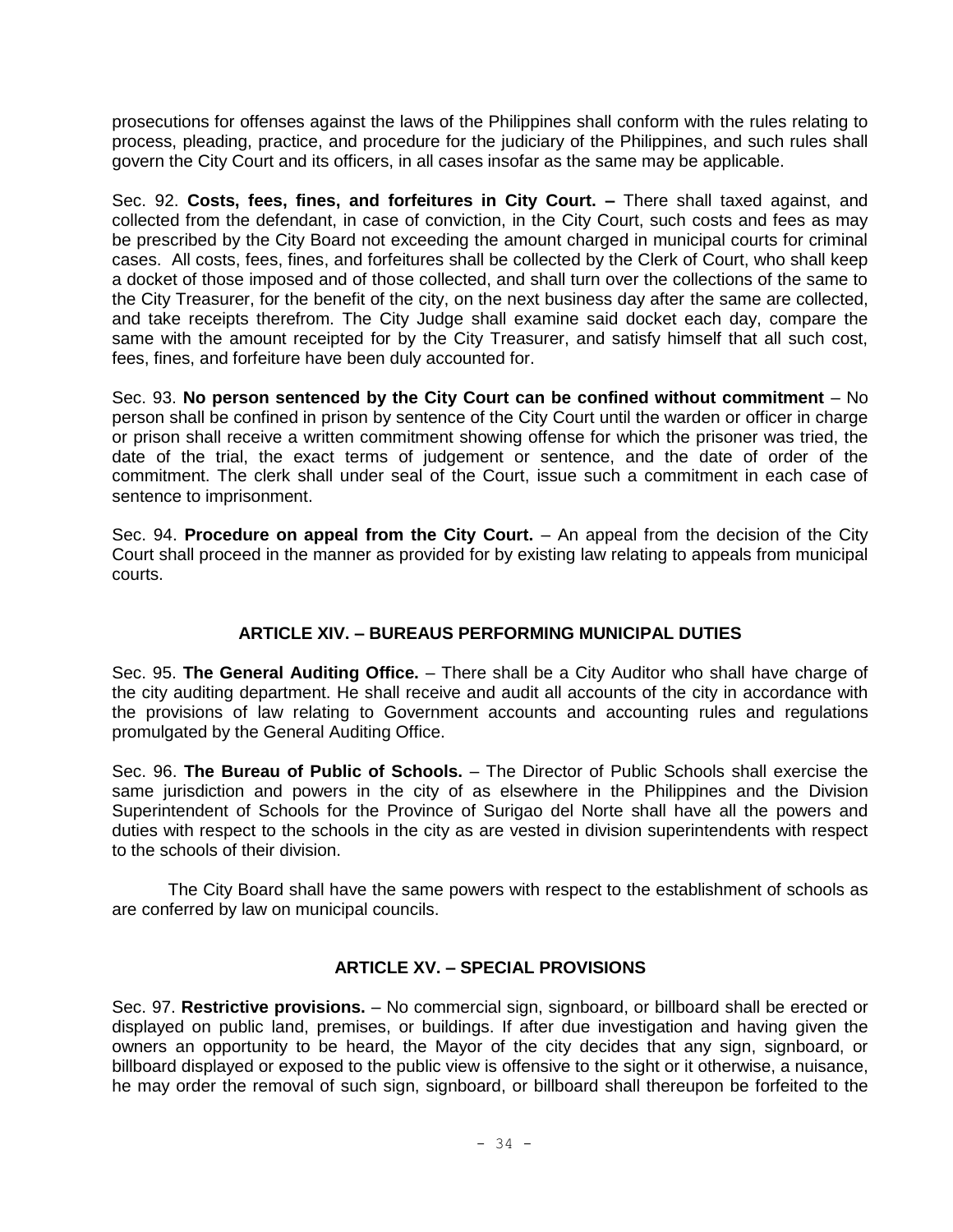city, and the expenses incident to the removal of the same shall become a lawful charge against any person or property liable for the erection or display thereof.

Sec. 98. **Allotments of Internal Revenue and other taxes.** – The present apportionment of internal revenue and other taxes accruing to the National Treasury under Chapter II, Title XII, of Commonwealth Act Numbered Four hundred sixty-six, as amended, shall remain the same, and the share accruing to the province shall be maintained.

Sec. 99. **City acquisition and operation of utilities.** – The city may own and operate any gas, water, heat, power, light, telephone or other public utility for supplying utility service to private consumers, or both. It may construct all facilities reasonably needed for that purpose and may acquire by purchase, condemnation or otherwise, any existing utility properties so needed; but no proceedings to acquire any public utility shall be consummated unless the city has the money in the treasury to paying for the property proposed to be acquired.

Subject to the provisions of any applicable law or Public Service Commission regulation the City Board may fix rates, fares, and prices for city-owned or operated utilities, but such rates, fares, and prices shall be just and reasonable. In like manner, the Board may prescribe the time and manner in which payments for all such services shall be made and may make such other regulation as may be necessary, and prescribe penalties for violation of such regulations.

The City Board may, in lieu of providing for the local productions of gas, electricity, water, and other utilities, purchase the same in bulk and resell them to local consumers at such rates it may fix in accordance with law.

The City Board may, if the public interest will be served thereby, contract with any responsible person, partnership, or corporation, for the operation of any utility owned by the city, upon the basis of the highest and best bid therefore, and upon a such terms and conditions other than the amount of the annual rental, shall be clearly set forth in an accordance authorizing the taking of bids on the proposed lease, which ordinance shall not be adopted by the Board until thirty days after its construction and shall not in the meantime be amended or modified.

Sec. 100. **City to respect property of province.** – The shall respect the ownership of the Province of Surigao del Norte of public property, utilities, and all other improvements belonging to the latter at the time of the creation of the former.

Sec. 101. **Engineering funds.** – The engineering fund of the city shall be considered as city funds as well as all sums of money accruing to the city by virtue of any Public Works Act approved by congress.

Sec. 102. **Transitory provisions.** – The incumbent elective officials of the Municipality of Surigao shall, upon the effectivity of this Chapter, continue to hold their corresponding offices or positions in the City of Surigao unless removed for cause as provided by law, or transferred.

Sec. 103. **Change of government.** – The city government provided for in this Chapter shall be organized upon the effectivity of this Act. All assets and liabilities of the Municipality of Surigao, Province of Surigao del Norte, shall pass to the new city upon its organization.

All ordinances, resolutions, orders or other regulations of said municipality on the date of the effectivity of this Act shall continue to be in full force and effect until repealed, modified or superseded by the City Board by ordinances.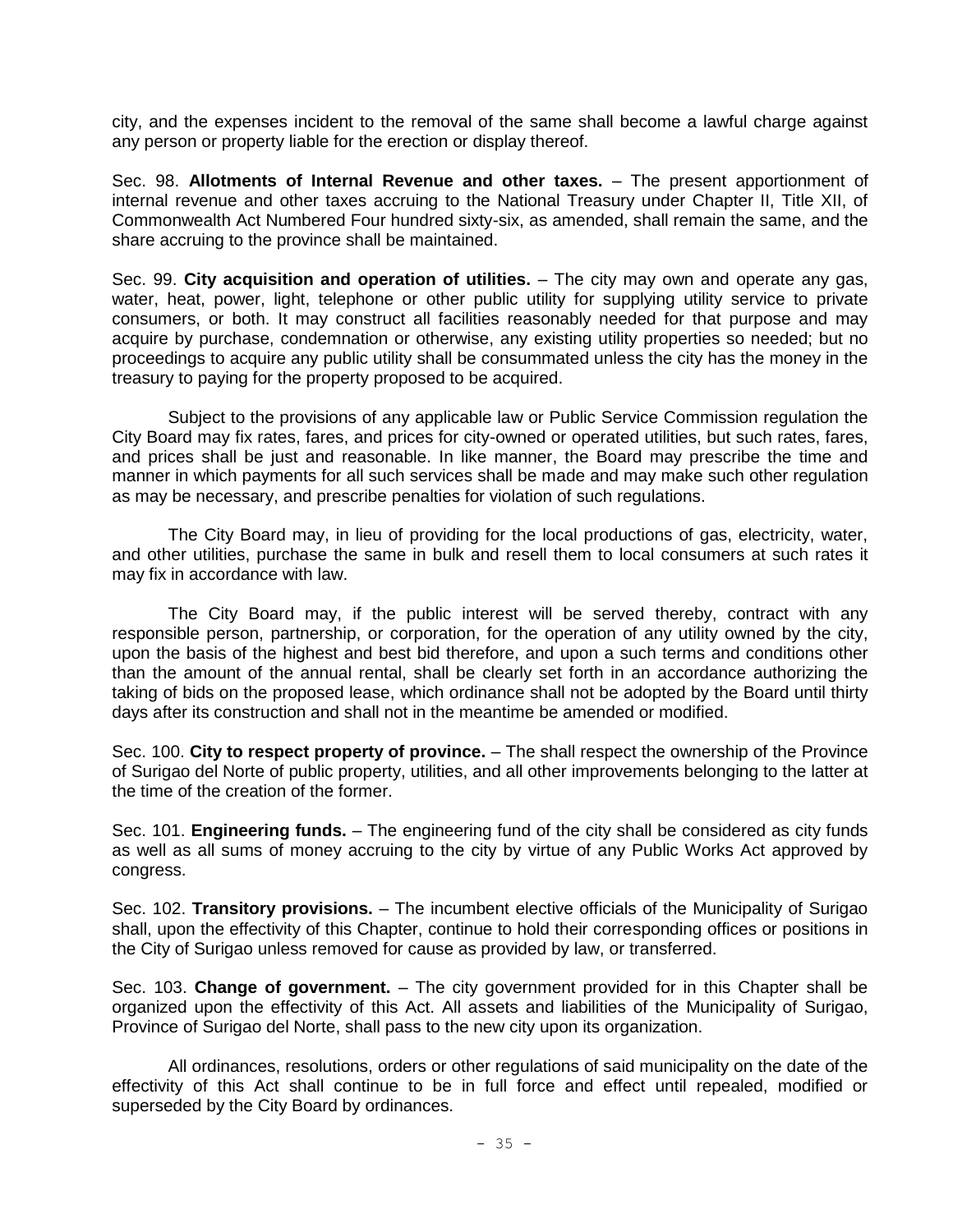Sec. 104. **Participation of voters in provincial elections.** – qualified voters of the City of Surigao shall be entitled to vote in any election for the offices of the Provincial Governor, Vice-Governor, and members of the Provincial Board of the Province of Surigao del Norte, and that any of such qualified voters can be a candidate for any provincial office.

Sec. 105. **Conduct of election in the City of Surigao.** – To carry out the purposes of the Revised Election Code in the election of public officers in the City of Surigao, the duties which are by said law made incumbent upon provincial boards and municipal councils shall be performed by the City Board and the duties imposed by said law upon provincial treasurers and municipal secretaries shall be performed by the City Treasurer and the Secretary of the Mayor, respectively.

Sec. 106. **Repealing clause.** – All laws, executive orders and proclamations or parts thereof inconsistent with any of the provisions of this Act are hereby repealed or modified accordingly.

Sec. 107. **Construction of this Act.** – If any part or section of this Act shall be declared unconstitutional such declaration shall not invalidate the other provisions thereof.

Sec. 108. **Effectivity of this Act.** – This Act shall take effect upon its approval.

Approved, August 31, 1970.